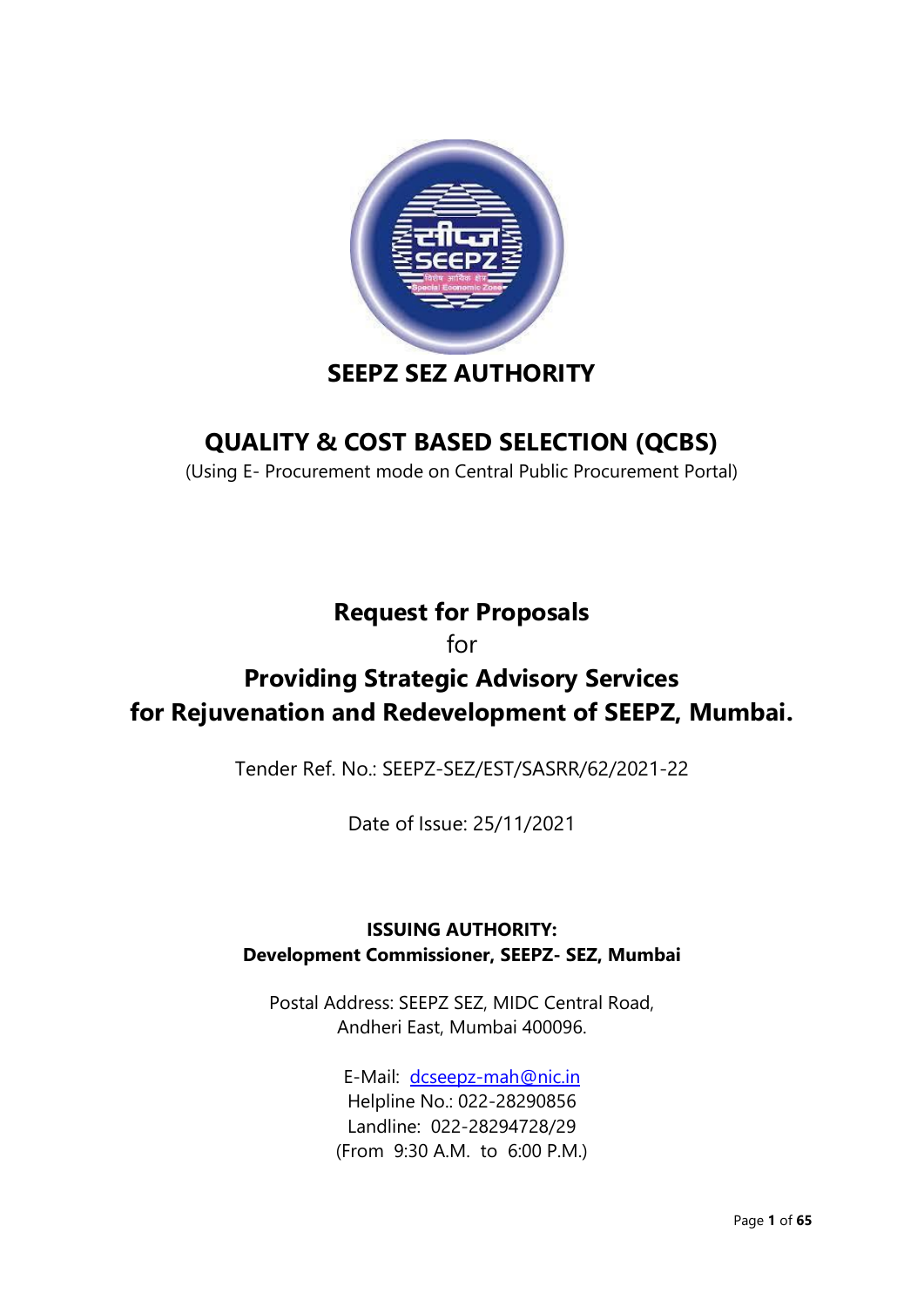# **Key information at a glance**

| <b>SN</b>      | <b>Item</b>                                                                                                     | <b>Description</b>                                                                                                                                                                       |
|----------------|-----------------------------------------------------------------------------------------------------------------|------------------------------------------------------------------------------------------------------------------------------------------------------------------------------------------|
| 1              | Tender Ref. No.                                                                                                 | SEEPZ-SEZ/EST/SASRR/62/2021-22                                                                                                                                                           |
| $\overline{2}$ | <b>Tender Title</b>                                                                                             | Strategic Advisory Services for Rejuvenation<br>and Redevelopment of SEEPZ, Mumbai                                                                                                       |
| 3              | Cost of Request for Proposals                                                                                   | Request for Proposals can be downloaded<br>free of cost from the following websites:<br>https://eprocure.gov.in/epublish/app<br>http://seepz.gov.in/tender.aspx                          |
| 4              | Date of Tender Publishing                                                                                       | 25 <sup>th</sup> November 2021; 3 PM                                                                                                                                                     |
| 5              | Date and time till which physical<br>visits prospective Consultants to<br>SEEPZ SEZ premises are<br>permissible | 6 <sup>th</sup> December 2021 till 1700 Hrs                                                                                                                                              |
| 6              | Date and time of Pre-Proposal<br>Meeting                                                                        | 1130 Hrs on 7 <sup>th</sup> December 2021                                                                                                                                                |
| $\overline{7}$ | Tentative date for publishing<br>Responses to Pre-Proposal Queries<br>and Corrigendum, if any                   | 1700 Hrs on 14 <sup>th</sup> December 2021                                                                                                                                               |
| 8              | Last date and time for Submission<br>of Proposals (Technical + Financial<br>Proposals)                          | 1500 Hrs on 27 <sup>th</sup> December 2021                                                                                                                                               |
| 9              | Date and time of opening of<br><b>Technical Proposals</b>                                                       | 1530 Hrs on 28 <sup>th</sup> December 2021                                                                                                                                               |
| 10             | Tentative date for publication of<br>technical evaluation results                                               | 1700 Hrs on 11 <sup>th</sup> January 2022                                                                                                                                                |
| 11             | Tentative date for opening of<br>financial Proposals                                                            | 1500 Hrs on 15 <sup>th</sup> January 2022                                                                                                                                                |
| 12             | Expected date of Award of<br>Contract                                                                           | 25 <sup>th</sup> January 2021                                                                                                                                                            |
| 13             | Help Desk No. (For E-Procurement)                                                                               | Shri Ravindra Kumar<br>Name: -<br>Designation: - Upper Division Clerk<br>Email: -<br>dcseepz-mah@nic.in<br>Landline:-<br>$022 - 28294728/29$<br>Cell No.:-<br>9503662190 (Rutwik Phatak) |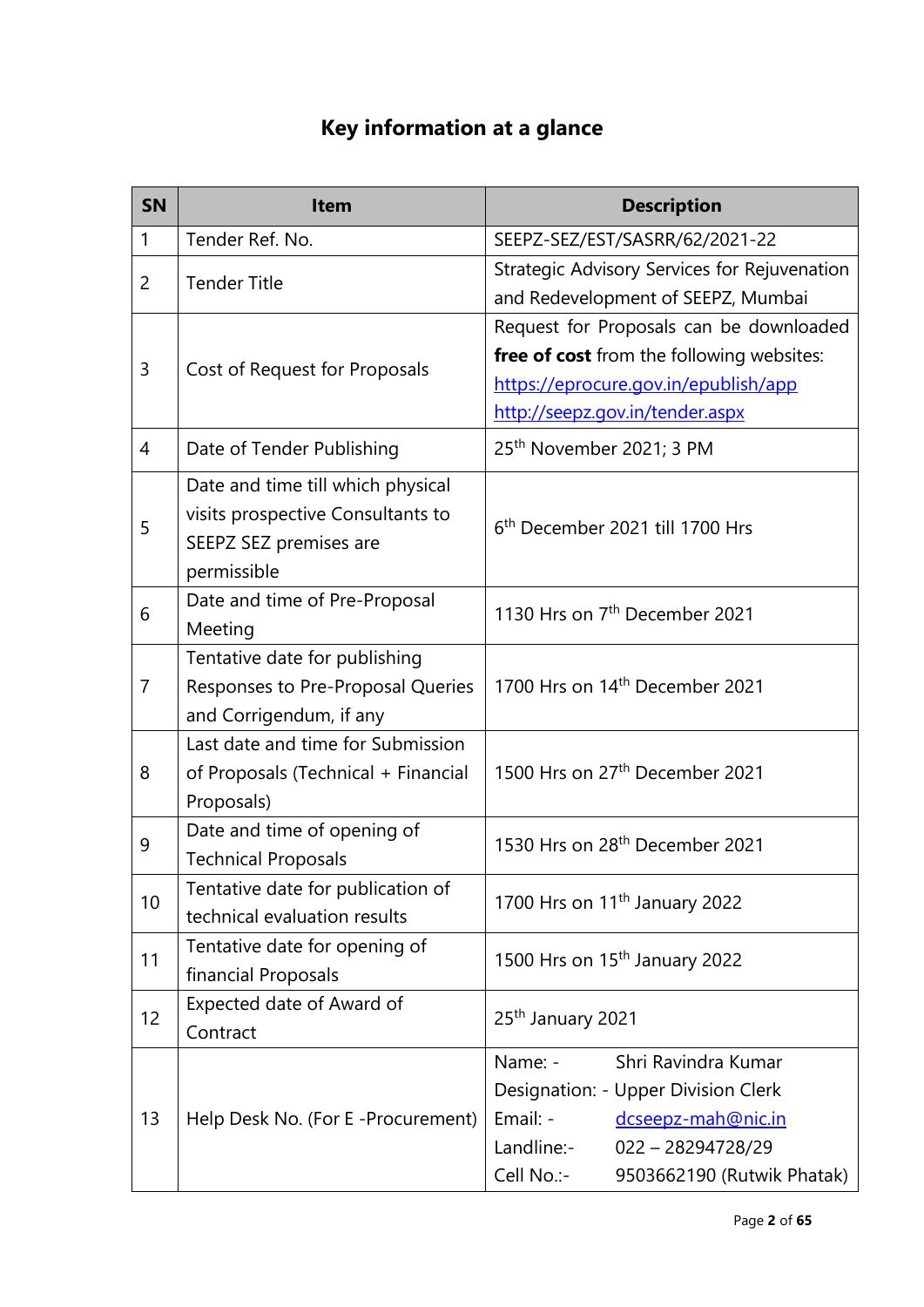|    |                                                                                                                     | 8286587409 (Vikram Satre)              |                                           |  |
|----|---------------------------------------------------------------------------------------------------------------------|----------------------------------------|-------------------------------------------|--|
|    |                                                                                                                     | eProcurement Helpdesk no.s (New Delhi) |                                           |  |
|    |                                                                                                                     |                                        | 0120-4200462,                             |  |
|    |                                                                                                                     |                                        | 0120-4001002,                             |  |
|    |                                                                                                                     |                                        | 0120-4001005                              |  |
| 14 | Link for accessing training schedule<br>regarding use of e-procurement<br>portal by consultants may be found<br>at: |                                        | https://eprocure.gov.in/cppp/trainingdisp |  |
|    |                                                                                                                     | Name:-                                 | Shri. Anurag Agarwal                      |  |
|    | Authority to be contacted in case                                                                                   | Designation:-                          | <b>Deputy Development</b>                 |  |
| 15 | of any clarification / request for                                                                                  |                                        | Commissioner                              |  |
|    | entry permission for physical visit                                                                                 | Email:-                                | dcseepz-mah@nic.in                        |  |
|    |                                                                                                                     | Landline:-                             | $022 - 28294728/29$                       |  |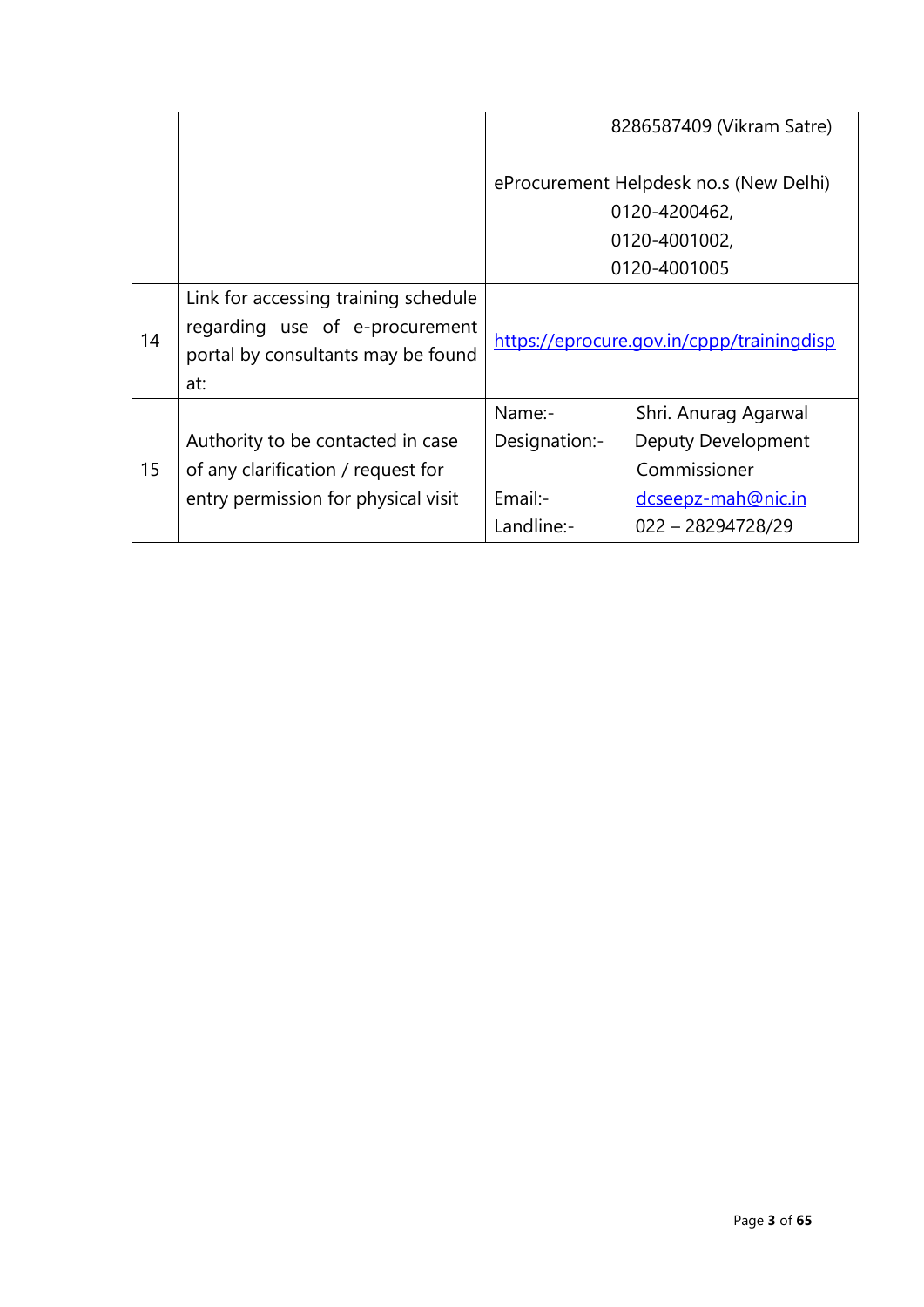### **Table of Contents**

| А.  |                                                                     |  |
|-----|---------------------------------------------------------------------|--|
| 1.  |                                                                     |  |
| 2.  |                                                                     |  |
| 3.  |                                                                     |  |
| 4.  |                                                                     |  |
| В.  |                                                                     |  |
| 6.  |                                                                     |  |
| 7.  |                                                                     |  |
| 8.  |                                                                     |  |
| 9.  |                                                                     |  |
| C.  |                                                                     |  |
| 10. |                                                                     |  |
| 11. |                                                                     |  |
| 12. |                                                                     |  |
| 13. |                                                                     |  |
| D.  |                                                                     |  |
| 14. |                                                                     |  |
| 15. |                                                                     |  |
| 16. |                                                                     |  |
| 17. |                                                                     |  |
| Е.  |                                                                     |  |
| 18. |                                                                     |  |
| 19. |                                                                     |  |
| 20. |                                                                     |  |
| 21. |                                                                     |  |
| 22. |                                                                     |  |
| 23. |                                                                     |  |
| 24. | RIGHT TO ACCEPT ANY PROPOSAL AND TO REJECT ANY OR ALL PROPOSALS  15 |  |
| F.  |                                                                     |  |
| 25. |                                                                     |  |
| 26. |                                                                     |  |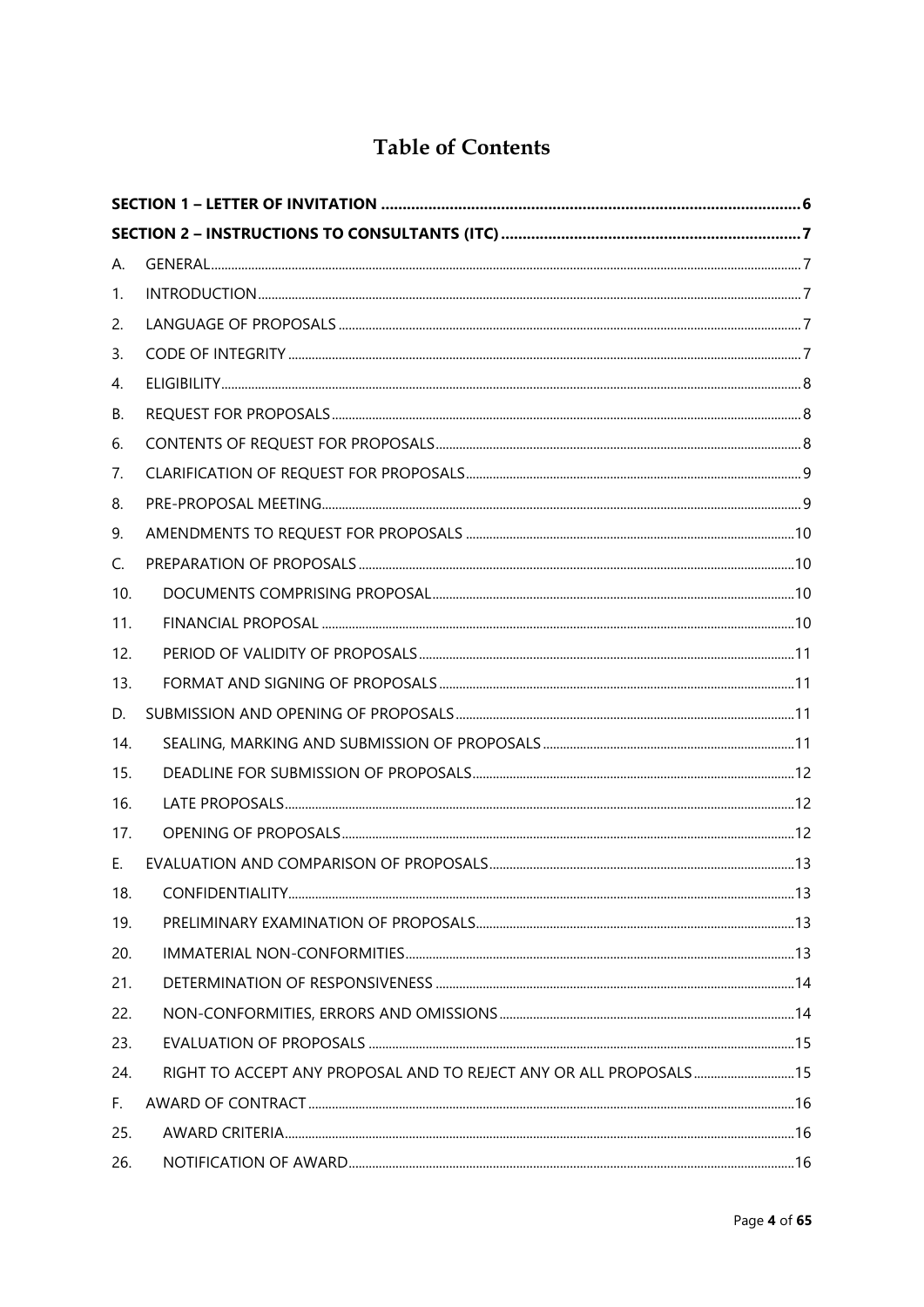| 27. |                                                                            |  |
|-----|----------------------------------------------------------------------------|--|
| 28. |                                                                            |  |
|     |                                                                            |  |
|     |                                                                            |  |
|     |                                                                            |  |
|     |                                                                            |  |
|     |                                                                            |  |
| 1.  | PRELIMINARY EXAMINATION OF PROPOSALS AND DETERMINATION OF RESPONSIVENESS23 |  |
| 2.  |                                                                            |  |
|     |                                                                            |  |
| 1.  |                                                                            |  |
| 2.  |                                                                            |  |
| 3.  |                                                                            |  |
| 4.  |                                                                            |  |
| 5.  | COMBINED EVALUATION AND RECOMMENDATION FOR AWARD OF CONTRACT25             |  |
|     |                                                                            |  |
|     |                                                                            |  |
| 1.  |                                                                            |  |
| 2.  |                                                                            |  |
| 3.  |                                                                            |  |
| 4.  |                                                                            |  |
| 5.  |                                                                            |  |
| 6.  |                                                                            |  |
| 7.  |                                                                            |  |
| 8.  |                                                                            |  |
|     |                                                                            |  |
|     |                                                                            |  |
|     |                                                                            |  |
|     |                                                                            |  |
|     |                                                                            |  |
|     |                                                                            |  |
| 1.  |                                                                            |  |
| 2.  |                                                                            |  |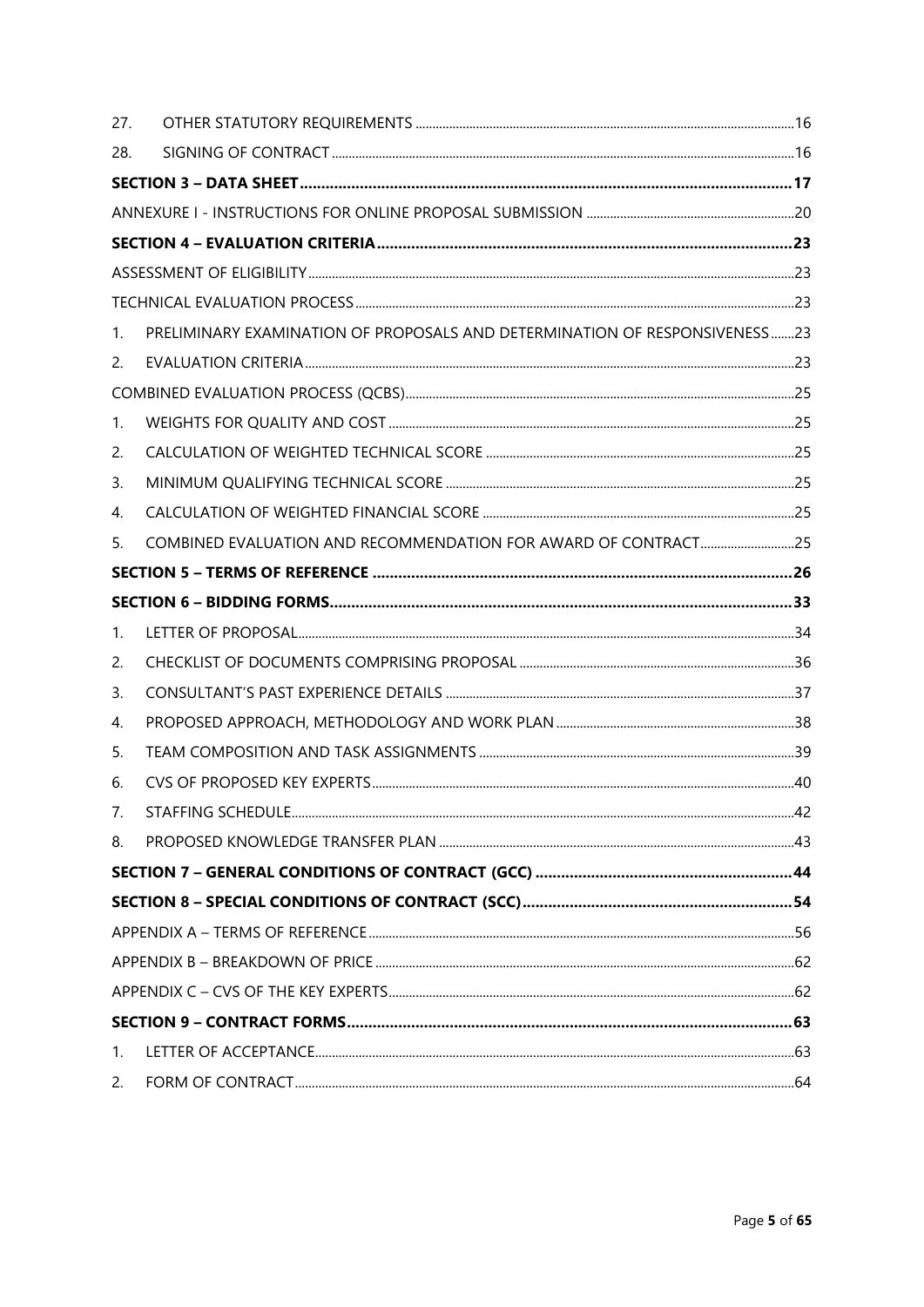## **Section 1 – Letter of Invitation**

#### <span id="page-5-0"></span>**Proposal Reference No.: SEEPZ-SEZ/EST/SASRR/62/2021-22 <b>Date**: 25/11/2021

**Tender Title**: Strategic Advisory Services for Rejuvenation and Redevelopment of SEEPZ, Mumbai

- 1. The SEEPZ- SEZ authority invites sealed Proposals from eligible Consultants for providing Strategic Advisory Services for Rejuvenation and Redevelopment of SEEPZ, Mumbai.
- 2. All prospective consultants can participate in the procurement process; however, consultants who have not been shortlisted through the EoI process must demonstrate their eligibility prior to being considered for technical evaluation.
- 3. More details pertaining to the scope of work and procedure to be followed may be seen under the Terms of Reference (Section V).
- 4. The process of Quality & Cost Based Selection (QCBS) shall be followed for selection of suitable Consultant. The Bidding process shall be conducted in an online mode on the Central Public Procurement Portal (CPPP) which is publicly accessible using the following web address: [https://eprocure.gov.in/epublish/app.](https://eprocure.gov.in/epublish/app) Consultants can download the Request for Proposals free of cost from this portal.
- 5. Interested Consultants must register on the e-procurement portal and upload their technical and financial proposals separately within the stipulated time and date i.e. 1500 Hours on 27<sup>th</sup> December 2021.
- 6. Detailed instructions regarding online submission of proposals may be seen under Annexure I. In case of any issues or queries related to the e-procurement portal, kindly send an email request to [dcseepz-mah@nic.in](mailto:dcseepz-mah@nic.in) or contact on 022-28294790 / 9819390963 (Shri. Mayur Gadage).
- 7. The Consultant is solely responsible for timely uploading of Proposals on the eprocurement portal. SEEPZ SEZ Authority shall not be liable for resolving any queries / issues raised on the day of Proposal submission.
- 8. Technical Proposals shall be opened online at 1530 hours on 28<sup>th</sup> December 2021. Consultants can see the tender opening status by logging on to the e-procurement portal using their registered IDs.
- 9. Financial Proposals of only technically qualified Consultants shall be opened at a date which shall be pre-disclosed on the e-procurement portal.
- 10. SEEPZ SEZ Authority reserves the right to accept or reject any or all of the Proposals at any time during the Bidding process.

Development Commissioner SEEPZ SEZ Authority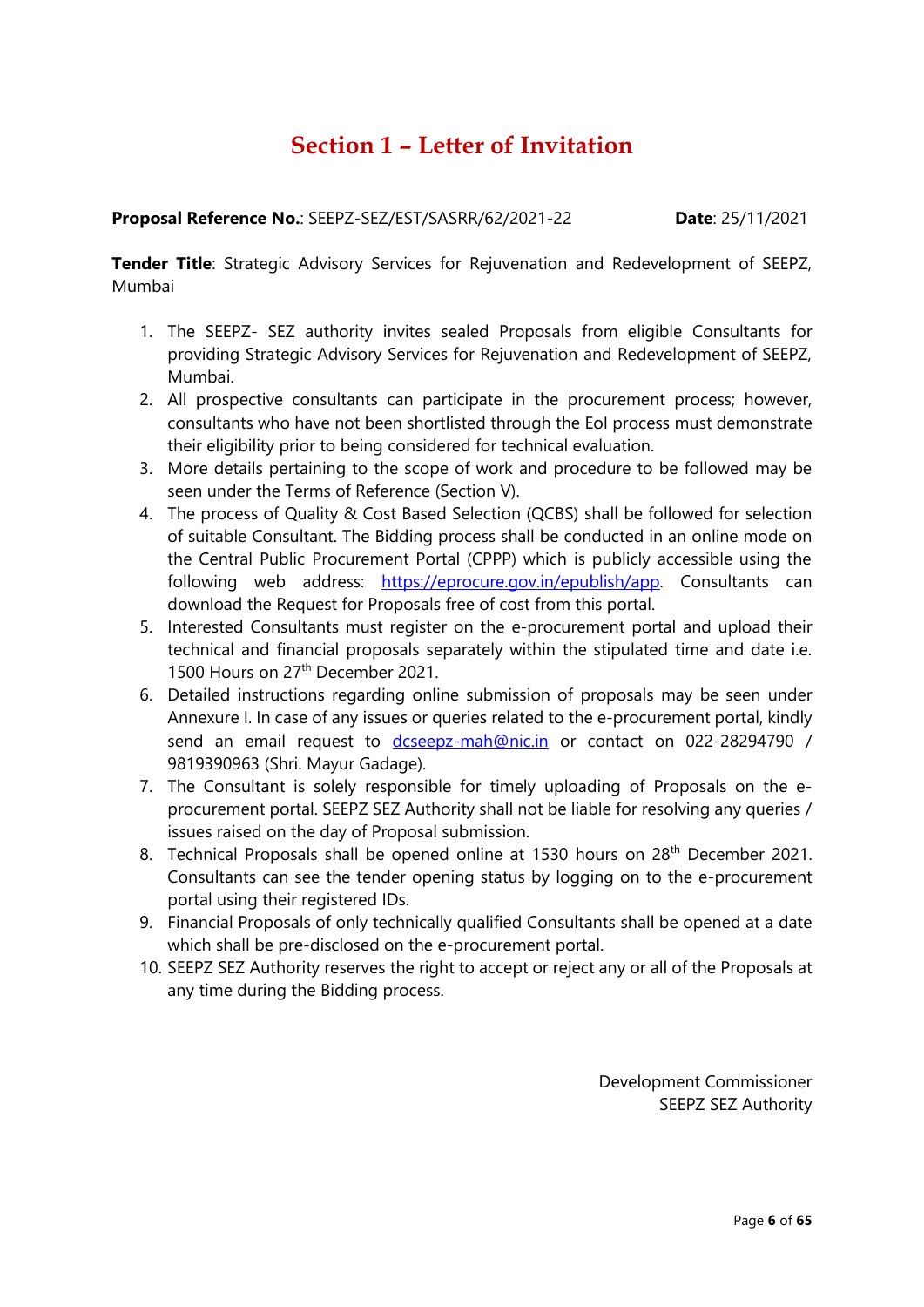# **Section 2 – Instructions to Consultants (ITC)**

#### <span id="page-6-2"></span><span id="page-6-1"></span><span id="page-6-0"></span>A. General

#### **1. Introduction**

- a) This Section provides the relevant information as well as instructions to assist prospective shortlisted consultants in preparation and submission of Proposals. It also includes the mode and procedure to be adopted by the SEEPZ, SEZ Authority (hereinafter referred to as the 'Client') for receipt and opening as well as scrutiny and evaluation of Proposals and subsequent placement of award of contract.
- b) The Client named in the **Data Sheet** will select an eligible consulting firm / organization (the Consultant), in accordance with the method of selection specified in the **Data Sheet**.
- c) Before preparing the Proposal and submitting the same to the Client, the Consultant should read and examine all the terms & conditions, instructions etc. contained in the Request for Proposals. Failure to provide required information or to comply with the instructions incorporated in this Request for Proposals may result in rejection of Proposals submitted by consultants.
- d) The successful Consultant will be expected to complete the Services by the Intended Completion Date as provided in the **Data Sheet** and communicated in the services contract.

#### <span id="page-6-3"></span>**2. Language of Proposals**

Proposal submitted by the Consultant and all subsequent correspondences and documents relating to the Proposal exchanged between the Consultant and the Client, shall be written in English language. However, the language of any printed literature furnished by the Consultant in connection with its Proposal may be written in any other language, provided the same is accompanied by a self-certified English translation and, for purposes of interpretation of the Proposal, the English translation shall prevail.

#### <span id="page-6-4"></span>**3. Code of Integrity**

- a) The Client and all officers or employees of the Client, whether involved in the procurement process or otherwise, or Consultants and their representatives or employees participating in a procurement process or other persons involved, directly or indirectly in any way in a procurement process shall maintain an unimpeachable standard of integrity in accordance with the code of integrity prescribed under GFR 175.
- b) In case of breach of the code of integrity by a consultant or a prospective Consultant, the SEEPZ Authority, after giving a reasonable opportunity of being heard, may take appropriate measures including –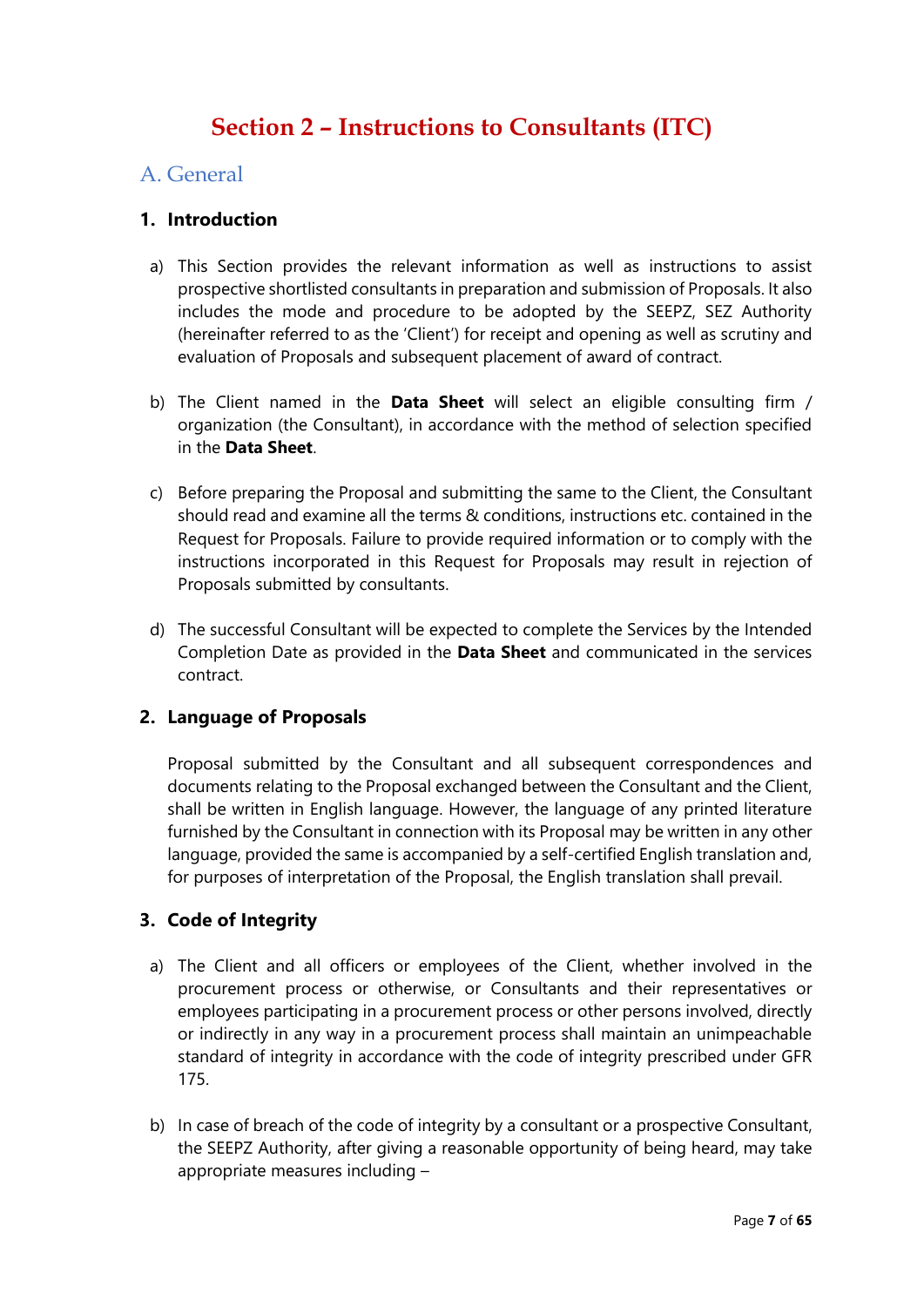- i. exclusion of the Consultant from the procurement process;
- ii. calling off of pre-contract negotiations and forfeiture or encashment of Proposal security;
- iii. forfeiture or encashment of any other security or bond relating to procurement;
- iv. recovery of payments made by the Client along with interest thereon at bank rate;
- v. cancellation of the relevant contract and recovery of compensation for loss incurred by the Client;
- vi. debarment of the Consultant from participation in any future procurements of any Client for a period of up to three years.

#### <span id="page-7-0"></span>**4. Eligibility**

- a) This Request for Proposals is open to all Consultants eligible as described in the instructions to consultants. SEEPZ employees, Committee members, Board members and their relatives (Spouse or Children) are not eligible to participate in the tender. Consultants involved in corrupt and fraudulent practices or debarred from participating in Public Procurement by any state government or any procuring entity of the central government shall not be eligible.
- b) The specific eligibility conditions shall be as prescribed under the **Data Sheet**.
- c) Consultants shall submit a declaration regarding its eligibility vis-à-vis all the criteria mentioned under the instructions to Consultants and the Proposal data sheet.

#### **5. Online Proposal Submission Process**

The e-tender is available on CPPP portal, https://eprocure.gov.in/eprocure/app as mentioned in the tender. The tenders duly filled in should be uploaded and submitted online on or before the end date of submission. More details regarding the online Proposal submission process may be found under Annexure-II attached to this Request for Proposals.

#### <span id="page-7-1"></span>B. Request for Proposals

#### <span id="page-7-2"></span>**6. Contents of Request for Proposals**

- a) The Request for Proposals include the following Sections, which should be read in conjunction with any amendment issued in accordance with ITC.
	- ➢ Section 1 Invitation for Consultants
	- ➢ Section 2 Instructions to Consultants (ITC)
	- ➢ Section 3 Data Sheet
	- ➢ Section 4 Evaluation Criteria
	- ➢ Section 5 Terms of Reference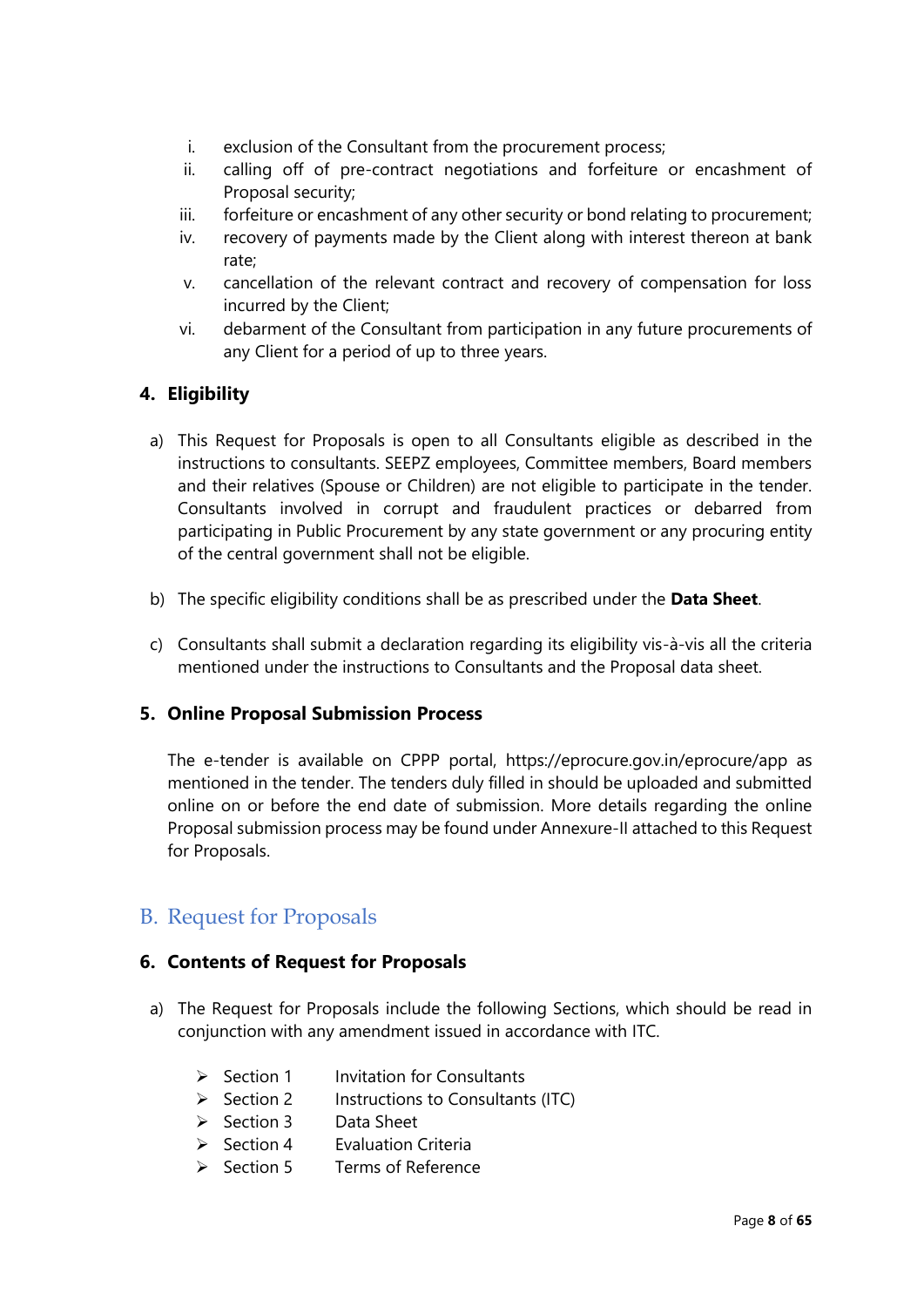- ➢ Section 6 Proposal Forms
- ➢ Section 7 General Conditions of Contract (GCC)
- ➢ Section 8 Special Conditions of Contract (SCC)
- ➢ Section 9 Contract Forms
- ➢ Financial Proposal Template in MS Excel format
- b) Unless downloaded directly from the SEEPZ website (http.//seepz.gov.in) or the eprocurement portal (https://eprocure.gov.in/epublish/app) as specified in the **Data Sheet**, Client shall not be responsible for the correctness of the Request for Proposals, responses to requests for clarification, the Minutes of the Pre-Proposal meeting, if any, or Amendment(s) to the Request for Proposals in accordance with ITC.
- c) Consultants are expected to examine all instructions, forms, terms, and specifications in the Request for Proposals and to furnish with its Proposal all information or documentation as is required by the Request for Proposals.

#### <span id="page-8-0"></span>**7. Clarification of Request for Proposals**

- a) A Consultant requiring any clarification of the Request for Proposals shall contact the SEEPZ, SEZ authority in writing / email at the Client's address specified in the D**ata Sheet**.
- b) The Client will respond in writing / email / through the e-procurement portal to any request for clarification, provided that such request is received prior to the deadline for submission of Proposals within a period specified in the **Data Sheet**. The Client shall also promptly publish brief description of the enquiry but without identifying its source and its response at its website or on the e-procurement portal.
- c) Should the clarification result in changes to the essential elements of the Request for Proposals, the Client shall amend the Request for Proposals following the procedure given under ITC.

#### <span id="page-8-1"></span>**8. Pre-Proposal Meeting**

- a) In order to provide response to any doubt regarding Request for Proposals, or to clarify issues, a pre-Proposal meeting may be scheduled, as specified in the **Data Sheet**.
- b) During the pre-Proposal meeting, the clarification sought by representative of prospective Consultants shall be responded appropriately. However, they shall be asked to submit their written request by close of office next day or by e-mail for electronic record thereof. The Client shall publish written response to such requests for clarifications, without identifying its source. In case required, amendment(s), in terms of ITC below shall be issued, which shall be binding on all prospective **Consultants**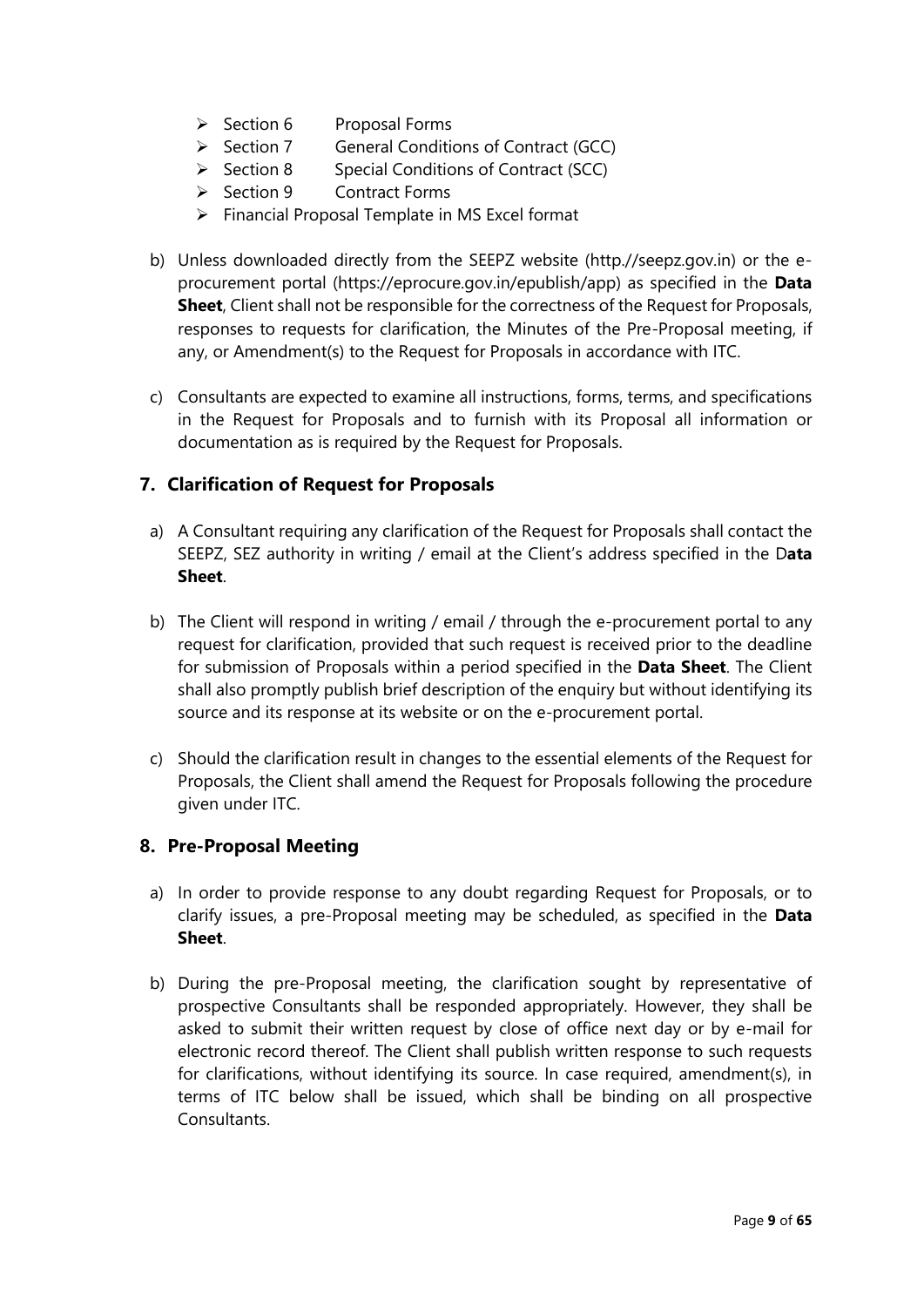#### <span id="page-9-0"></span>**9. Amendments to Request for Proposals**

- a) At any time prior to the deadline for submission of Proposals, the SEEPZ SEZ authority may, for any reason deemed fit by it, amend or modify the Request for Proposals by issuing Amendment(s)/corrigendum.
- b) Such Amendment(s)/corrigendum will be published on SEEPZ SEZ authority's website or on the e-procurement portal and the same shall be binding on all prospective Consultants.
- c) In order to give reasonable time to prospective Consultants to take necessary action in preparing their Proposals, the Client may, at its discretion, extend the deadline for the submission of Proposals and other allied time frames which may be linked with that deadline.
- d) Any Consultant who has downloaded the Request for Proposals should check the Amendment(s), if any, issued on the SEEPZ SEZ authority website and on the eprocurement portal.

### <span id="page-9-1"></span>C. Preparation of Proposals

#### <span id="page-9-2"></span>**10.Documents Comprising Proposal**

- a) Consultant's pre-qualification / eligibility submission shall comprise the documents listed under ITC Clause 4 and corresponding Data Sheet entry.
- b) Consultant's technical Proposal shall comprise the following:
	- $\triangleright$  Letter of Proposal as per the form provided in Section 6 Proposal Forms;
	- ➢ Consultant's Past Experience Details
	- ➢ Proposed Approach, Methodology and Work Plan
	- ➢ Team Composition and Task Assignments
	- ➢ CVs of Proposed Key Experts
	- ➢ Staffing Schedule
	- ➢ Proposed Knowledge Transfer Plan
	- ➢ Any other document as required in the ITC or Data Sheet
- c) Consultant's financial Proposal shall comprise the financial quote submitted in the excel template published along with these Request for Proposals.

#### <span id="page-9-3"></span>**11.Financial Proposal**

The consultant shall use the financial proposal template uploaded along with this RFP for preparation of their financial proposal. The consultant shall enter the remuneration and reimbursable rates along with applicable taxes. The Consultant shall quote the price in INR only.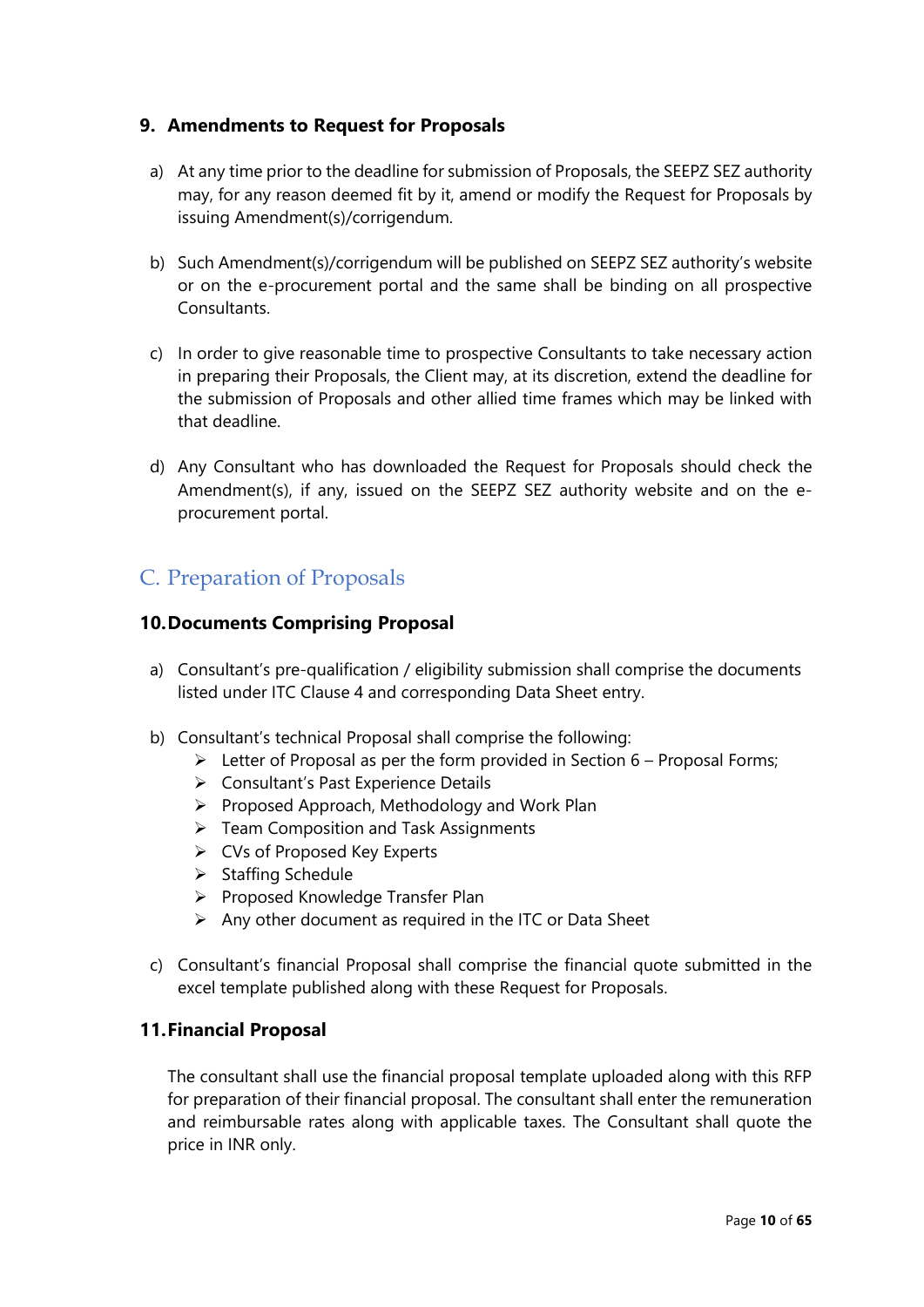#### <span id="page-10-0"></span>**12.Period of Validity of Proposals**

- a) Proposals shall remain valid for a period of 180 days from the deadline of submission of Proposals unless otherwise specified in the **Data Sheet**.
- b) In exceptional circumstances, prior to the expiration of the Proposal validity period, the Client may request Consultants to extend the period of validity of their Proposals. The request and the responses shall be made in writing. A Consultant may refuse the request without any penal repercussions. A Consultant granting the request shall not be required or permitted to modify its Proposal.

#### <span id="page-10-1"></span>**13.Format and Signing of Proposals**

- a) Documents establishing consultant's eligibility shall be compiled into a single PDF file. All pages in the document should be serially numbered and an index specifying contents of the Proposal should be populated at the beginning of the document.
- b) The technical Proposals comprising all documents specified under ITC Clause 10 a) may be compiled into a single PDF document. All pages in the document should be serially numbered and an index specifying contents of the Proposal should be populated at the beginning of the document.
- c) Authorized signatory of the Consultant shall sign, either physically or digitally, on each page of the Proposal. This signature should be accompanied by Consultant's official seal.
- d) The financial Proposal must be submitted in the MS excel template provided with the Request for Proposals.

### <span id="page-10-2"></span>D. Submission and Opening of Proposals

#### <span id="page-10-3"></span>**14.Sealing, Marking and Submission of Proposals**

- a) Consultants shall submit their pre-qualification (eligibility) documents as well as the technical and financial proposals online. The eligibility documents and the technical proposals must also be submitted in hard copy by post or by hand to the office of the Development Commissioner, SEEPZ SEZ authority. The technical proposal must be sealed in an envelope bearing the following details:
	- ➢ Tender ID / Proposal Ref. No. and RFP Title (subject matter of procurement);
	- ➢ Complete postal address of the Client (SEEPZ SEZ Authority);
	- $\triangleright$  Name and complete address along with the mobile, telephone number and email address of the Consultant;
	- $\triangleright$  A warning 'not to open before the time and date for technical proposal opening' as indicated in the Request for Proposals
- b) If the envelope is not sealed and marked as required, the SEEPZ SEZ authority will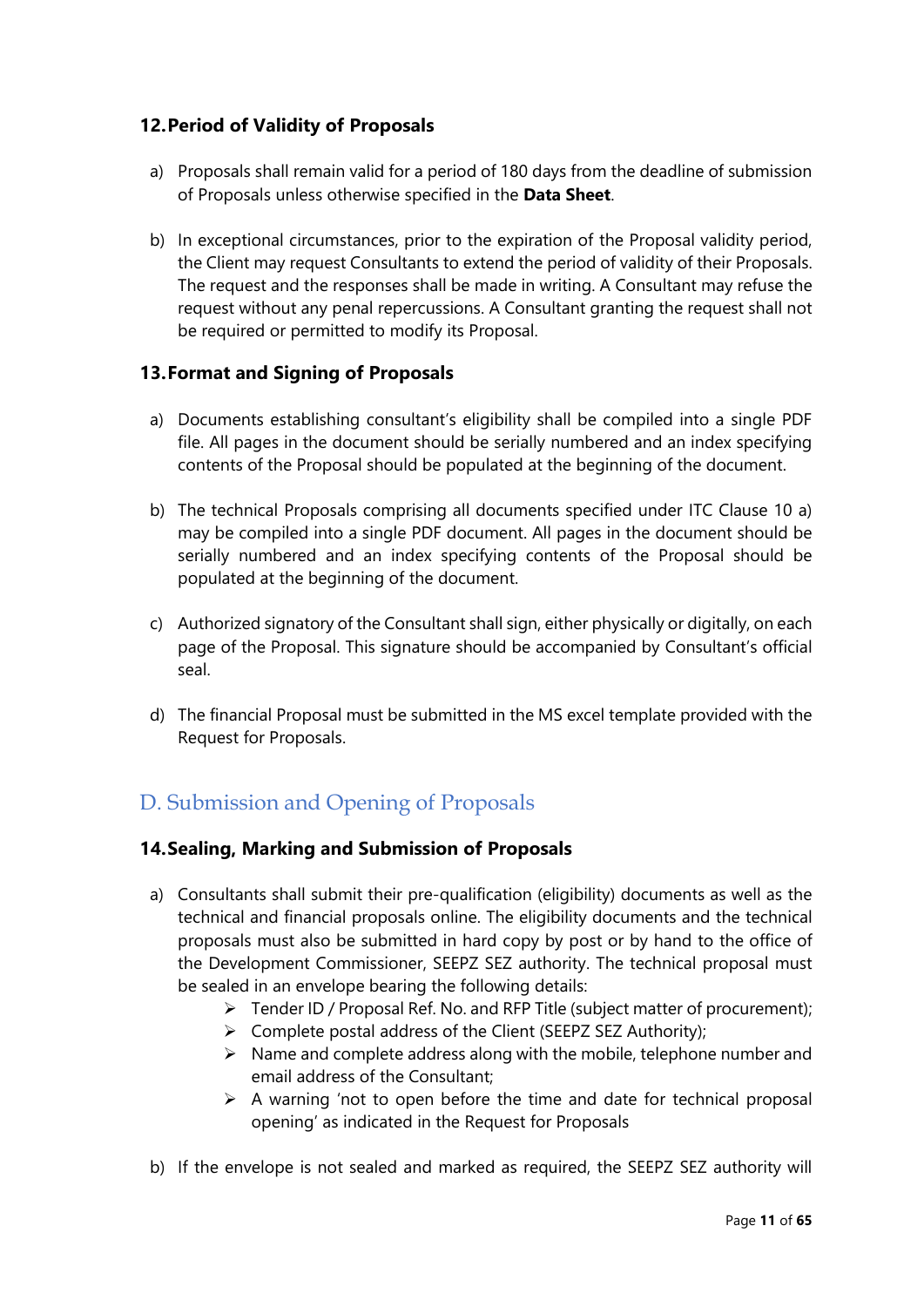assume no responsibility about its consequences viz. misplacement or premature opening of the Proposal.

c) Online submission of Proposals shall be carried out in accordance with the instructions given under Annexure I.

#### <span id="page-11-0"></span>**15.Deadline for Submission of Proposals**

- a) Proposals must be received by the Client online on the e-procurement portal and at the address specified in the **Data Sheet** no later than the date and time specified in the **Data Sheet**.
- b) The date of submission and opening of Proposals shall not be extended except when:
	- $\triangleright$  sufficient number of Proposals have not been received within the given time and the Client is of the opinion that further Proposals are likely to be submitted if time is extended; or
	- $\triangleright$  the Request for Proposals are required to be substantially modified as a result of discussions in pre-Proposal meeting or otherwise and the time for preparations of Proposals by the prospective Consultants appears to be insufficient for which such extension is required.
- c) In cases where the time and date of submission of Proposals is extended, an amendment to the Request for Proposals shall be issued in accordance with ITC 9.

#### <span id="page-11-1"></span>**16.Late Proposals**

The e-procurement portal does not permit late submission of Proposals. With regards to the physical submission of Proposals, the SEEPZ SEZ authority's officer authorized to receive the Proposals shall not receive any Proposal that is submitted personally by hand or by courier after the time and date fixed for submission of Proposals under any circumstances.

#### <span id="page-11-2"></span>**17.Opening of Proposals**

- a) The pre-qualification (eligibility) documents and the technical proposals shall be opened online on the date and time stipulated in the **Data Sheet**.
- b) In exceptional circumstances, if the Client is faced with any technical issues while opening the Proposals online, with due certification of the Proposal Evaluation Committee on the nature of such technical exception, the physical Proposals in hard copy shall be proceeded to be evaluated with after due approval of Competent Authority. In such an event, the date of Proposal opening shall be the same as the one stipulated for online Proposal opening unless separately publicly notified by the competent authority.
- c) After due evaluation of the technical Proposals, the Client shall notify the technically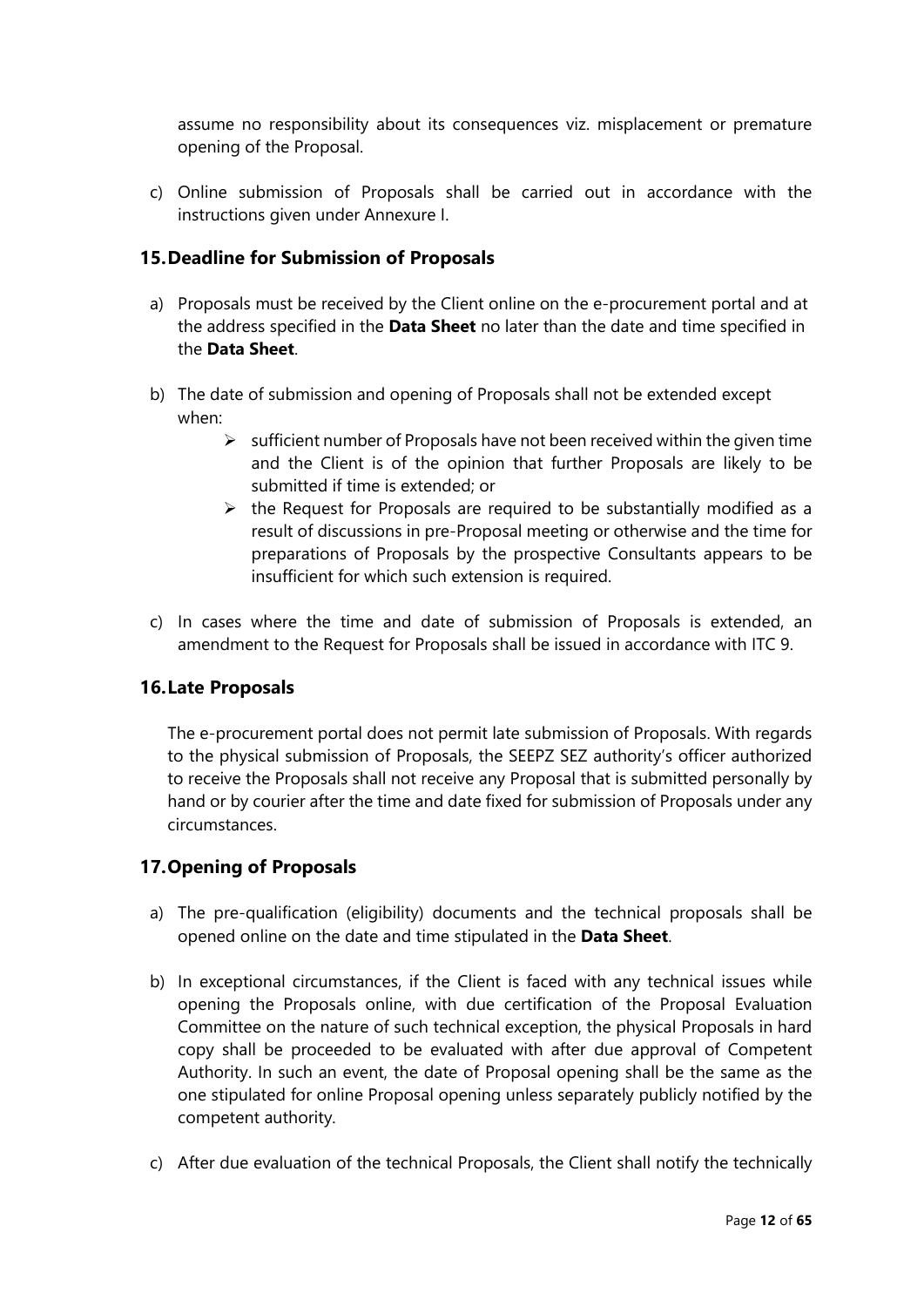qualified Consultants regarding the date of financial Proposal opening by giving at least 3 days' advance notice on the e-procurement portal.

d) The financial Proposals of only technically qualified Consultants shall be opened.

### <span id="page-12-1"></span><span id="page-12-0"></span>E. Evaluation and Comparison of Proposals

#### **18.Confidentiality**

- a) Information relating to the evaluation of Proposals and recommendation of contract award, shall not be disclosed to consultants or any other persons not officially concerned with the bidding process until the same is published officially on the eprocurement portal for information of all Consultants.
- b) Any effort by a consultant to influence the Client in the evaluation or contract award decisions may result in the rejection of its Proposal.

#### <span id="page-12-2"></span>**19.Preliminary Examination of Proposals**

- a) The Proposal Evaluation Committee constituted by the Client shall conduct a preliminary scrutiny of the opened Proposals at the beginning to assess the primafacie responsiveness and record its findings thereof particularly in respect of the following:
	- $\triangleright$  that the Proposal is complete and duly signed by authorized signatory;
	- $\triangleright$  that the Proposal is valid for the period, specified in the Request for Proposals;
	- $\triangleright$  that the Proposal is unconditional and that the Consultant; and
	- $\triangleright$  any other specific requirements put forth in the Request for Proposals.
- b) Proposals failing to meet these preliminary requirements shall be treated as nonresponsive and shall not be considered further for evaluation.

#### <span id="page-12-3"></span>**20.Immaterial Non-conformities**

- a) The Proposal Evaluation Committee may waive non-conformities in the Proposal that do not constitute a material deviation, reservation or omission and deem the Proposal to be responsive;
- b) The Proposal Evaluation Committee may request the Consultant to submit necessary information or documents which are historical in nature like audited statements of accounts, tax clearance certificate, PAN, etc. within a reasonable period of time. Failure of the Consultant to comply with the request within the given time shall result in the rejection of its Proposal;
- c) The Proposal Evaluation Committee may rectify immaterial non-conformities or omissions on the basis of the additional information or documentation received from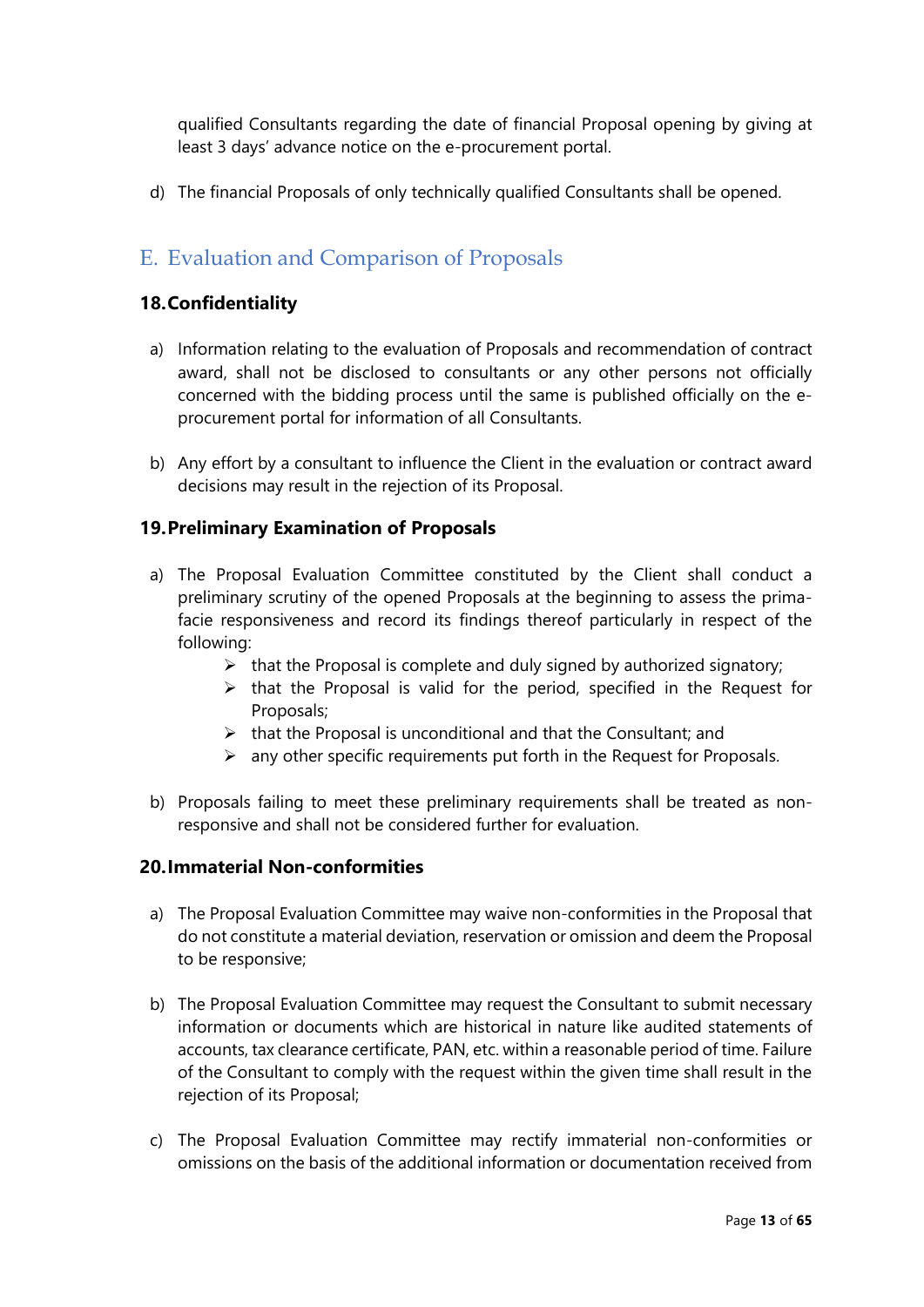the Consultant.

#### <span id="page-13-0"></span>**21.Determination of Responsiveness**

- a) The Proposal Evaluation Committee constituted by the Client shall determine the responsiveness of a Proposal to the Request for Proposals based on the contents of the Proposal submitted by the Consultant;
- b) A Proposal shall be deemed to be substantially responsive if it meets the requirements of the Request for Proposals without any material deviation, reservation, or omission where:
	- i. "deviation" is a departure from the requirements specified in the Request for Proposals;
	- ii. "reservation" is the setting of limiting conditions or withholding from complete acceptance of the requirements specified in the Request for Proposals; and
	- iii. "omission" is the failure to submit part or all of the information or documentation required in the Request for Proposals.
- c) A "material deviation, reservation, or omission" is one that, if accepted, shall:
	- i. Effect in any substantial way the scope, quality, or performance of the subject matter of procurement specified in the Request for Proposals; or
	- ii. Limit in any substantial way, inconsistent with the Request for Proposals, the rights of the Client or the obligation of the Consultant under the proposed contract; or
	- iii. If rectified shall unfairly affect the competitive position of other Consultants presenting responsive Proposals;
- d) The Proposal Evaluation Committee shall examine the technical aspects of the Proposal in particular to confirm that all requirements of Request for Proposals have been met without any material deviation, reservation or omission;
- e) The Proposal Evaluation Committee shall regard a Proposal as responsive if it conforms to all requirements set out in the Request for Proposals, or contains minor deviations that do not materially alter or depart from the characteristics, terms, conditions and other requirements set out in the Request for Proposals, that is, there is no material deviation, or if it contains errors or oversights that can be corrected without any change in the substance of the Proposal;
- f) Proposals that are not responsive or contain any material deviation shall be rejected. Proposals declared as non-responsive shall be excluded from any further evaluation.

#### <span id="page-13-1"></span>**22.Non-conformities, Errors and Omissions**

a) Provided that a Proposal is substantially responsive, the Proposal Evaluation Committee may waive any nonconformity in the Proposal.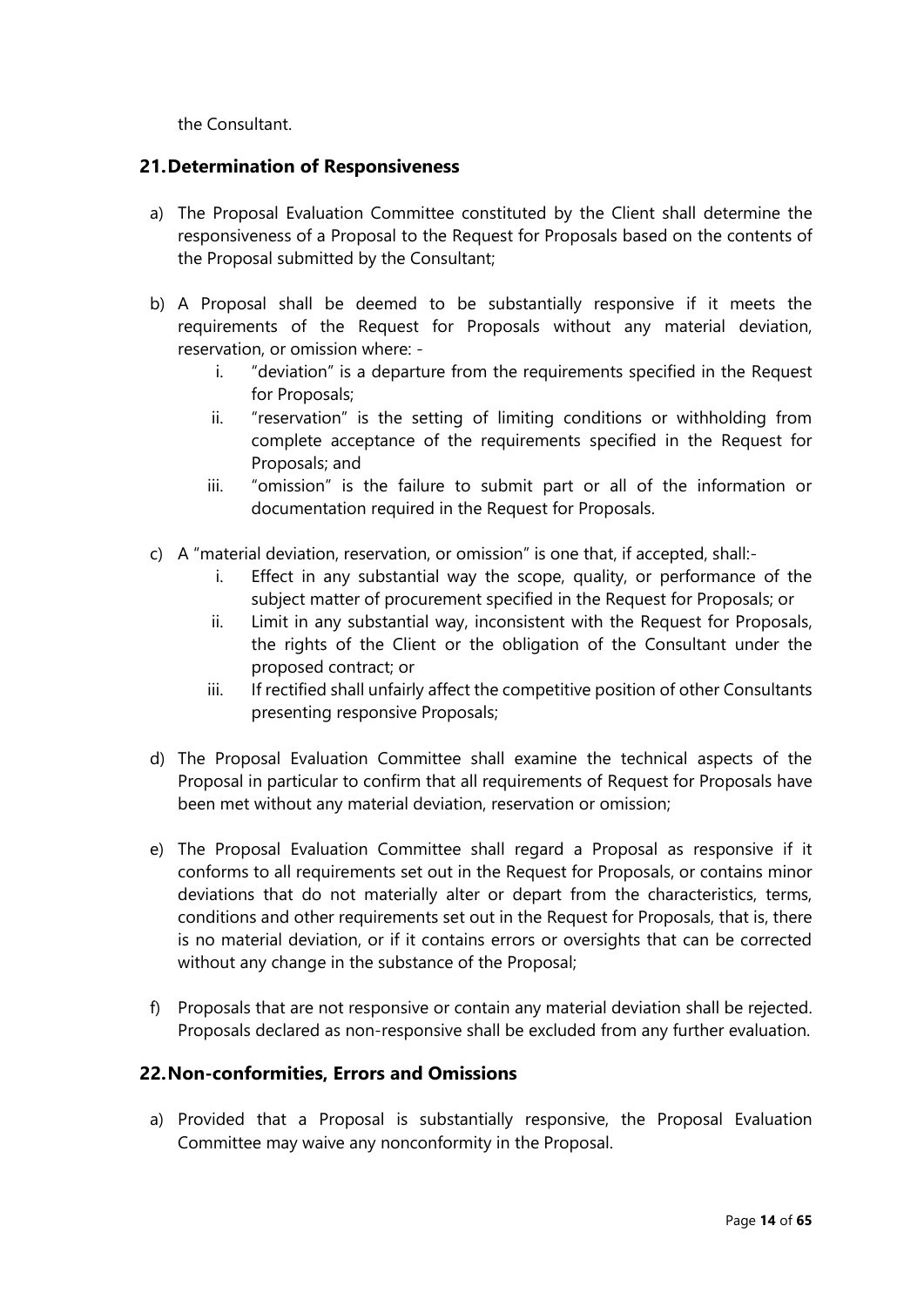- b) Provided that a Proposal is substantially responsive, the Client, being SEEPZ, SEZ authority or authorized representative may request that the Consultant submit the necessary information or documentation, within a reasonable period of time, to rectify nonmaterial nonconformities or omissions in the Proposal related to documentation requirements. Such omission shall not be related to any aspect of the price of the Proposal. Failure of the Consultant to comply with the request may result in the rejection of its Proposal.
- c) Provided that a Proposal is substantially responsive, the Proposal Evaluation Committee shall rectify quantifiable nonmaterial nonconformities related to the Proposal Price. To this effect, the Proposal Price shall be adjusted, for comparison purposes only, to reflect the price of a missing or non- conforming item or component.

#### <span id="page-14-0"></span>**23.Evaluation of Proposals**

- a) Technical evaluation of proposals shall be carried out based on the criteria stipulated under 'Section 4 – Evaluation Criteria'. The evaluation committee shall not adopt any other criteria other than the ones already stipulated in the Request for Proposals.
- b) The evaluation of financial Proposal will include and take into account the GST payable on the services if the contract is awarded to the Consultant. The Consultant is required to include all applicable taxes in its price proposal. SEEPZ SEZ Authority will not be liable to pay any amount in addition to the quoted amount towards taxes.
- c) The Client's evaluation of a proposal may require the consideration of other factors, in addition to the Consultant's financial offer. These factors may be related to the characteristics, performance, and terms and conditions of Consultancy Services. The effect of the factors selected, if any, shall be expressed in monetary terms to facilitate comparison of Proposals, shall be specified in 'Section 4 - Evaluation Criteria'.
- d) Consultants shall be asked to deliver presentation on their technical proposals as per the details provided in the **Data Sheet**. This presentation shall only cover contents of the technical proposals submitted by the Consultant. No marks shall be assigned to the presentation. The objective of the presentation round is to summarize the contents of consultant's technical proposal for better understanding of the evaluation committee.

#### <span id="page-14-1"></span>**24.Right to Accept Any Proposal and to Reject Any or All Proposals**

The Client reserves the right to accept or reject any Proposal, and to cancel / annul the Bidding process and reject all Proposals at any time prior to contract award, without thereby incurring any liability to the Consultants for which the Client shall keep record of clear and logical reasons properly for any such action / recall of Bidding process. In case of cancellation / annulment, all Proposals submitted and specifically, Proposal securities, shall be promptly returned to the Consultants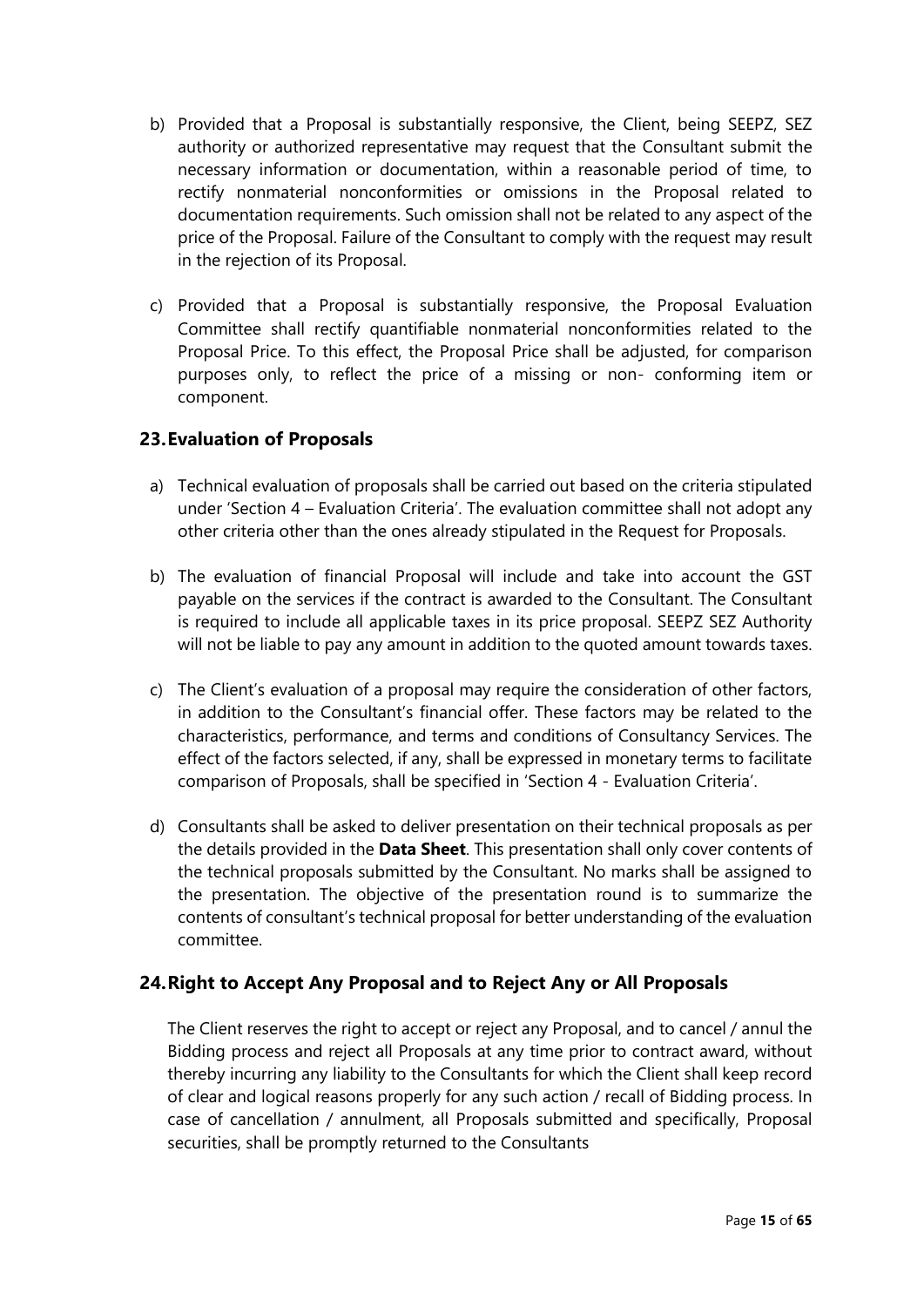### <span id="page-15-0"></span>F. Award of Contract

#### <span id="page-15-1"></span>**25.Award Criteria**

The consultant obtaining the highest combined evaluation score i.e. sum of weighted technical and financial scores shall be considered for award of contract.

#### <span id="page-15-2"></span>**26.Notification of Award**

- a) Prior to the expiration of the period of Proposal validity, the Client shall notify the successful Consultant, in writing, that its Proposal has been accepted. The notification letter (hereinafter and in the Conditions of Contract and Contract Forms called the "Letter of Acceptance") shall specify the accepted contract price. The expected date of award of contract is as stipulated under **Data Sheet**.
- b) Until a formal Contract is prepared and executed, the Letter of Acceptance shall constitute a binding Contract.

#### <span id="page-15-3"></span>**27.Other Statutory Requirements**

Successful Consultant shall be required to fulfill insurance and other statutory requirements including submission of signed undertakings assuring compliance with the various standards stipulated in the conditions of contract. Failure of the successful Consultant to submit the same shall constitute sufficient grounds for the annulment of the award. In that event the Client may award the Contract to the next highest evaluated Consultant, whose Proposal is substantially responsive and is determined by the Client to be qualified to perform the Contract satisfactorily.

#### <span id="page-15-4"></span>**28.Signing of Contract**

Promptly after notification of Award, the Client shall send the successful Consultant the Contract Agreement. Within twenty-eight days of receipt of the Contract Agreement, the successful Consultant shall sign, date, and return it to the Client.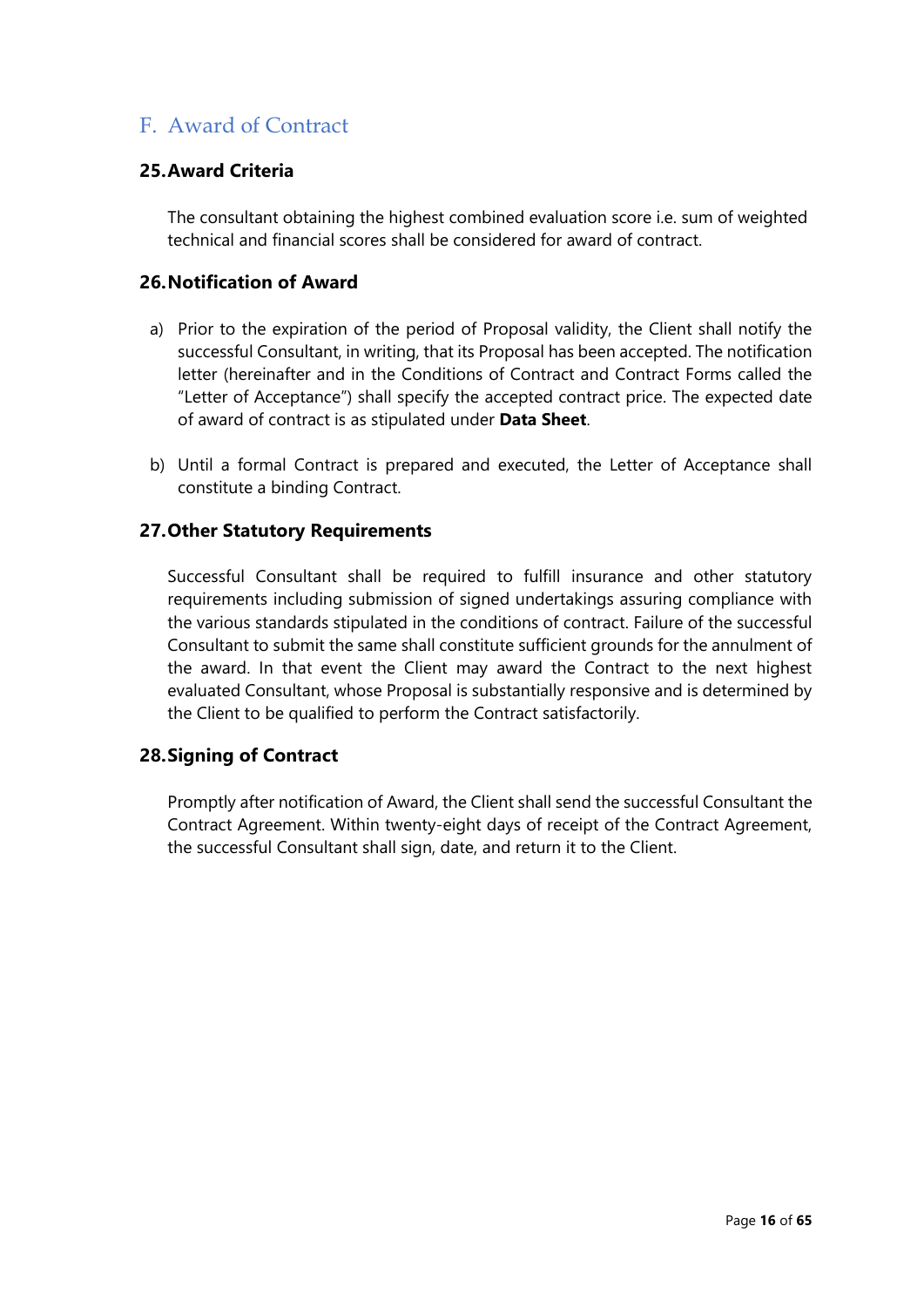# **Section 3 – Data Sheet**

<span id="page-16-0"></span>The following specific data for the Non-Consultancy Services to be procured shall complement, supplement, or amend the provisions in the Instructions to Consultants (ITC). Whenever there is a conflict, the provisions herein shall prevail over those in ITC

| <b>ITC Para</b><br><b>Referenc</b><br>е | <b>Particulars</b>                                                                                                                                   |                                                                                                                                                                                                                                                                                                                                                                                 |                                                                                                                                                                                                                                                                                                                 |  |  |
|-----------------------------------------|------------------------------------------------------------------------------------------------------------------------------------------------------|---------------------------------------------------------------------------------------------------------------------------------------------------------------------------------------------------------------------------------------------------------------------------------------------------------------------------------------------------------------------------------|-----------------------------------------------------------------------------------------------------------------------------------------------------------------------------------------------------------------------------------------------------------------------------------------------------------------|--|--|
| ITC 1b)                                 | The Client is: SEEPZ SEZ Authority, Andheri (E), Mumbai 400096<br>The Method of Selection of Consultant is: Quality & Cost Based Selection<br>(QCBS) |                                                                                                                                                                                                                                                                                                                                                                                 |                                                                                                                                                                                                                                                                                                                 |  |  |
| ITC $1 d$                               |                                                                                                                                                      | The intended completion date is 31 <sup>st</sup> January 2024                                                                                                                                                                                                                                                                                                                   |                                                                                                                                                                                                                                                                                                                 |  |  |
| ITC $4 b$ )                             |                                                                                                                                                      | In order to be considered for technical evaluation, the Consultant:                                                                                                                                                                                                                                                                                                             |                                                                                                                                                                                                                                                                                                                 |  |  |
|                                         | SN                                                                                                                                                   | <b>Eligibility Criteria</b>                                                                                                                                                                                                                                                                                                                                                     | <b>Supporting Documents</b><br>(to be Included in the Eol)                                                                                                                                                                                                                                                      |  |  |
|                                         | $\mathbf{1}$<br>$\overline{2}$<br>$\overline{3}$                                                                                                     | Must be registered with the<br>appropriate government authority as a<br>pvt. Itd. company / Itd. company / LLP<br>and shall be in the consulting services<br>business for at least 5 years.<br>Must possess a valid GSTN and PAN<br>Must have a turnover of at least Rs.20<br>Crore in each of the last 3 financial<br>years, i.e. FY2018-2019, FY2019-2020<br>and FY2020-2021. | Copy of the incorporation<br>/ registration certificate<br>clearly indicating the<br>nature of business.<br>Copies of GSTN, PAN<br><b>Audited financial</b><br>statements for the past 3<br>financial years. Provisional<br>statement shall be<br>accepted in lieu of audited<br>FS only for FY2020-21.         |  |  |
|                                         | 4                                                                                                                                                    | Must have successfully completed<br>either<br>a. 2 similar assignments of<br>conceptualising, planning and project<br>management related to infrastructure<br>and utility works for SEZs/EPZs/<br>Industrial Clusters each having an area<br>of at least 50 acres. The cumulative<br>contract value of the 2 assignments<br>cited must be at least Rs. 6 Crore.                 | Summary of relevant<br>experiences.<br>Completion certificates<br>issued by the clients<br>clearly mentioning the<br>name of the assignment,<br>scope of work, area of the<br>campus, value of the<br>contract, etc. In case the<br>scope of work is not<br>elaborated / area of the<br>campus is not mentioned |  |  |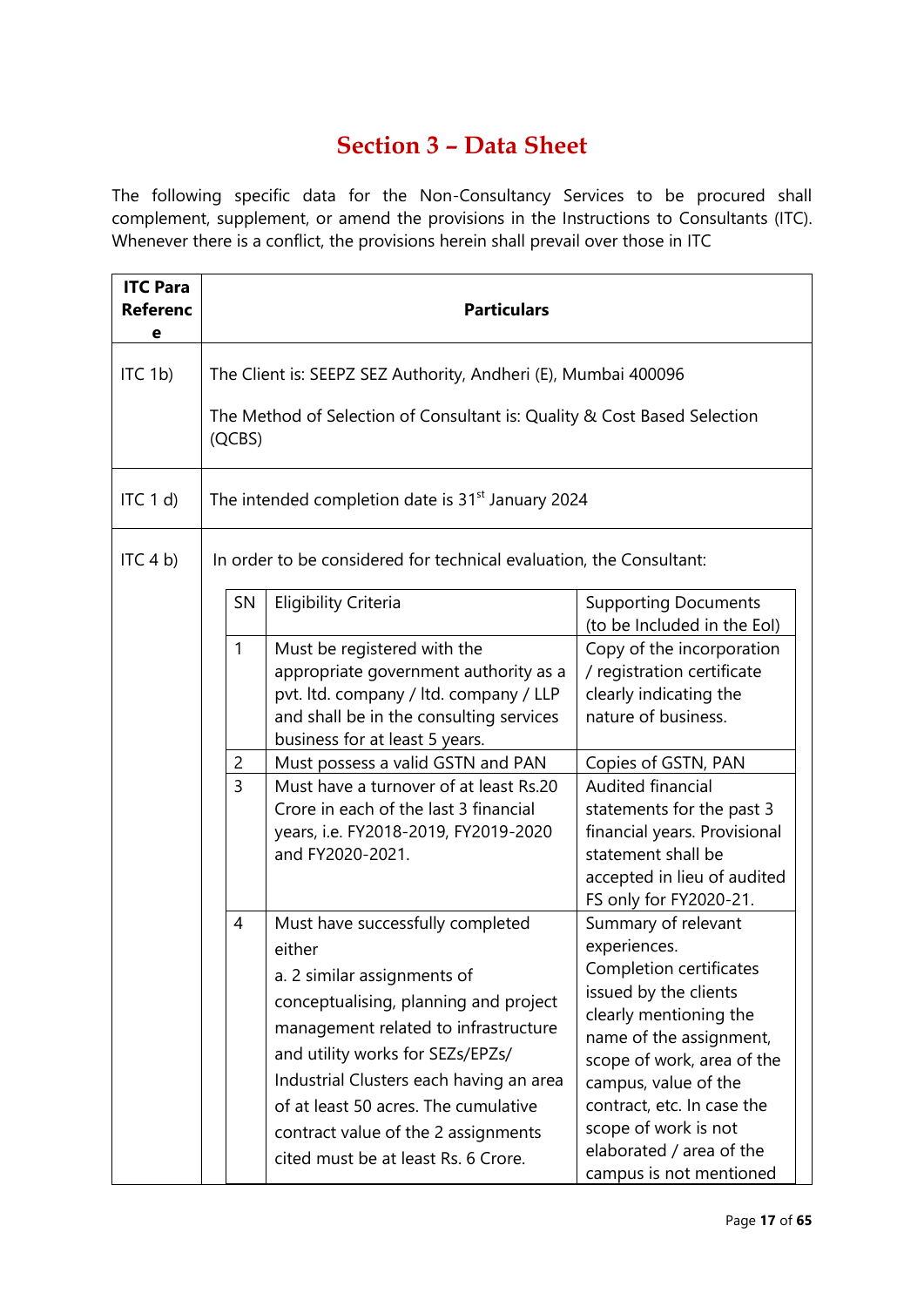|             |                                                                       | <b>OR</b><br>b. 4 similar assignments of<br>conceptualising, planning and project                                                                                                                                       | in the completion<br>certificate, corresponding<br>contract agreement may<br>be submitted.                                            |
|-------------|-----------------------------------------------------------------------|-------------------------------------------------------------------------------------------------------------------------------------------------------------------------------------------------------------------------|---------------------------------------------------------------------------------------------------------------------------------------|
|             |                                                                       | management related to infrastructure<br>and utility works for SEZs/EPZs/                                                                                                                                                |                                                                                                                                       |
|             |                                                                       | Industrial Clusters each having an area                                                                                                                                                                                 |                                                                                                                                       |
|             |                                                                       | of at least 30 acres. The cumulative                                                                                                                                                                                    |                                                                                                                                       |
|             |                                                                       | contract value of the 4 assignments                                                                                                                                                                                     |                                                                                                                                       |
|             |                                                                       | cited must be at least Rs. 8 Crore.                                                                                                                                                                                     |                                                                                                                                       |
|             |                                                                       | Continuation of work for the same<br>client by means of contract extension /<br>amendment shall not be treated as a<br>separate assignment.                                                                             |                                                                                                                                       |
|             |                                                                       | Experience of completed and ongoing<br>similar assignments of conceptualizing,<br>planning and project management<br>works for SEZs/EPZs/Industrial Clusters                                                            |                                                                                                                                       |
|             |                                                                       | or other infrastructure projects (as per<br>Harmonized<br>Master<br>List<br>of<br>Infrastructure Sub-sectors issued by<br>Dept. of Economic Affairs, Ministry of                                                        |                                                                                                                                       |
|             |                                                                       | Finance) may also be considered<br>provided that the consultant must have<br>received at least 50% payment for the<br>ongoing projects cited. The same                                                                  |                                                                                                                                       |
|             |                                                                       | should be certified by a CA.                                                                                                                                                                                            |                                                                                                                                       |
|             | 5                                                                     | Must not be presently debarred /<br>blacklisted by any procuring entity<br>under the central government<br>including PSUs and autonomous<br>entities or by state governments or by<br>multilateral agencies such as The | Self-declaration of not<br>having been debarred /<br>blacklisted by any of the<br>entities mentioned in this<br>criterion at present. |
|             |                                                                       | World Bank, Asian Development Bank,<br>etc.                                                                                                                                                                             |                                                                                                                                       |
| ITC $6 b$ ) |                                                                       | The official website of SEEPZ SEZ Authority is: http://seepz.gov.in                                                                                                                                                     |                                                                                                                                       |
|             | The e-procurement portal is: https://eprocure.gov.in/epublish/app     |                                                                                                                                                                                                                         |                                                                                                                                       |
| ITC $7a$ )  |                                                                       | The Client's address for seeking clarifications is:                                                                                                                                                                     |                                                                                                                                       |
|             | Office of the Development Commissioner, SEEPZ SEZ, MIDC Central Road, |                                                                                                                                                                                                                         |                                                                                                                                       |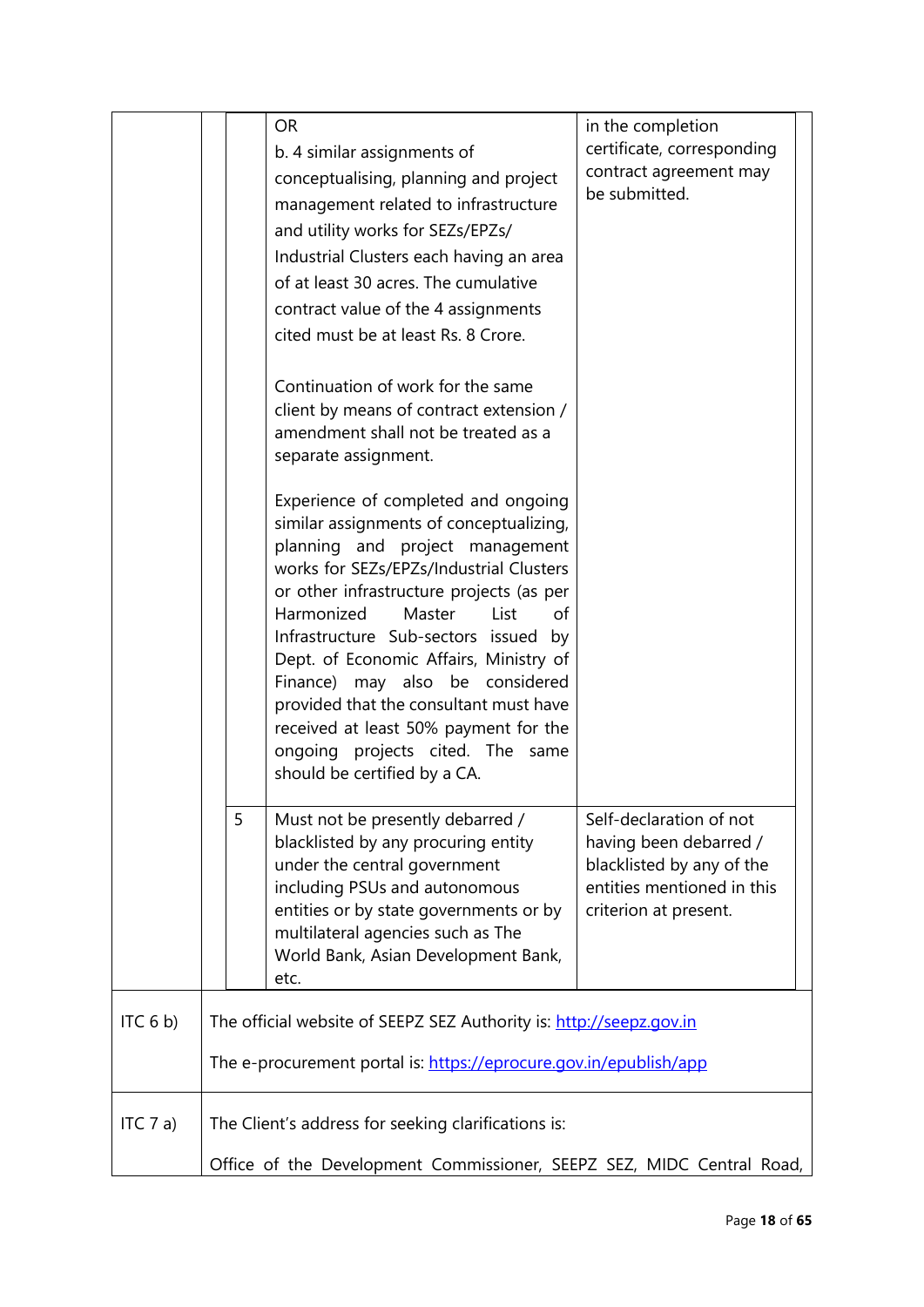|              | Andheri East, Mumbai - 400096                                                                                                                                                                                                             |
|--------------|-------------------------------------------------------------------------------------------------------------------------------------------------------------------------------------------------------------------------------------------|
|              | The email address is: dcseepz-mah@nic.in                                                                                                                                                                                                  |
|              | Queries may also be raised by using the 'seek clarifications' option available on<br>the e-procurement portal.                                                                                                                            |
| ITC 7 b)     | The Consultants may submit their requests for clarification no later than 10 days<br>prior to deadline for submission of Proposals.                                                                                                       |
| ITC 8 a)     | The pre-Proposal meeting shall be held electronically at 1130 Hrs (11:30 AM) on<br>7 <sup>th</sup> December 2021.                                                                                                                         |
|              | The web-link to attend the pre-Proposal meeting is as follows:                                                                                                                                                                            |
|              | https://seepz.webex.com/seepz/j.php?MTID=m53c5a6df8ba457c29835f975ad<br>e8109d                                                                                                                                                            |
| ITC $12a$    | No change. Proposals shall remain valid for a period of 180 days from the<br>deadline of submission of Proposals.                                                                                                                         |
| ITC 17 a)    | The web-address of e-procurement portal is:                                                                                                                                                                                               |
|              | https://eprocure.gov.in/epublish/app                                                                                                                                                                                                      |
|              | The address for submission of hard copies of technical proposal is:                                                                                                                                                                       |
|              | Office of the Development Commissioner, SEEPZ SEZ, MIDC Central Road,<br>Andheri East, Mumbai - 400096                                                                                                                                    |
|              | The deadline for submission of Proposals is 1500 Hrs (3 PM) on 27 <sup>th</sup> December<br>2021.                                                                                                                                         |
| ITC 17 a)    | The technical Proposals shall be opened online at 1530 Hrs (3:30 PM) on 28 <sup>th</sup><br>December 2021.                                                                                                                                |
| ITC $23 d$ ) | The presentations shall be held online using Cisco Webex within a week after<br>opening of the technical proposals. The specific dates, time and meeting links<br>shall be notified by the client on its website i.e. http://seepz.gov.in |
| ITC $28a$ )  | The expected date of award of contract is 25 <sup>th</sup> January 2022.                                                                                                                                                                  |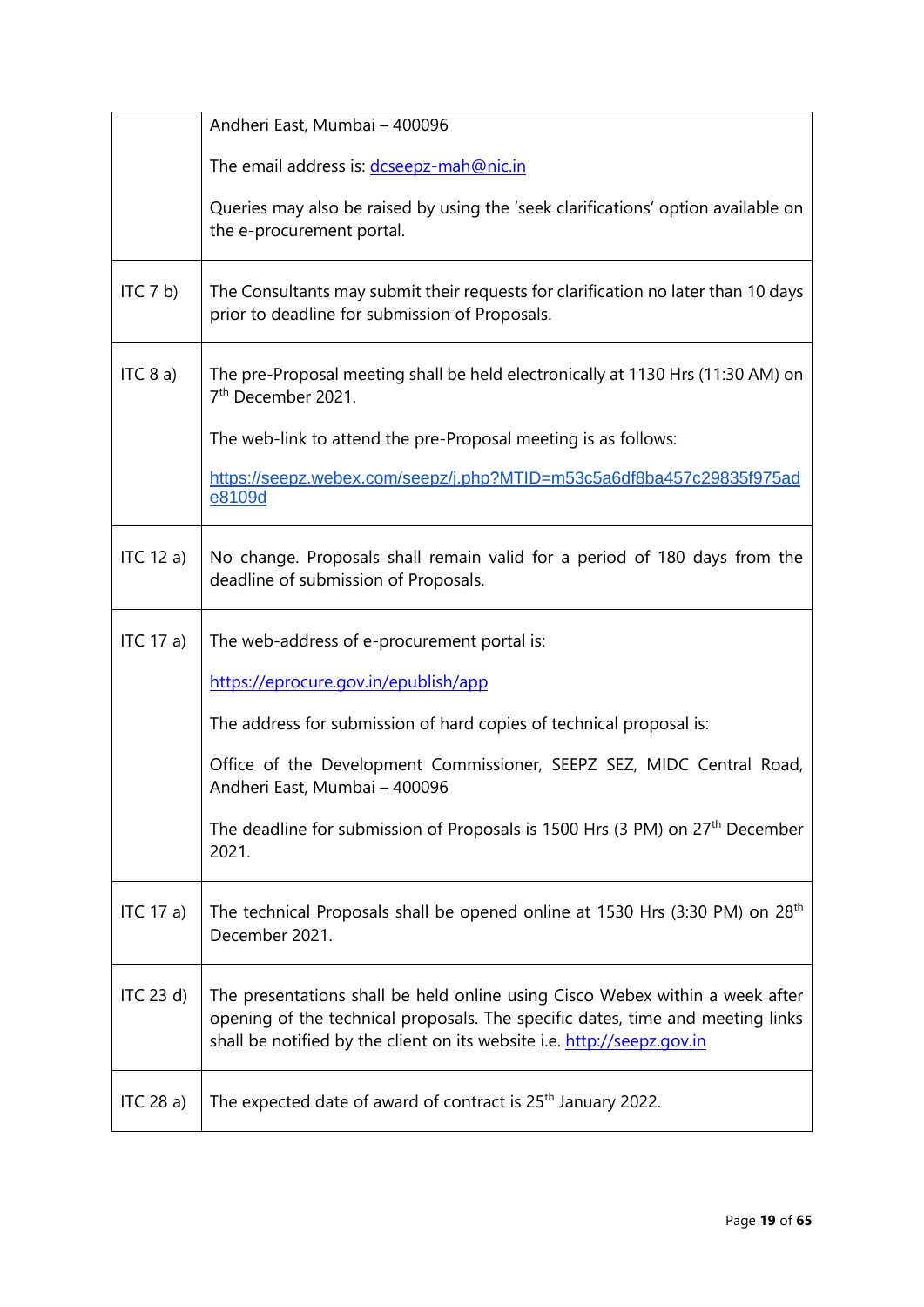### Annexure I - Instructions for Online Proposal Submission

<span id="page-19-0"></span>Consultants are required to submit soft copies of their Proposals electronically on the CPP Portal, using valid Digital Signature Certificates. The instructions given below are meant to assist the Consultants in registering on the CPP Portal, prepare their Proposals in accordance with the requirements and submitting their Proposals online on the CPP Portal.

#### **REGISTRATION**

- 1. Consultants are required to enroll on the e-Procurement module of the Central Public Procurement Portal (URL: [https://eprocure.gov.in/eprocure/app\)](https://eprocure.gov.in/eprocure/app) by clicking on the link "Online Consultant Enrollment" on the CPP Portal which is free of charge.
- 2. As part of the enrolment process, the Consultants will be required to choose a unique username and assign a password for their accounts.
- 3. Consultants are advised to register their valid email address and mobile numbers as part of the registration process. These would be used for any communication from the CPPP.
- 4. Upon enrolment, the Consultants will be required to register their valid Digital Signature Certificate (Class III Certificates with signing key usage) issued by any Certifying Authority recognized by CCA India (e.g. Sify / nCode / eMudhra etc.), with their profile.
- 5. Only one valid DSC should be registered by a consultant. Please note that the Consultants are responsible to ensure that they do not lend their DSC's to others which may lead to misuse.
- 6. Consultant then logs in to the site through the secured log-in by entering their user ID / password and the password of the DSC / e-Token.

#### **SEARCHING FOR TENDER DOCUMENTS**

- 1. There are various search options built in the CPP Portal, to facilitate Consultants to search active tenders by several parameters. These parameters could include Tender ID, Organization Name, Location, Date, Value, etc. There is also an option of advanced search for tenders, wherein the Consultants may combine a number of search parameters such as Organization Name, Form of Contract, Location, Date, Other keywords etc. to search for a tender published on the CPP Portal.
- 2. Once the Consultants have selected the tenders they are interested in, they may download the required documents / tender schedules. These tenders can be moved to the respective 'My Tenders' folder. This would enable the CPP Portal to intimate the Consultants through SMS / e-mail in case there is any corrigendum issued to the tender document.
- 3. The Consultant should make a note of the unique Tender ID assigned to each tender, in case they want to obtain any clarification / help from the Helpdesk.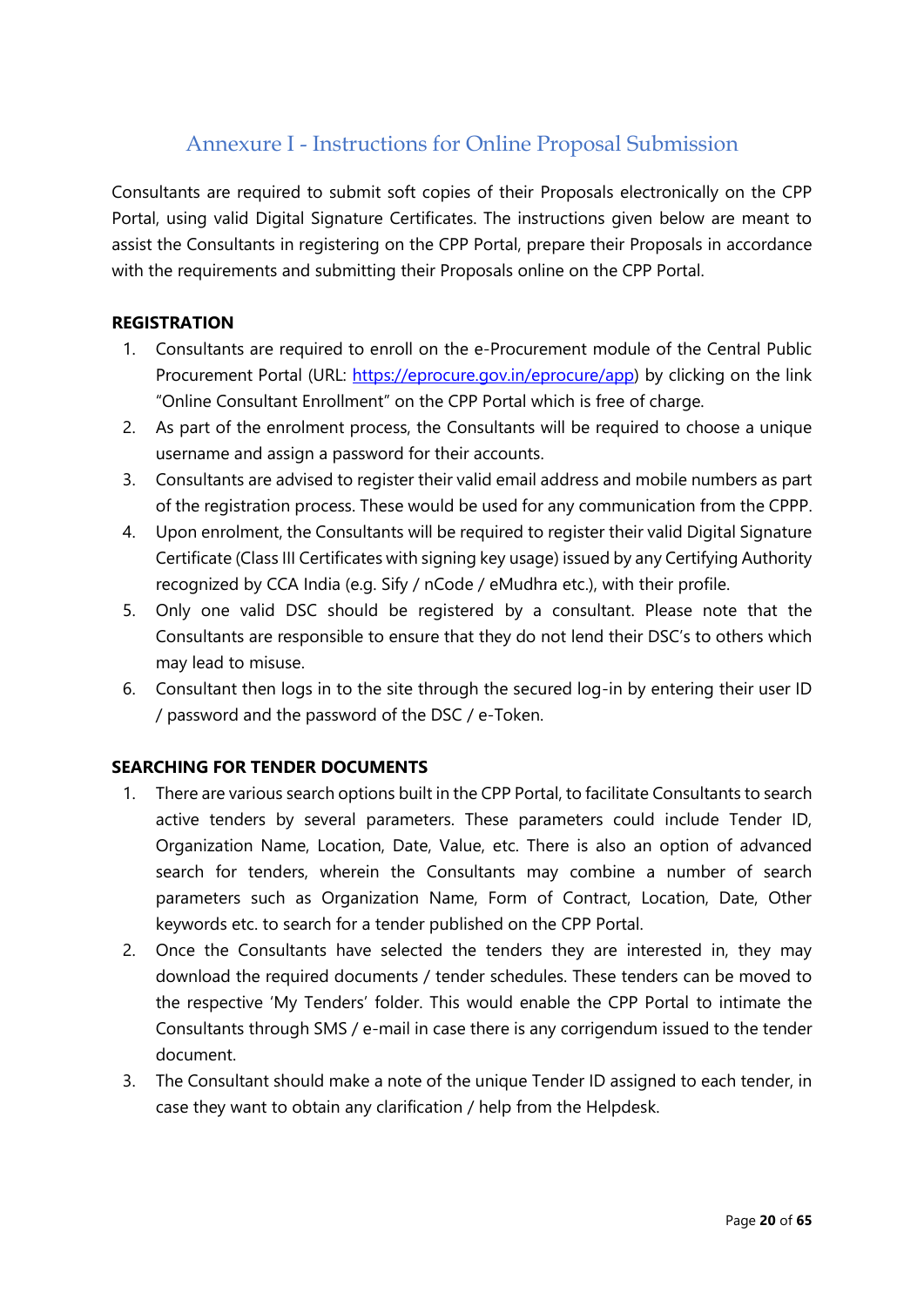#### **PREPARATION OF PROPOSALS**

- 1. Consultant should take into account any corrigendum published on the tender document before submitting their Proposals.
- 2. Please go through the tender advertisement and the tender document carefully to understand the documents required to be submitted as part of the Proposal. Please note the number of covers in which the Proposal documents have to be submitted, the number of documents - including the names and content of each of the document that need to be submitted. Any deviations from these may lead to rejection of the Proposal.
- 3. Consultant, in advance, should get ready the Proposal documents to be submitted as indicated in the tender document / schedule and generally, they can be in PDF / XLS / RAR / DWF/JPG formats. Proposal documents may be scanned with 100 dpi with black and white option which helps in reducing size of the scanned document.
- 4. To avoid the time and effort required in uploading the same set of standard documents which are required to be submitted as a part of every Proposal, a provision of uploading such standard documents (e.g. PAN card copy, annual reports, auditor certificates etc.) has been provided to the Consultants. Consultants can use "My Space" or ''Other Important Documents'' area available to them to upload such documents. These documents may be directly submitted from the "My Space" area while submitting a Proposal, and need not be uploaded again and again. This will lead to a reduction in the time required for Proposal submission process.

Note: My Documents space is only a repository given to the Consultants to ease the uploading process. If Consultant has uploaded his Documents in My Documents space, this does not automatically ensure these Documents being part of Technical Proposal.

#### **SUBMISSION OF PROPOSALS**

- 1. Consultant should log into the site well in advance for Proposal submission so that they can upload the Proposal in time i.e. on or before the Proposal submission time. Consultant will be responsible for any delay due to other issues.
- 2. The Consultant has to digitally sign and upload the required Proposal documents one by one as indicated in the tender document.
- 3. Consultant has to select the payment option as "offline" to pay the tender fee / EMD as applicable and enter details of the instrument.
- 4. Consultant should prepare the EMD as per the instructions specified in the tender document. The original should be posted/couriered/given in person to the concerned official, latest by the last date of Proposal submission or as specified in the tender documents. The details of the DD/any other accepted instrument, physically sent, should tally with the details available in the scanned copy and the data entered during Proposal submission time, otherwise the uploaded Proposal will be rejected.
- 5. Consultants are requested to note that they should necessarily submit their financial Proposals in the format provided and no other format is acceptable. If the price Proposal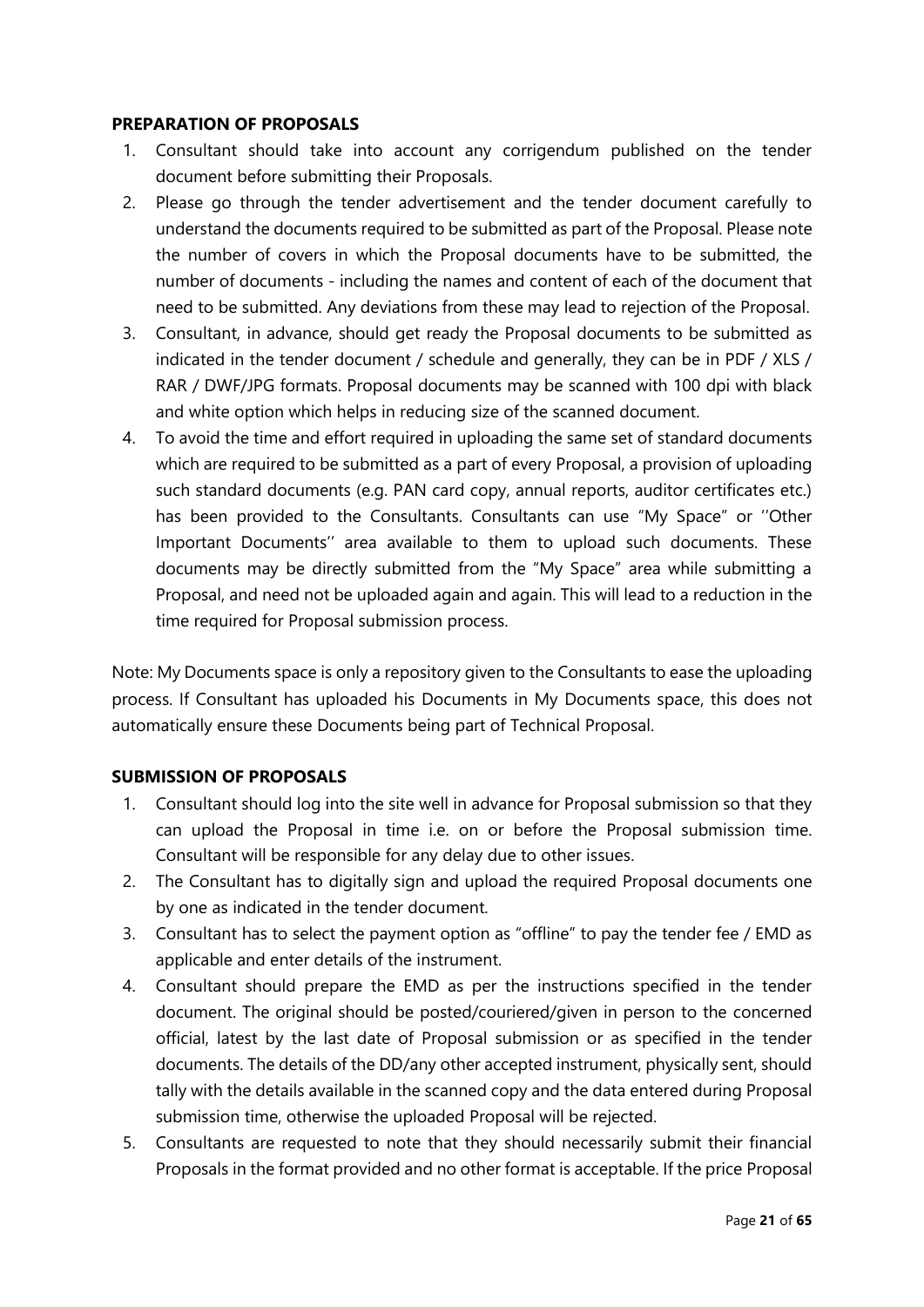has been given as a standard BoQ format with the tender document, then the same is to be downloaded and to be filled by all the Consultants. Consultants are required to download the BoQ file, open it and complete the white coloured (unprotected) cells with their respective financial quotes and other details (such as name of the Consultant). No other cells should be changed. Once the details have been completed, the Consultant should save it and submit it online, without changing the filename. If the BoQ file is found to be modified by the Consultant, the Proposal will be rejected.

- 6. The server time (which is displayed on the Consultants' dashboard) will be considered as the standard time for referencing the deadlines for submission of the Proposals by the Consultants, opening of Proposals etc. The Consultants should follow this time during Proposal submission.
- 7. All the documents being submitted by the Consultants would be encrypted using PKI encryption techniques to ensure the secrecy of the data. The data entered cannot be viewed by unauthorized persons until the time of Proposal opening. The confidentiality of the Proposals is maintained using the secured Socket Layer 128 bit encryption technology. Data storage encryption of sensitive fields is done. Any Proposal document that is uploaded to the server is subjected to symmetric encryption using a system generated symmetric key. Further this key is subjected to asymmetric encryption using buyers/Proposal opener's public keys. Overall, the uploaded tender documents become readable only after the tender opening by the authorized Proposal openers.
- 8. The uploaded tender documents become readable only after the tender opening by the authorized Proposal openers.
- 9. Upon the successful and timely submission of Proposals (i.e. after Clicking "Freeze Proposal Submission" in the portal), the portal will give a successful Proposal submission message & a Proposal summary will be displayed with the Proposal no. and the date & time of submission of the Proposal with all other relevant details.
- 10. The Proposal summary has to be printed and kept as an acknowledgement of the submission of the Proposal. This acknowledgement may be used as an entry pass for any Proposal opening meetings.

#### **ASSISTANCE TO CONSULTANTS**

- 1. Any queries relating to the tender document and the terms and conditions contained therein should be addressed to the Tender Inviting Authority for a tender or the relevant contact person indicated in the tender.
- 2. Any queries relating to the process of online Proposal submission or queries relating to CPP Portal in general may be directed to the 24x7 CPP Portal Helpdesk.

Consultants may avail the free training on the use of e-procurement system as per the schedule published at the following link: [https://eprocure.gov.in/cppp/trainingdisp.](https://eprocure.gov.in/cppp/trainingdisp) In case of any further queries, please contact Shri Vikram Satre at +91-82865-87409 during office hours i.e. between 10 AM till 6 PM on weekdays.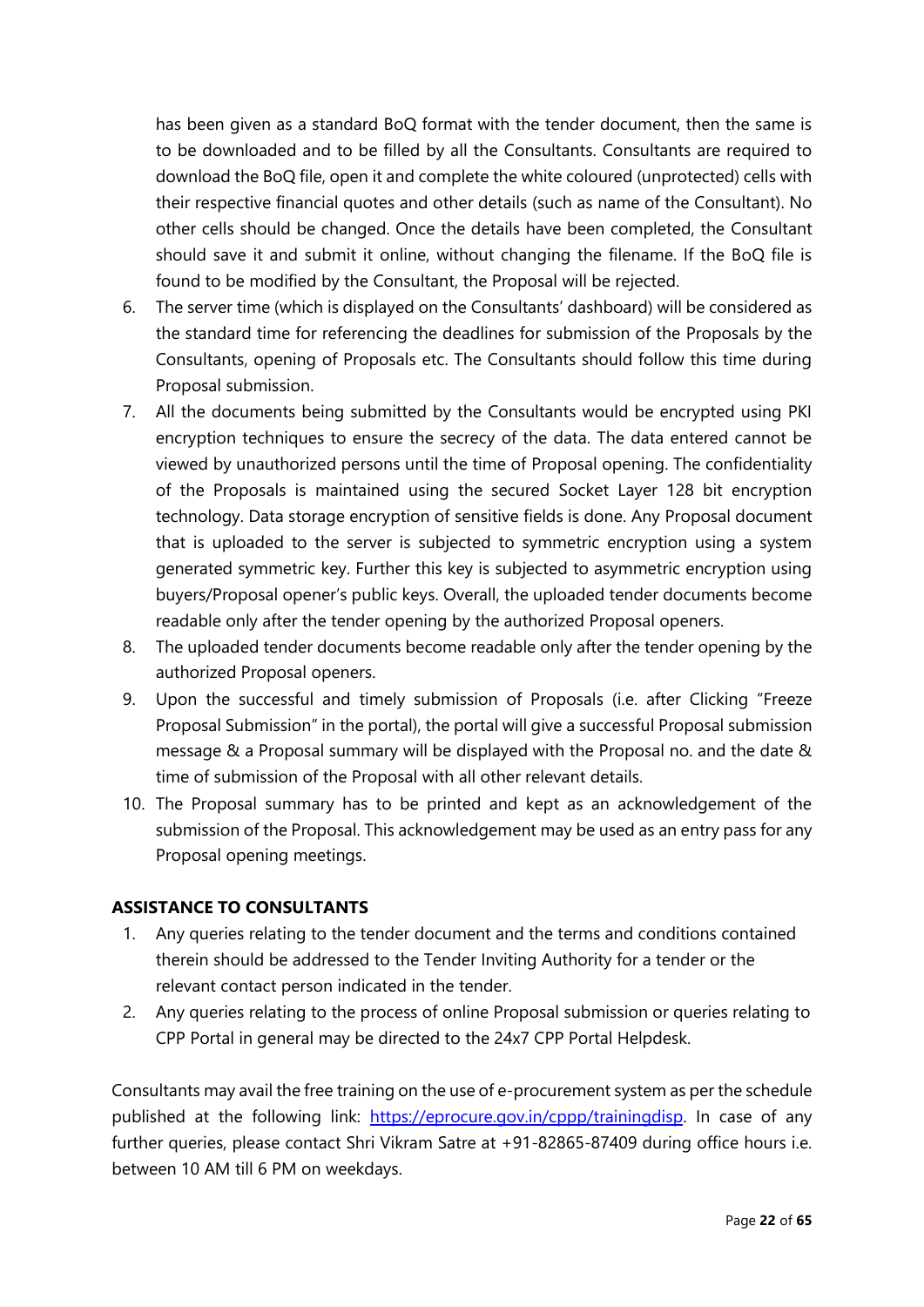## **Section 4 – Evaluation Criteria**

<span id="page-22-0"></span>This Section contains all the criteria that the SEEPZ SEZ Authority shall use to evaluate Proposals and qualify the Consultants in accordance with ITC 25. No other factors, methods or criteria shall be used for the purpose of evaluation.

### <span id="page-22-1"></span>Assessment of Eligibility

The consultant's proposals shall be first assessed for eligibility based on the eligibility criteria stipulated in Data Sheet (ITC 4b). Only those consultants who are found to be eligible as per the stipulated criteria shall be considered for evaluation of technical proposals.

### <span id="page-22-2"></span>Technical Evaluation Process

#### <span id="page-22-3"></span>**1. Preliminary Examination of Proposals and Determination of Responsiveness**

The evaluation committee shall carry out the preliminary examination of Proposals and shall determine the responsiveness of Proposals based as per the procedure stipulated under ITC 19, 20, 21 and 22.

#### <span id="page-22-4"></span>**2. Evaluation Criteria**

The SEEPZ SEZ Authority shall evaluate the technical proposals on the basis of the following criteria:

| <b>SN</b> | <b>Criterion</b>                                                                                                                                                                                                                                                                                                               | Weightage | <b>Scoring Logic</b>                                                                                                                                                                                         |
|-----------|--------------------------------------------------------------------------------------------------------------------------------------------------------------------------------------------------------------------------------------------------------------------------------------------------------------------------------|-----------|--------------------------------------------------------------------------------------------------------------------------------------------------------------------------------------------------------------|
| 1         | Consultancy Firm's specific experience<br>in providing redevelopment advisory,<br>bid process management, project<br>management and business process<br>reengineering services to SEZs / EPZs /<br>Industrial Clusters or other large<br>government projects involving<br>infrastructure development as well as<br>operations. | 10%       | • Up to 7 marks for<br>similarity and relevance<br>of past experience.<br>• Up to 3 marks for scale of<br>project.                                                                                           |
| 2         | Approach, Methodology and Work<br>Plan                                                                                                                                                                                                                                                                                         | 15%       | Up to 15 marks for how<br>well the proposed A&M<br>responds to client's needs<br>(desirability w.r.t. client's<br>needs, feasibility w.r.t.<br>practical constraints, and<br>viability w.r.t availability of |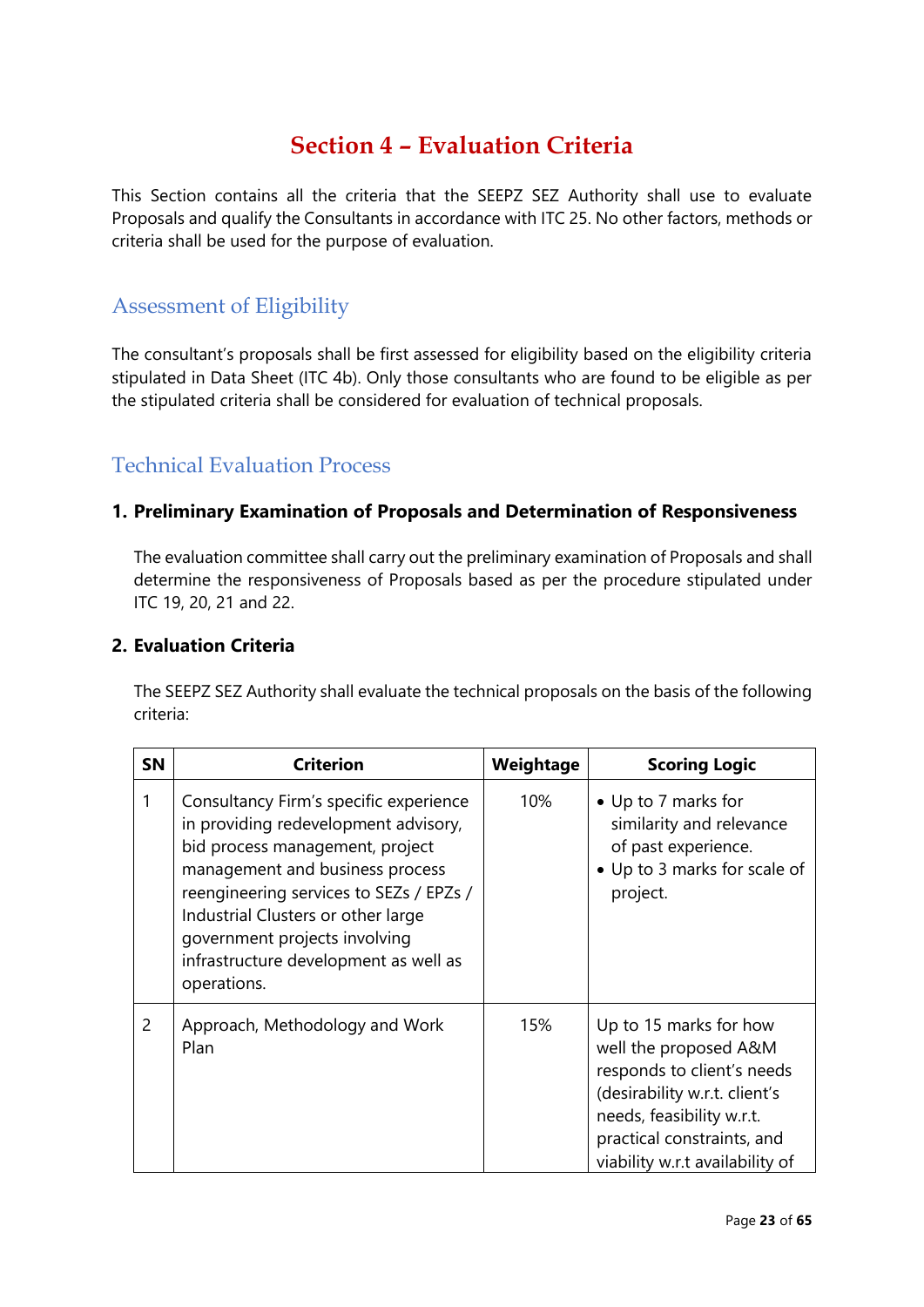|   |                                                       |     | time, information &<br>requirement of client's<br>efforts)                                                                                                                                                                                                                                                                                 |
|---|-------------------------------------------------------|-----|--------------------------------------------------------------------------------------------------------------------------------------------------------------------------------------------------------------------------------------------------------------------------------------------------------------------------------------------|
| 3 | Qualification and relevant experience<br>of key staff | 65% | Team Leader: 10 marks<br><b>Facility Management</b><br>Expert: 10 marks<br>MIS Expert: 10 marks<br>HR / Organization<br>$\bullet$<br>Development Specialist:<br>5 marks<br><b>Security Services</b><br>Specialist: 5 marks<br><b>Bid Process</b><br>Management Specialist:<br>10 marks<br>Project Managers (3): 5<br>$\times$ 3 = 15 marks |
| 4 | Transfer of Knowledge                                 | 10% | Up to 5 marks for<br>consultant's<br>understanding of client's<br>organization structure.<br>Up to 5 marks for how<br>realistic the proposed<br>knowledge transfer plan<br>is.                                                                                                                                                             |

While evaluating the key experts' CVs, 20% weightage shall be given for their educational qualifications and remaining 80% for relevance of their work experience. The client reserves the right to assign zero marks to any key expert not meeting the minimum requirements stipulated in the Terms of Reference, and to seek replacement of the proposed key expert with a better qualified expert in case the consultant is selected for award of contract.

Consultants must ensure that the documentary evidence submitted by them as part of their technical proposal must provide necessary information in adequate details to establish the facts without a scope for doubt. Any scanned documents being submitted must possess adequate resolution to ensure legibility without confusion. In case any information necessary for establishing Consultant's qualifications is not clear from the documents submitted, the evaluation committee's interpretation in that regard shall be final. Incomplete or unclear documents may lead to disqualification of the Consultant.

**The minimum qualifying technical score is 75 out of 100.** Financial proposals of only those consultants shall be opened who obtain at least 75 marks in the technical evaluation.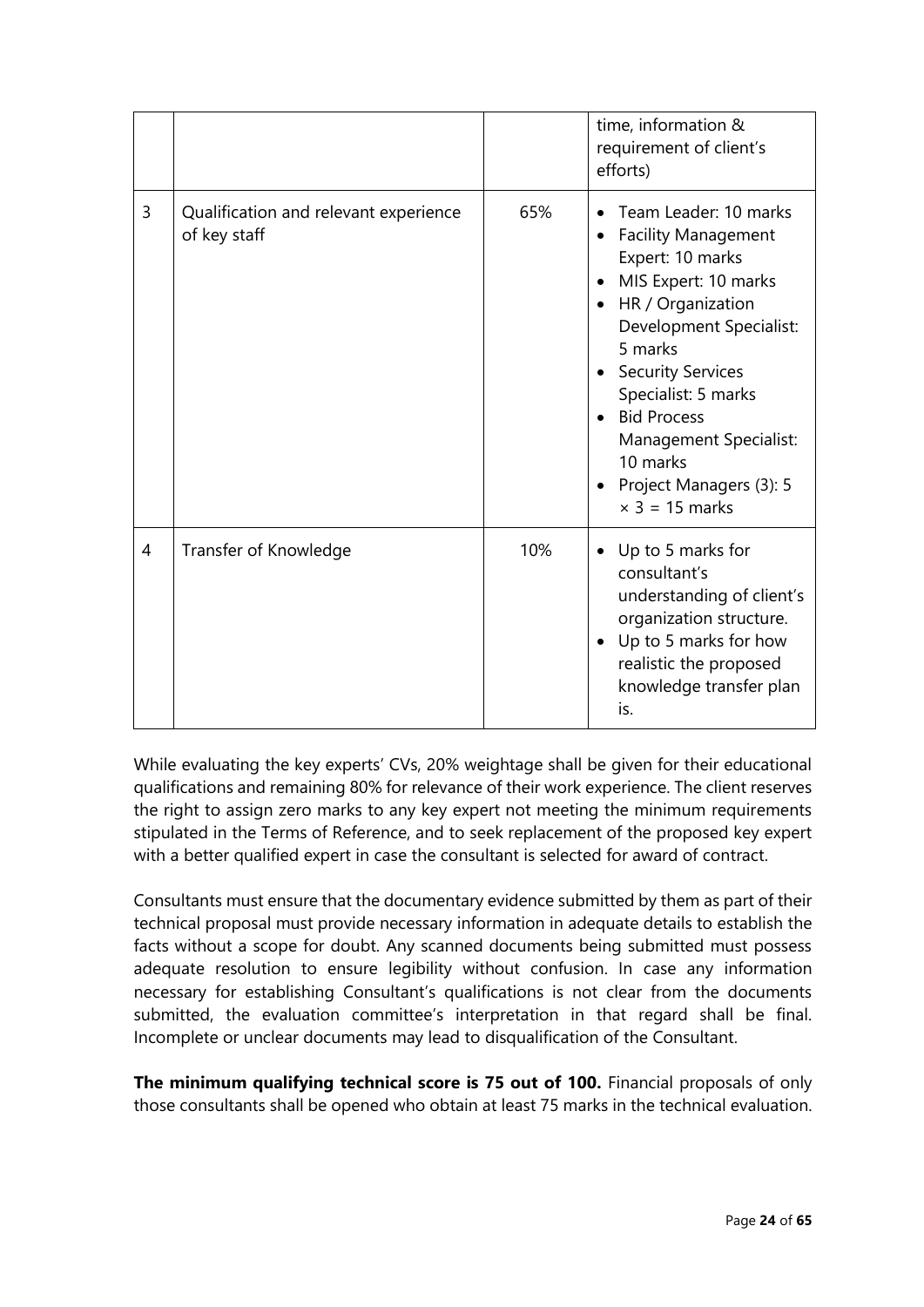## <span id="page-24-0"></span>Combined Evaluation Process (QCBS)

#### <span id="page-24-1"></span>**1. Weights for Quality and Cost**

For the purpose of combined evaluation, the following weights shall be considered: Technical Score: 70%; Financial Score: 30%

#### <span id="page-24-2"></span>**2. Calculation of weighted technical score**

For calculation of weighted technical score, consultant's technical score out of 100 shall be multiplied by a factor of 0.70. Thus, for example, a consultant obtaining 80 marks out of 100 in its technical evaluation would have a weighted score of 56 out of 70.

#### <span id="page-24-3"></span>**3. Minimum qualifying technical score**

Only those consultants who obtain at least 75 marks out of 100 in the technical evaluation process shall be eligible for financial bid opening.

#### <span id="page-24-4"></span>**4. Calculation of weighted financial score**

For calculation of financial score, the lowest financial proposal shall be accorded a financial score of 100 out of 100 and all other bidders shall be given proportionate scores. An illustrative example is provided below:

| <b>Consultant Name</b> | <b>Price Quoted</b> | Financial Score out of 100                           |
|------------------------|---------------------|------------------------------------------------------|
| Consultant A           | Rs. 50,00,000       | 40,00,000<br>$-x 100 = 80$<br>$\overline{50,00,000}$ |
| Consultant B           | Rs. 40,00,000       | 100                                                  |
| Consultant C           | Rs. 60,00,000       | 40,00,000<br>$\times$ 100 = 66.67<br>60,00,000       |

After calculating the financial score out of 100, the weighted financial score shall be calculated by multiplying the financial score by a factor of 0.30. Thus, for example, a consultant obtaining 80 marks out of 100 would have a weighted financial score of 24 out of 30.

#### <span id="page-24-5"></span>**5. Combined evaluation and recommendation for award of contract**

The combined evaluation score shall be the sum of weighted technical and weighted financial scores. An example of weighted scores and combined scores is given below:

| Consultant | Technical | Weighted     | Financial | Weighted     | Combined |
|------------|-----------|--------------|-----------|--------------|----------|
|            | Score     | Technical    | Score     | Financial    | Score    |
|            |           | Score (0.70) |           | Score (0.30) |          |
|            | 80        | 56           | 100       | 30           | 86       |
| B          | 90        | 63           | 90        | 27           | 90       |

The consultant obtaining the highest combined score shall be recommended for award of contract by the evaluation committee.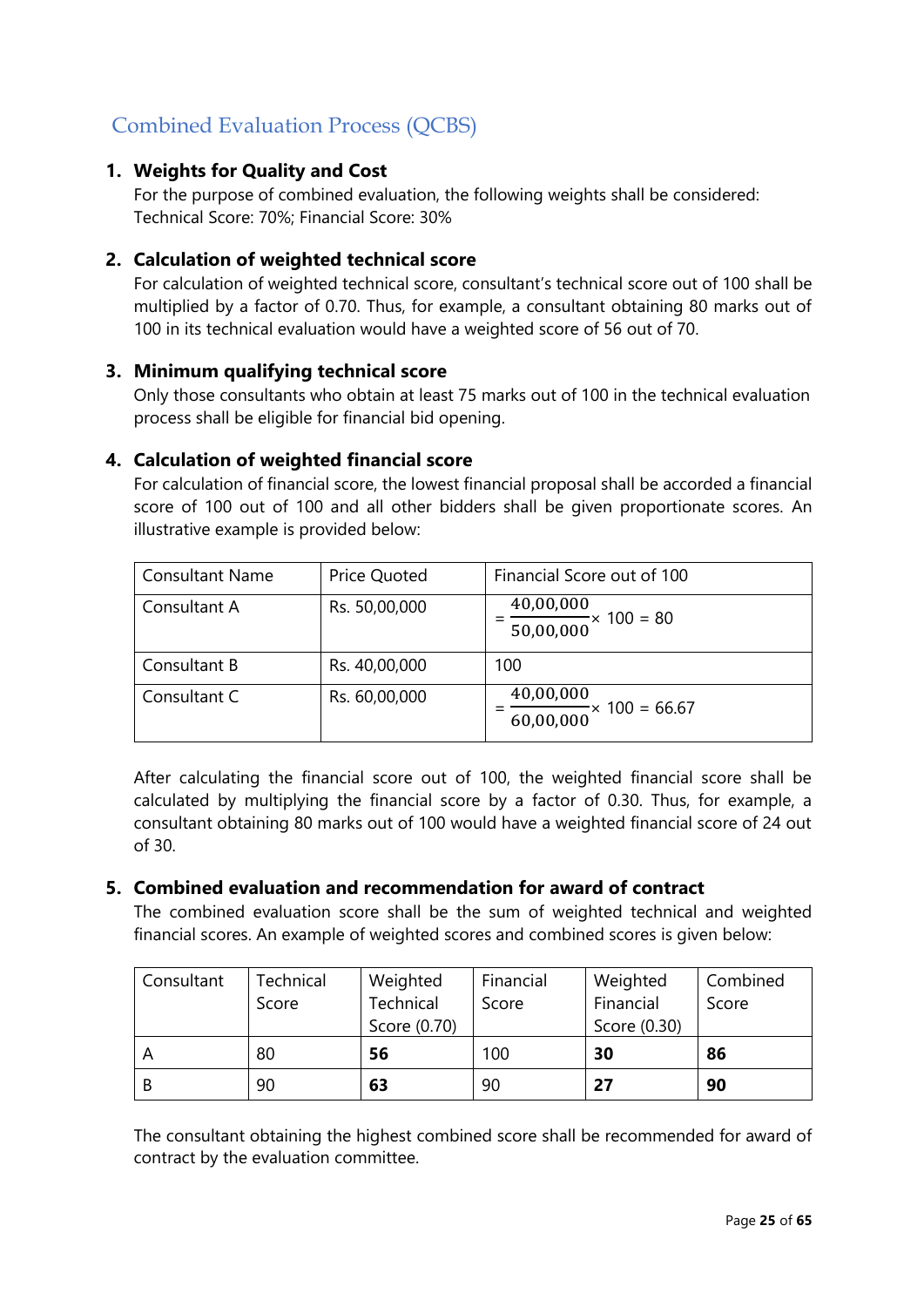### **Section 5 – Terms of Reference**

#### <span id="page-25-0"></span>**Background**

Santacruz Electronics Export Processing Zone (SEEPZ) is a Special Economic Zone in Mumbai, India with a geographical spread of nearly 110 Acres with 9 major buildings (and other private buildings built by units on leased plots) with multiple private buildings (approximately 4 Lakh square feet of space). On the 19th of August 2021 the Hon'ble Minister, Ministry of Commerce and Industry, Government of India announced a commitment of Rs 200 Crore for the rejuvenation and refurbishment of SEEPZ, SEZ. This is particularly important for SEEPZ as it is entering 50<sup>th</sup> year of its existence in May 2022. The golden jubilee year (from May 2022 to May 2023) shall be celebrated alongside '*Azadi ka Amrit Mahotsav*' which commemorates 75 years of India's independence.

In this backdrop, the SEEPZ SEZ Authority wishes to undertake rejuvenation of the existing SEEPZ complex to state-of-the-art campus (SEEPZ 2.0) in terms of infrastructure, facilities for the businesses on campus and ease of doing business. This would enable SEEPZ to become a gateway to global markets with the largest concentration of gems and jewellery units anywhere globally. Separately, a budget of Rs 50 Crores shall be spent for the establishment of a mega common facility centre under the aegis of the Gem & Jewellery Export Promotion Council (GJEPC). In order to undertake the works as envisioned above, SEEPZ, SEZ authority seeks to onboard a consultancy firm for providing strategic advisory services for rejuvenation and redevelopment of SEEPZ, Mumbai.

#### **Objectives and Scope of Work**

The core objective of engaging a consulting firm for this assignment is to bring in the necessary domain knowledge, experience and institutional expertise to plan and implement the SEEPZ 2.0 vision to help realize its potential as a true gateway to the global markets. The redevelopment shall be centered on the following core aspects:

- A. Benchmarking against best international standards for SEZ operations in terms of infrastructure, facilities and optimum cost of operations.
- B. Carbon foot-print and optimization of energy usage by the SEZ with reference to certain global standards such as LEED Platinum Rating and by harnessing renewable energy sources such as solar energy.
- C. Iconic smart buildings with world class facilities for the units to operate on a plug-andplay basis.
- D. Near zero waste with integrated waste management, sewage treatment, grey water recycling and rainwater harvesting system.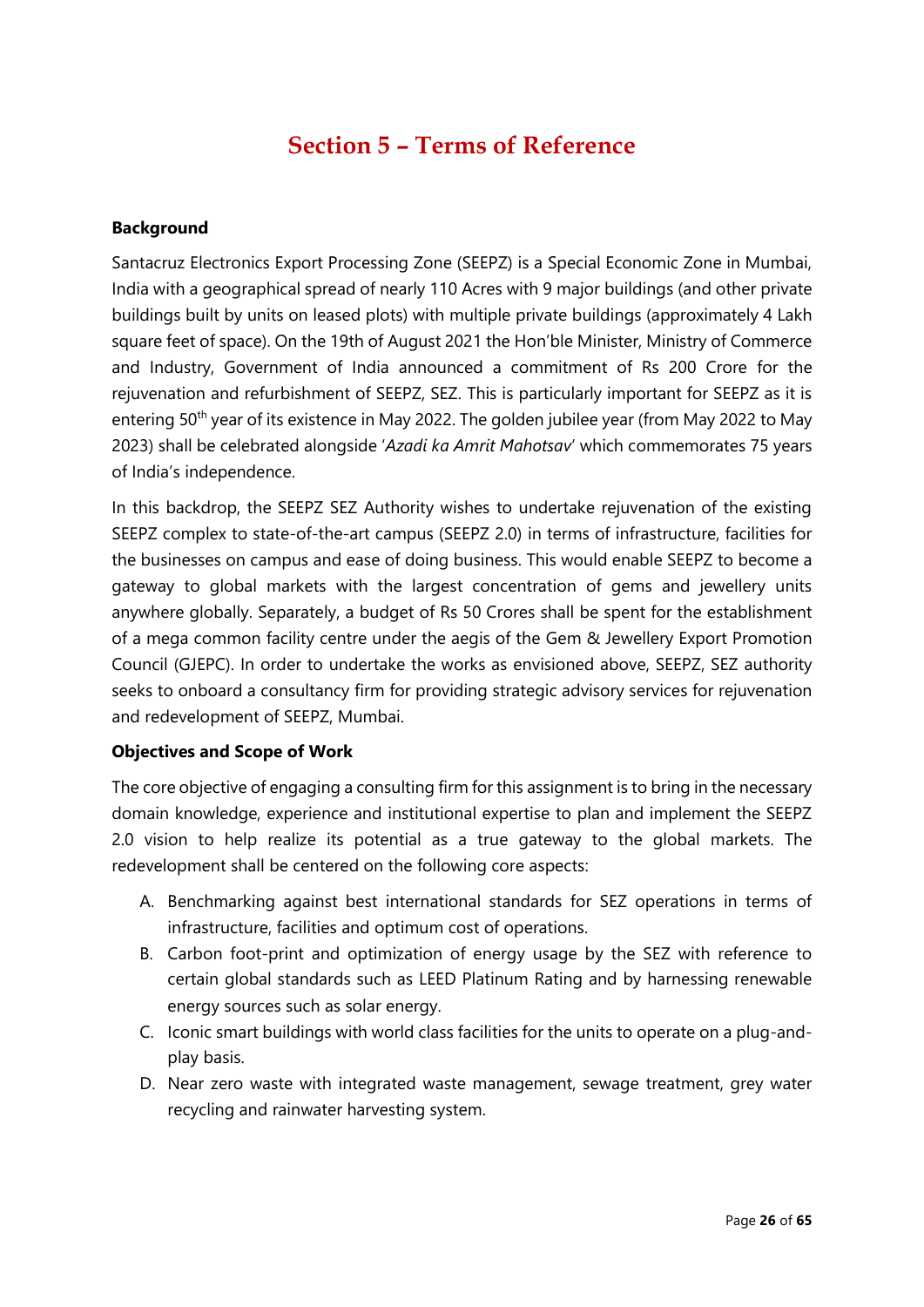Specific tasks under this assignment shall be as follows:

a) Preparation of the SEEPZ 2.0 vision document and road map with tentative timelines – Under the existing SEZ policy framework evolving a conceptual and implementation plan of action emanating from global best practices for (i) Establishing a well-defined institutional structure with effective "One window/ One Stop" interface for business entities for business operations/ clearances/ investments. Marketing etc (ii) maximizing potential investor reach including facilitating lead investment or attracting anchor investor as Co-developer or unit for ecosystem development and incentivizing high technology sectors for establishment of business operations/ units ad positioning a 'Unique Selling Proposition' for SEEPZ, SEZ creating a facilitating business environment with multiple options for investors (iii) Reviewing and initiation of effective steps for high value services related to business related services in SEZs including provisioning for an ergonomic and optimal – quality of life avenues for management and workforce in terms of banking services, customs clearances, medical and first aid facilities including in house check ups, eye clinics etc , courier and postage and similar business support services, business operations and institutional clearances, licenses, registration etc, optimizing process time lines, turnarounds for consignment clearances, forwarding and shipping. (iv) designing and suggesting implementation of continuous upgradation cycles for security services, fire safety and prevention, disaster preparedness, electricity safety, provision of real time safe and secure response force, optimized utilities including civic amenities and facilities such as restaurants and canteens (v) Provision of value added services in SEEPZ, SEZ for processing/ non processing zone such as recreation centre, sports centre, MICE facilities etc, shopping and other utilities outlet, health facilities etc (vi) vision and action plan to incorporate additional value services based on best practices for manpower, talent services, integrated information system and app based access to services in the SEZ (vii) Integrated Standard operating procedures for SEZ management to ensure optimally managed infrastructure, time bound cost optimized maintenance and rectification cycles with real time delivery and performance monitoring system for all services in the SEZ such as utilities ( cleaning), green utilities such as hazardous waste treatment plant, bio gas plant, Sewage treatment plant etc (viii) Existing space optimization and freeing up underutilized or near probable available space for new units/ businesses including implementation of a global FSI for maximizing floor space for business units given the strategic/ commercial location of the SEEPZ,SEZ in the commercial capital of Mumbai. (ix) Initiation of additional revenue streams in consonance with existing Government policy prescriptions and mandate such as advertising / publicity revenue based on the 3.3 kilometres perimeter wall in terms of commercial outdoor advertising space, outdoor hoardings and other business commercials that augment the SEZ authority income (x) Optimizing the interface for transport and ferrying systems for work force and visitors to the SEEPZ, SEZ with integration with multi modes such as Metro, bus service, taxi service and low cost travel options like Uber/ OLA on demand to ensure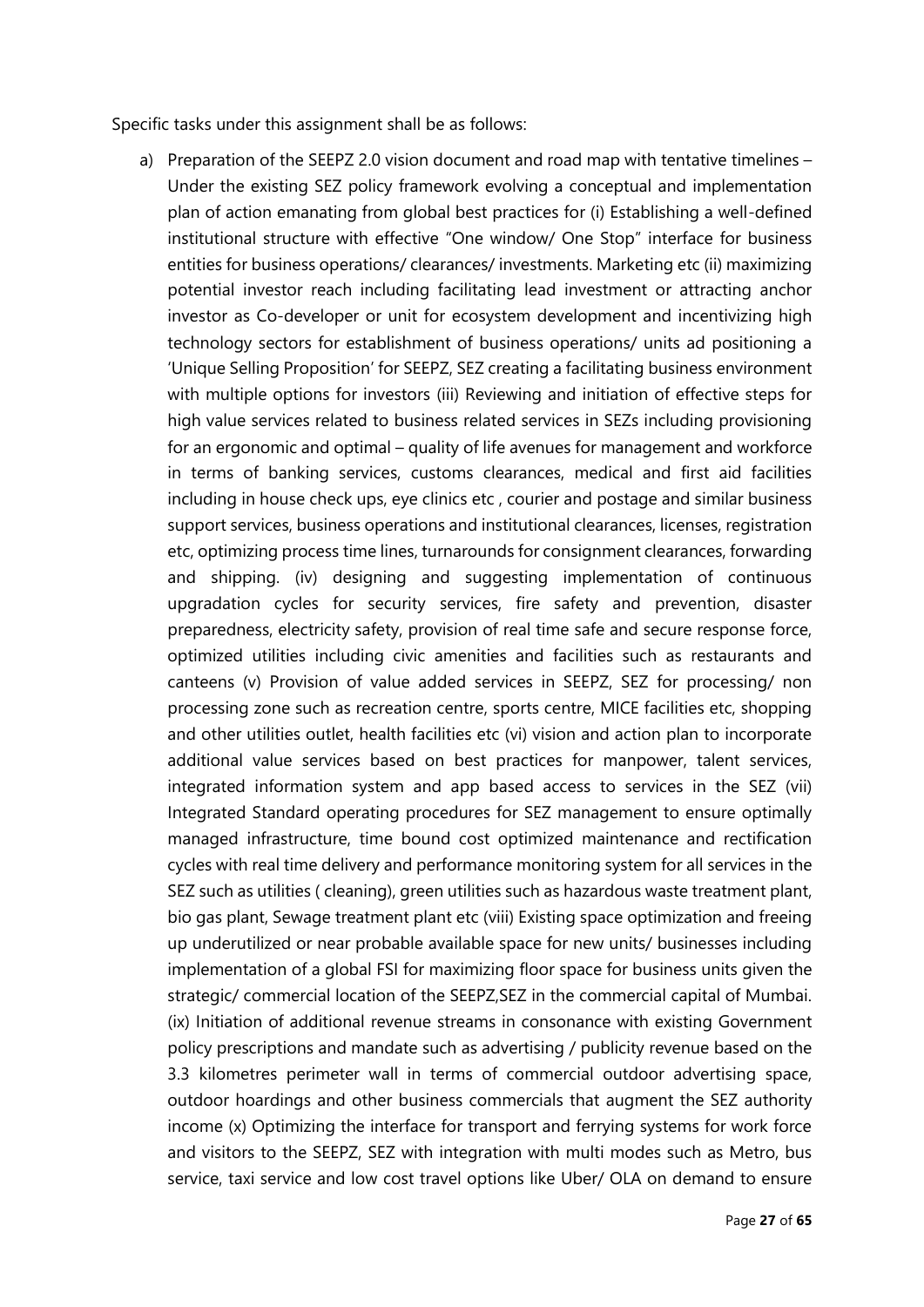premium connectivity to SEEPZ, SEZ for mass and individual transportation and goods and bulk movement including provisioning amenities for waiting areas, public comfort in consultation with civic authorities and public authorities outside the ambit of SEEPZ, SEZ administration

- b) Assistance in engagement of the services of an embedded engineering consultancy firm that shall address the technical aspects of preparation of a master plan and transition plan from the existing brown-field infrastructure base to the redevelopment SEEPZ, SEZ including utility management and estate management aspects such as waste management, garden and horticulture, energy consumption optimization, detailed survey and formulation of plans and estimates thereof, enlisting and registering works contracts contractor on pre-qualification and pecuniary basis, formulation of plans and estimates based on a pre-notified Schedule of Rates, bid process management of works contracts and award including third party monitoring thereof and execution of all works in compliance with the Manual of Procurement of works, Government of India and the General Financial Rules.
- c) Coordination with external agencies and establishing linkages with academic and R & D Institutes for any support facility.
- d) Designing MIS framework for effective monitoring of implementation process and tasks given to third party agencies to keep track of the activities monthly.
- e) Assistance in implementation of approved interventions through effective coordination among stakeholders, companies and government departments, banks and financial institutions, materials and Consultants as necessitated.
- f) Monitoring and evaluation of the multiple projects that shall be undertaken through periodic review meeting using tools like dashboards and progress reports.
- g) Providing support in bid process management for procuring services required for approved interventions – assistance in drafting of tender documents, any support required in evaluation, and to select consultants and developers for the redevelopment of SEEPZ, SEZ.
- h) Assistance in onboarding a security management consultancy after internal examination of the existing security requirements and the multiple contracts for services related to security services thereof, involving ingress/ egress and access management control, baggage screening, frisking, vehicle and carrier checking protocols, security communication protocols including VHF, CCTC upgradation, Emergency Operations and Coordination centre / Command and Control Centre establishment, Disaster response including electrical/ fire safety and preparedness.
- i) Assistance in engaging an estate management consultancy that shall optimize the estate management aspects in the SEEPZ, SEZ management.
- j) Assistance in identifying the training need assessments for the internal staff and officials of the SEEPZ, SEZ and to assist in framing the human resource policy and optimization of the manpower at SEEPZ, SEZ for all activities for administration.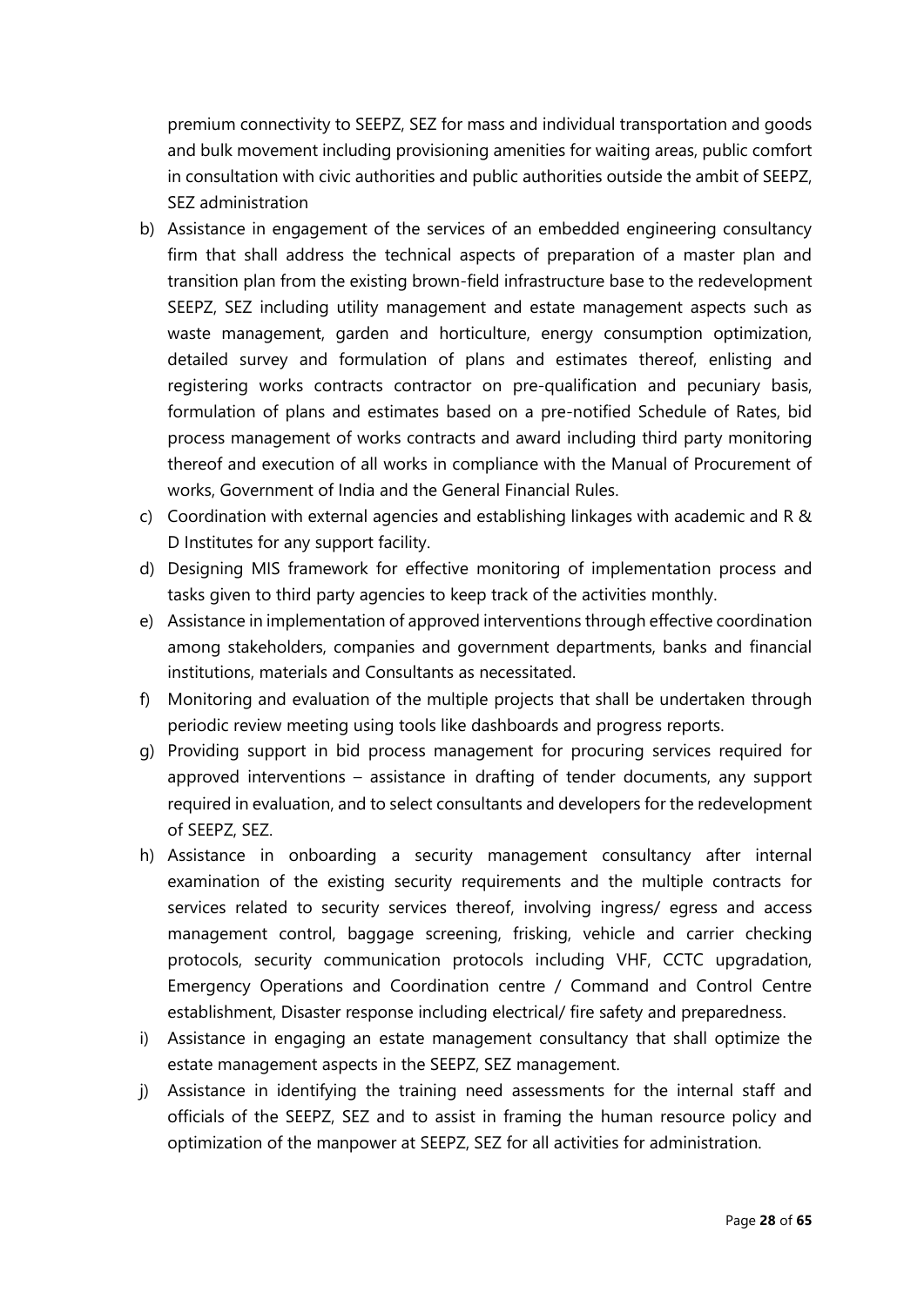- k) Coordination with the various agencies like the Export Promotion Council, Gems and Jewellery export promotion council, SJGMA, SEEPZ Electronics manufacturers association etc for various stakeholder consultations etc.
- l) Assistance in onboarding resources for internal capacity and skill upgradation with suggestion on training and skill upgradation for staff/ officials on dedicated platforms such as NSDLs SEZ Online/ E -office/ ICEGATE and office procedures and compliances
- m) Assistance in creating in house resource cell for statistical analysis and date interpretation and visualization, report generation and compilation, presentations, documentation services, language translation services, including augmenting capacities of the Hindi Rajbhasha cell
- n) Optimizing the website as a bilingual resource portal, essentially as an allencompassing interface for online transactions for units/ businesses/ internal administrative processes including security, estate management, waste management and other aspects.
- o) Optimizing and course correction or replacement of all service contracts by the SEZ authority for manpower and all other institutional services like utilities management etc
- p) Assistance in compliance framework for labour legislations and checklist, including calendar of activities for the assigned institutional roles under the specific legislations like (i) Minimum Wages Act, 1948 (ii) Payment of Wages Act, 1936 (iii) Child labour ( Prohibition and Regulation) Act, 1986 (iv) Payment of Bonus Act,1965 (v) Contract Labour ( regulation and abolition) Act, 1970 (vi) The Maharashtra Women's Minimum House Rent Allowance Act, 1983 (vi) Motor Transport Workers Act, 1961 (vii) Payment of Gratuity Act, 1976 (viii) Equal remuneration Act, 1976 (ix) Maternity Benefit Act, 1961

| SN             |     | Deliverable                                                             | Timeline (weeks) | Payment Milestone                 |
|----------------|-----|-------------------------------------------------------------------------|------------------|-----------------------------------|
|                |     |                                                                         | $T =$ date of    | (% of contract value)             |
|                |     |                                                                         | commencement     |                                   |
|                |     |                                                                         | of services      |                                   |
|                |     | SEEPZ 2.0 vision document and road map                                  | $T + 6$          | 15%                               |
|                |     | (As-is, To-be report)                                                   |                  |                                   |
| $\overline{2}$ |     | Bid process management for engaging an engineering services consultancy |                  |                                   |
|                | 2.1 | Preparation of draft REol and ToR                                       | $T + 4$          | 10%                               |
|                | 2.2 | Assistance in preparing shortlist                                       | $T + 9$          | (payable after                    |
|                | 2.3 | Preparation of Draft RfP                                                | $T + 9$          | completion of<br>deliverable 2.3) |
|                | 2.4 | Assistance in conducting pre-bid                                        | $T + 12$         | 10%                               |
|                |     | meeting and responding to pre-bid                                       |                  | (payable after                    |
|                |     | queries including issue of                                              |                  | completion of                     |
|                |     | corrigenda                                                              |                  | deliverable 2.6)                  |

#### **Key Deliverables and Payment Milestones**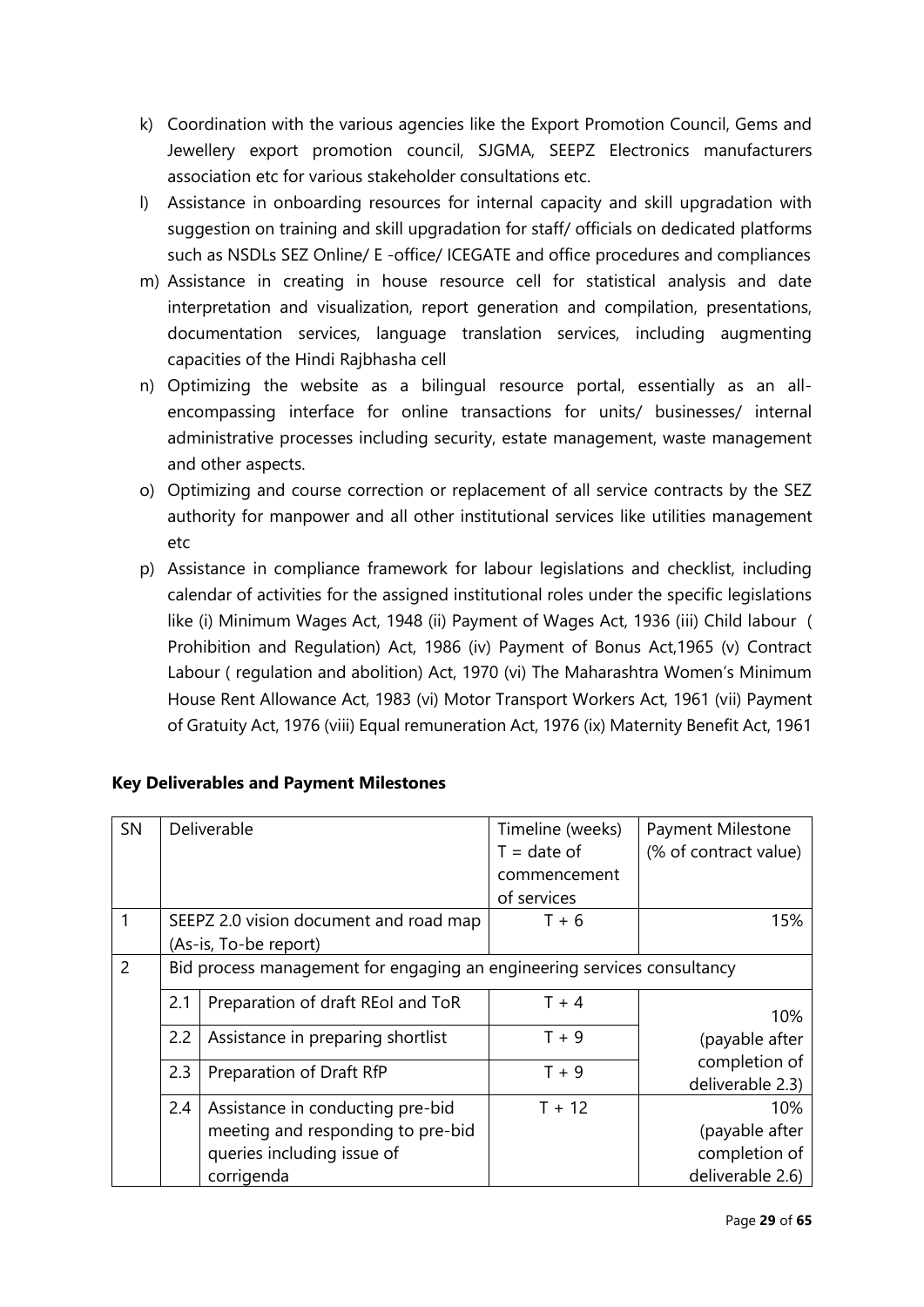|                | 2.5 | Assistance in evaluation of proposals                                                                                                                                                                                                                                                                    | $T + 16$                       |                                            |
|----------------|-----|----------------------------------------------------------------------------------------------------------------------------------------------------------------------------------------------------------------------------------------------------------------------------------------------------------|--------------------------------|--------------------------------------------|
|                | 2.6 | Delivering a briefing session for the<br>selected consultant                                                                                                                                                                                                                                             | $T + 20$                       |                                            |
| 3              |     | Assistance in engagement of Estate and<br><b>Security Management Consultancies</b><br>(Individuals) (deemed completed once<br>offer letters are issued)                                                                                                                                                  | $T + 8$                        | 5%                                         |
| $\overline{4}$ |     | Upgradation and addition to the<br>evolving Functional Requirement<br>Specifications (FRS) for the MIS including<br>all aspects of administration, facility<br>management, and security systems<br>including contract review and<br>supplementation of existing vendors/<br>Consultants for deliverables | $T + 10$                       | 10%                                        |
| 5              |     | Creating a contract management<br>database of all Consultants / contractors<br>hired by the SEEPZ Authority including<br>mapping of SLAs and monitoring<br>timelines and finetuning of the<br>performance management and<br>assessment of such contracts                                                 | $T + 12$                       | 5%                                         |
| 6              |     | Preparation of draft HR policy for SEEPZ<br>employees including organization chart,<br>career progression plan for various<br>positions, training plan and other<br>aspects.                                                                                                                             | $T + 15$                       | 5%                                         |
| $\overline{7}$ |     | Regular assistance in coordination with<br>external agencies and establishing<br>linkages with academic and R & D<br>Institutes, implementation of approved<br>interventions, and other tasks mentioned<br>in the scope of work. (Submission of<br>quarterly reports)                                    | At the end of<br>every quarter | 40%<br>(5% at the end of<br>every quarter) |

## **Requirement of Key Experts**

| SN | Key Expert  | <b>Essential Qualifications</b>             | Expected<br>Input |
|----|-------------|---------------------------------------------|-------------------|
|    |             |                                             |                   |
|    | Team Leader | Post graduate degree in management.         | 18 months         |
|    |             | At least 15 years of experience in leading  |                   |
|    |             | similar projects for government clients.    | (at least 50%     |
|    |             | Experience of managing SEZs / EPZs /        | field-based)      |
|    |             | Industrial Clusters and demonstrated        |                   |
|    |             | knowledge of electronics and jewelry export |                   |
|    |             | industry would be preferred.                |                   |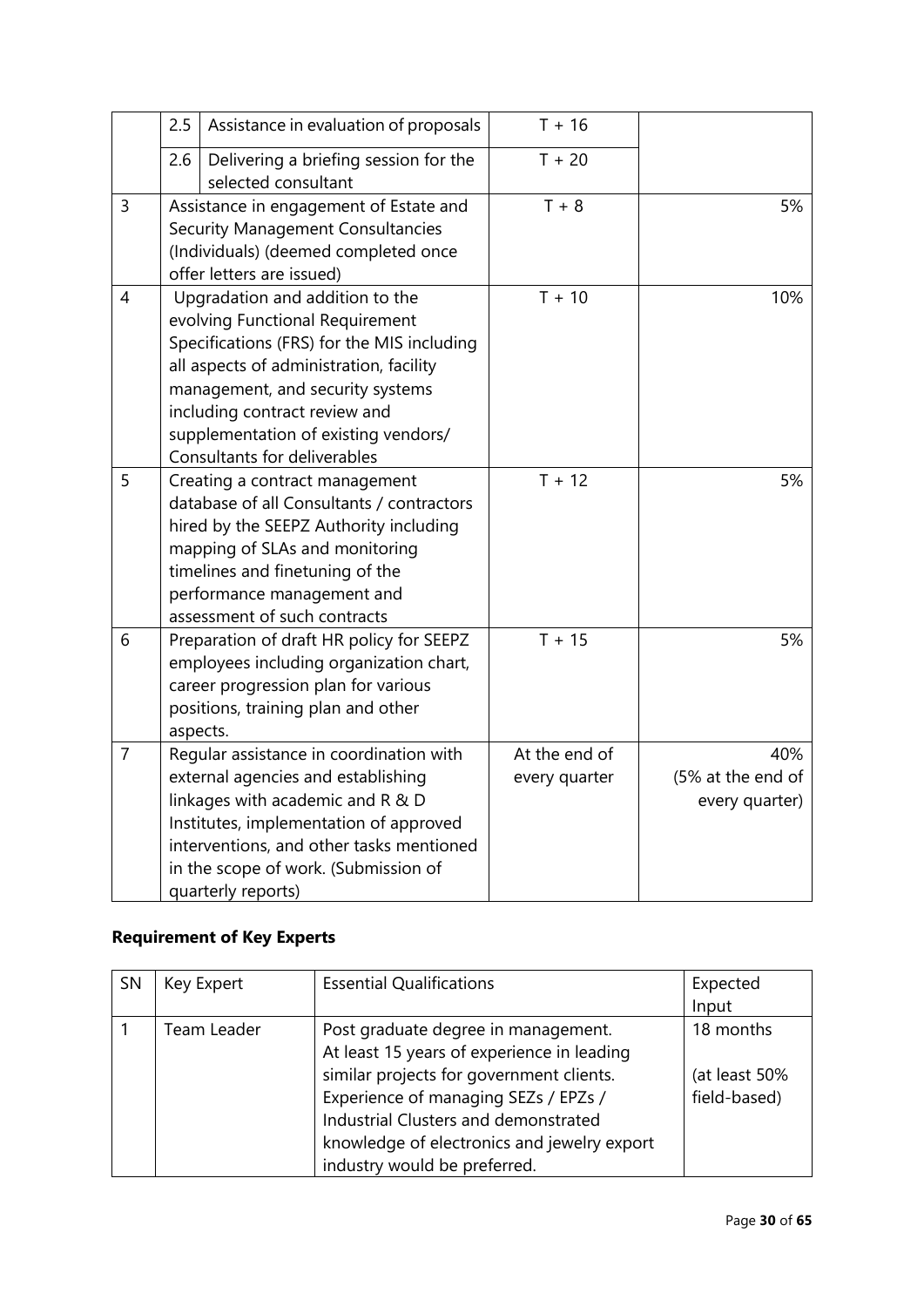| $\overline{2}$ | Facility                 | B. Tech / B.E. with a post graduate degree in<br>management or engineering.         | 8 months        |
|----------------|--------------------------|-------------------------------------------------------------------------------------|-----------------|
|                | Management<br>Expert     | At least 10 years of experience in managerial                                       | (at least 50%   |
|                |                          | capacity looking after facility management for                                      | field-based)    |
|                |                          | large industrial premises. Must also have                                           |                 |
|                |                          | experience of working with government                                               |                 |
|                |                          | clients.                                                                            |                 |
| 3              | MIS Expert               | B.Tech / B.E. / MCA                                                                 | 12 months       |
|                |                          | At least 10 years of experience in developing                                       |                 |
|                |                          | and implementing MIS for government                                                 | (at least 75%   |
|                |                          | organizations of which at least 5 years should                                      | field based)    |
|                |                          | be in managerial capacity. Must have good                                           |                 |
|                |                          | knowledge of system architecture and best                                           |                 |
|                |                          | practices in ERP solutions.                                                         |                 |
| 4              | HR / Organization        | MBA / PGDM or equivalent post-graduate                                              | 2 months        |
|                | Development              | degree.                                                                             |                 |
|                | Specialist               | At least 10 years of experience in organization                                     | (at least 50%   |
|                |                          | development including at least 4 years with a                                       | field-based)    |
|                |                          | government organization / client.                                                   |                 |
|                |                          | Experience of preparing HR policy and                                               |                 |
|                |                          | knowledge of best practices in talent                                               |                 |
|                |                          | acquisition, retention and development                                              |                 |
|                |                          | practices.                                                                          |                 |
| 5              | <b>Security Services</b> | Graduate in any discipline                                                          | 6 months        |
|                | Specialist               | At least 15 years of managerial experience in                                       |                 |
|                |                          | security services management for large                                              | (at least 50%   |
|                |                          |                                                                                     |                 |
|                |                          | campuses (50+ Acre) including experience of                                         | field-based)    |
|                |                          | IT-enabled security services. Formal                                                |                 |
|                |                          | qualifications in IT-enabled security services                                      |                 |
|                |                          | would be preferred.                                                                 |                 |
|                |                          | Understanding of emergency response and                                             |                 |
|                |                          | management of fire & emergency services                                             |                 |
|                |                          | operations would be essential.                                                      |                 |
| 6              | <b>Bid Process</b>       | Graduate in any discipline                                                          | 12 months       |
|                | Management               | At least 5 years of managerial experience in                                        |                 |
|                | Specialist               | procuring works and consulting services for                                         | (at least 50%   |
|                |                          | government entities. In depth knowledge of                                          | field-based)    |
|                |                          | GFR, CVC guidelines and other advisories as                                         |                 |
|                |                          | well as drafting bidding documents is a must.                                       |                 |
| $\overline{7}$ | Project Managers         | Engineering graduate with post-graduate                                             | Full time       |
|                | (3)                      | degree in management                                                                | (24 months)     |
|                |                          | At least 5 years of managerial experience in                                        |                 |
|                |                          | working with government clients on business                                         | Full-time field |
|                |                          | process reengineering and project                                                   | based.          |
|                |                          | management with excellent inter-personal,<br>presentation and documentation skills. |                 |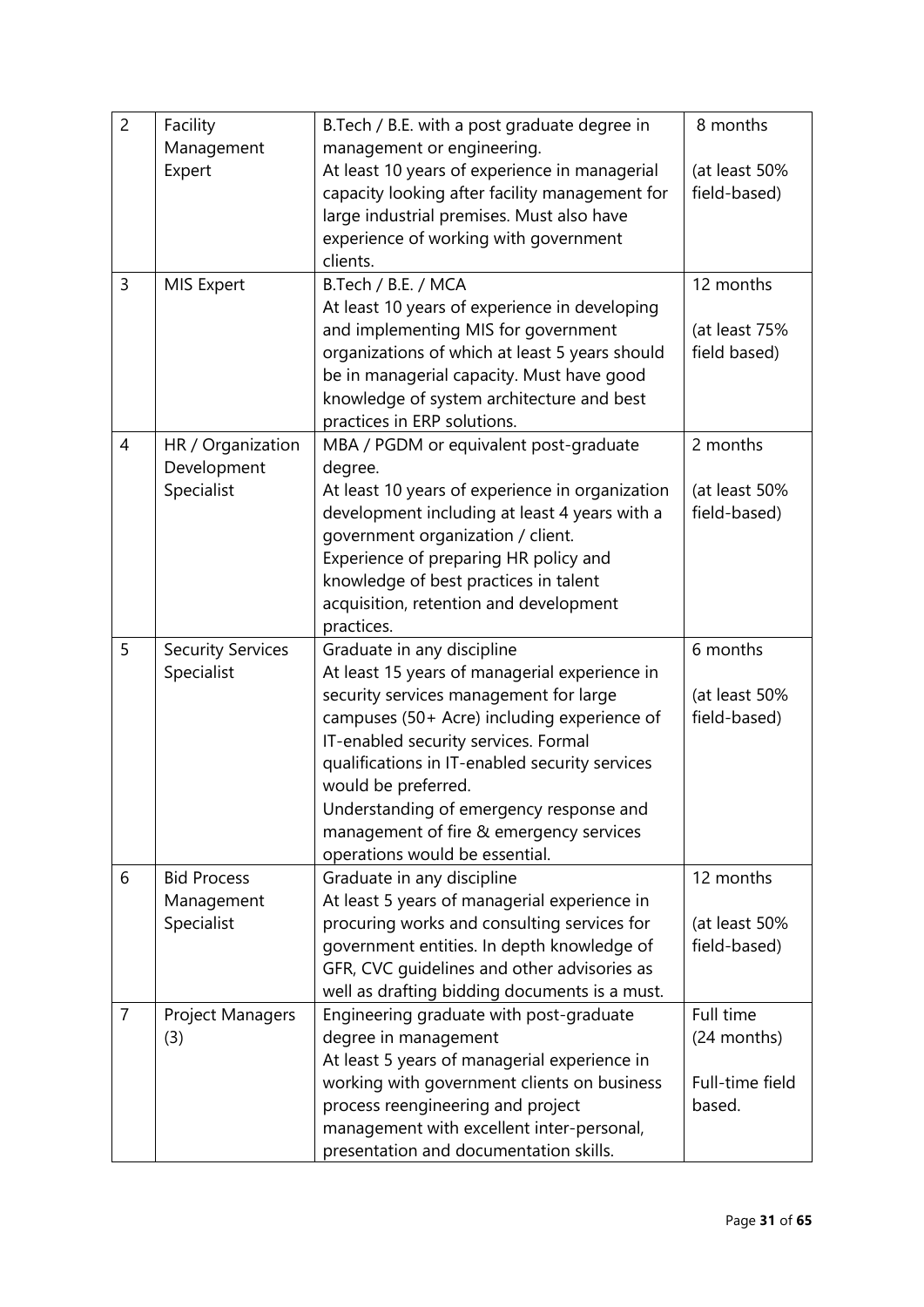#### **Support Provided by Client**

- The client shall provide office space to the consultant's team. Laptops and peripherals are to be provided to its team by the consultant.
- The client shall provide access to relevant documentation, reports, budget documents, etc. to enable consultant's team to prepare a comprehensive vision document.
- The client shall grant necessary access permissions to the consultant's team to visit SEEPZ SEZ Authority office and other parts of the premises for carrying out field visits.
- The client shall make available its conference hall facility which is equipped with Cisco WebEx hardware to carry out offline and online consultations with stakeholders.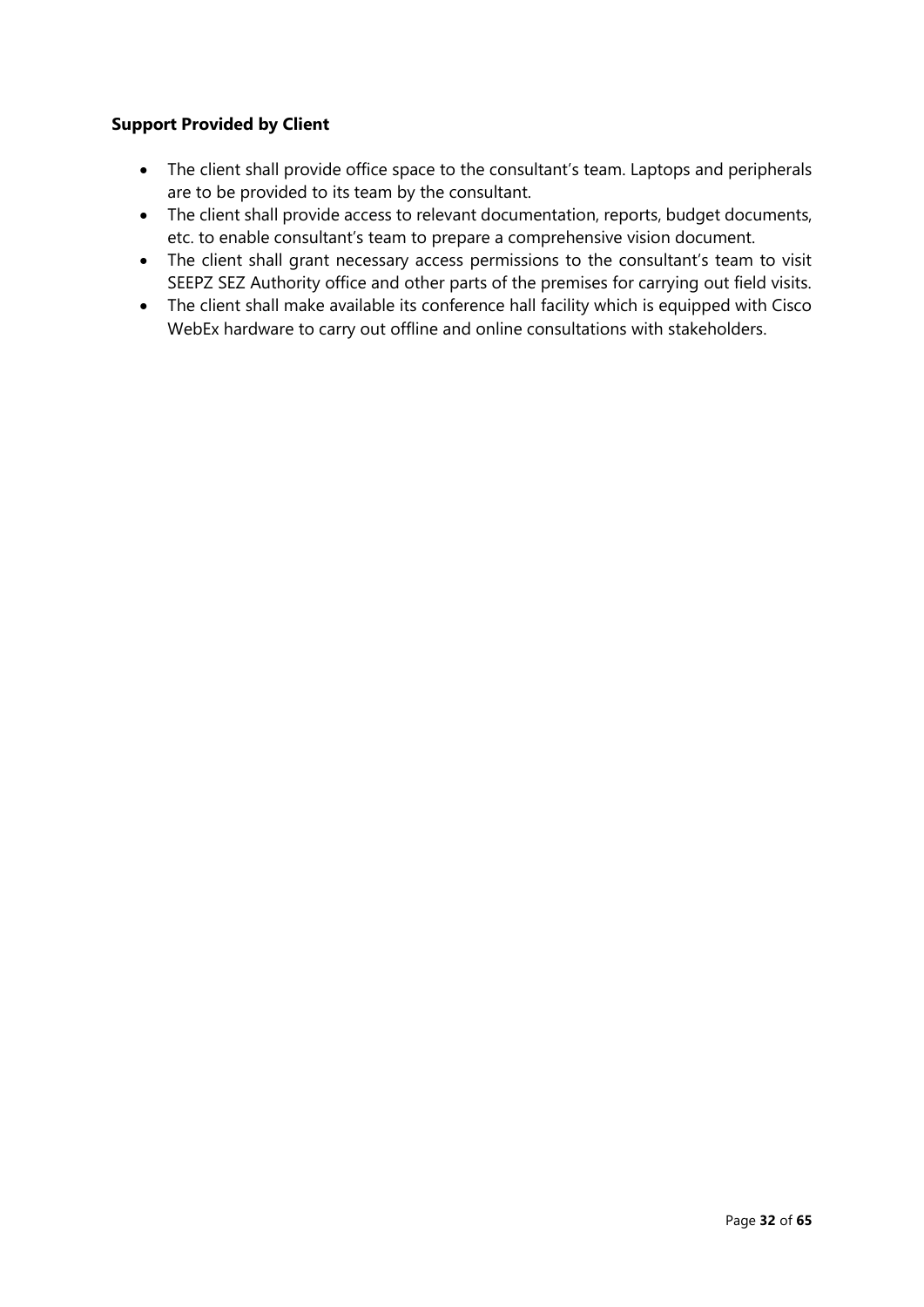# **Section 6 – Bidding Forms**

<span id="page-32-0"></span>

| <b>SN</b>      | <b>Name of the Form</b>                                | Page No.                            |
|----------------|--------------------------------------------------------|-------------------------------------|
| $\mathbf{1}$   | Letter of Proposal                                     | 33                                  |
| $\overline{2}$ | Checklist of documents comprising Proposal             | 35                                  |
| 3              | Consultant's Past Experience Details                   | 36                                  |
| 4              | Proposed Approach, Methodology and<br><b>Work Plan</b> | 37                                  |
| 5              | <b>Team Composition and Task Assignments</b>           | 38                                  |
| 6              | CVs of Proposed Key Experts                            | 39                                  |
| $\overline{7}$ | <b>Staffing Schedule</b>                               | 41                                  |
| 8              | Proposed Knowledge Transfer Plan                       | 42                                  |
| 9              | <b>Financial Proposal Format</b>                       | Uploaded Separately as a .xlsx file |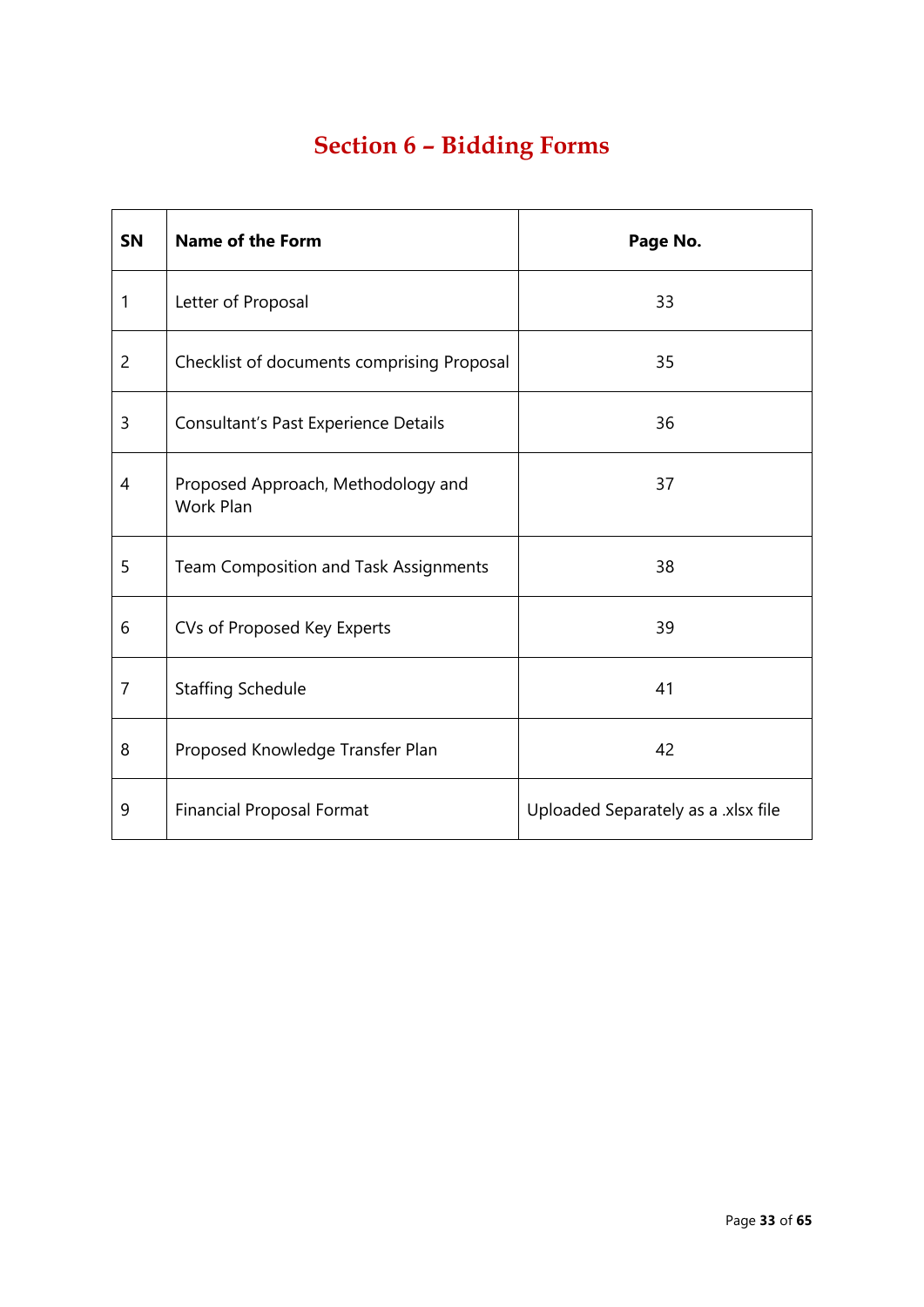### 1. Letter of Proposal

<span id="page-33-0"></span>*The Consultant must prepare the Letter of Proposal on its letterhead clearly showing the Consultant's complete name and address.*

*Note: All italicized text is for use in preparing these forms and shall be deleted from the final products.*

Date:

Proposal Ref. No.: SEEPZ-SEZ/EST/SASRR/62/2021-22

To, The Development Commissioner SEEPZ, SEZ Authority Andheri (East), Mumbai-400 096

- 1. We have examined and have no reservations to the Request for Proposals, including Addenda issued in accordance with Instructions to Consultants;
- 2. We meet the eligibility requirements in accordance with ITC 4 and have no Conflict of Interest in accordance with GFR 175;
- 3. We offer to provide, in conformity with the Request for Proposals, the following Consultancy Services: 'Strategic Advisory Services for Rejuvenation and Redevelopment of SEEPZ, Mumbai.'
- 4. Our final price offer is as submitted in our financial Proposal.
- 5. Our Proposal shall remain valid for 180 days from the last date of submission of the Proposal and it shall remain binding upon us and may be accepted at any time before the expiration of that period;
- 6. We are not participating, as a consultant or as a sub-consultant, in more than one proposal in this bidding process;
- 7. We, along with any of our sub-consultants, key experts or joint venture partners for any part of the contract, are not debarred by any Client under the State Government, the Central Government or any State Government or any Public Undertaking, Autonomous body, Authority by whatever name called under them;
- 8. We hereby certify that we have taken steps to ensure that no person acting for us or on our behalf will engage in any activities which is in contravention of the Code of Integrity proscribed in GFR 175;
- 9. We hereby certify that we neither are associated nor have been associated directly or indirectly with the consultant or any other individual or entity that has prepared the design, specifications and other documents for the subject matter of procurement or is being proposed as Project Manager for the contract from the SEEPZ SEZ Authority;
- 10. We hereby certify that we have fulfilled our obligations to pay all such taxes as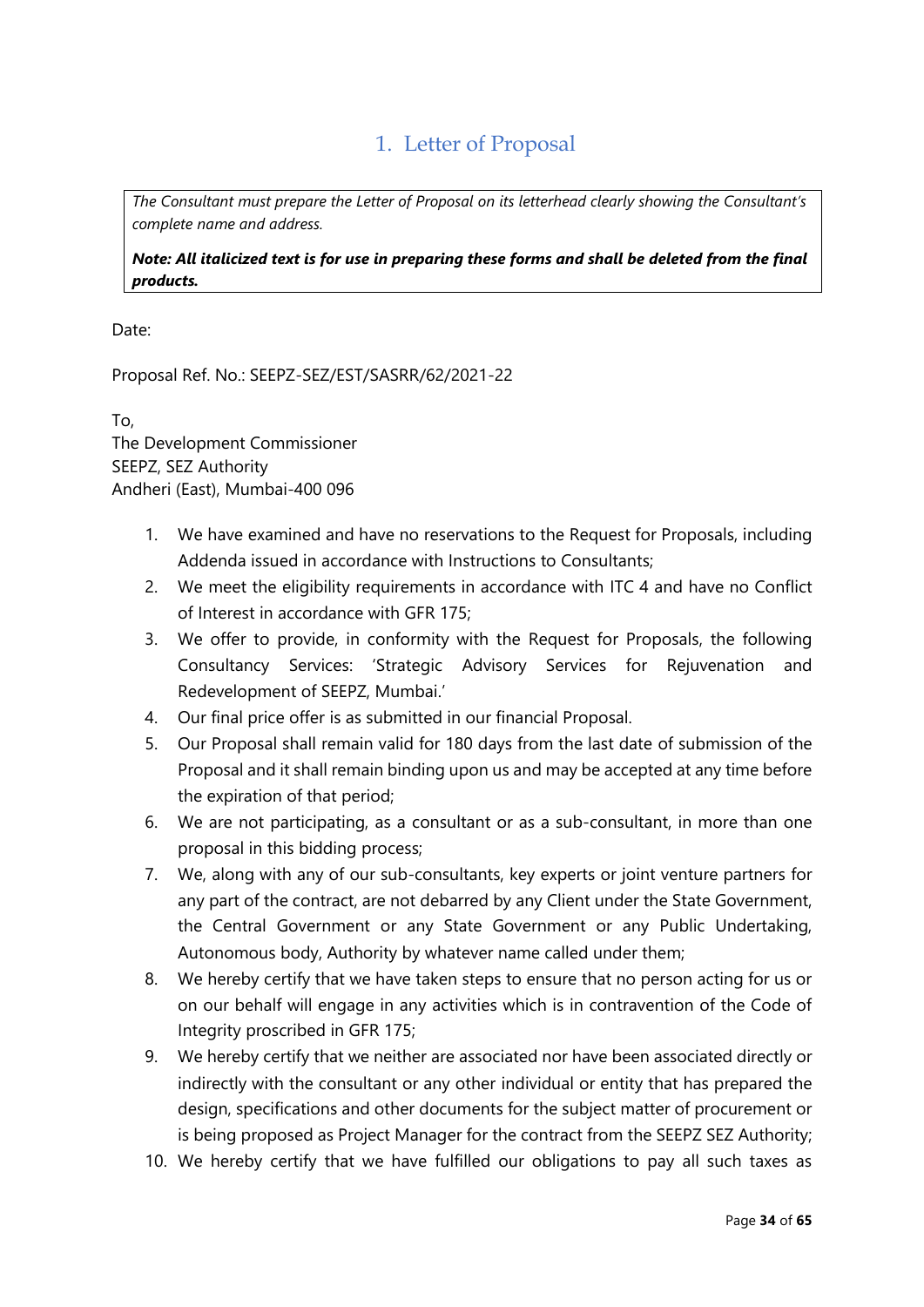payable to the Central Government or the State Government or any local authority;

- 11. We hereby certify that we are not insolvent, in receivership, bankrupt or being wound up, not have its affairs administered by a court or a judicial officer, not have its business activities suspended and must not be the subject of legal proceedings for any of the foregoing reasons;
- 12. We hereby certify that our directors and officers have not been convicted of any criminal offence related to their professional conduct or the making of false statements or misrepresentations as to their qualifications to enter into a procurement contract within a period of three years preceding the commencement of the procurement process, or not have been otherwise disqualified pursuant to debarment proceedings;
- 13. We understand that this Proposal, together with your written acceptance thereof included in your notification of award, shall constitute a binding contract between us, until a formal contract is prepared and executed; and
- 14. We understand that SEEPZ SEZ Authority is not bound to accept the highest evaluated Proposal or any other Proposal that SEEPZ SEZ Authority may receive and that the decision of the SEEPZ, SEZ authority shall be final & binding.

Name of the Consultant:

Name of Consultant's Authorized Signatory: Designation of the person signing the Proposal:

> Signature of the person named above Date signed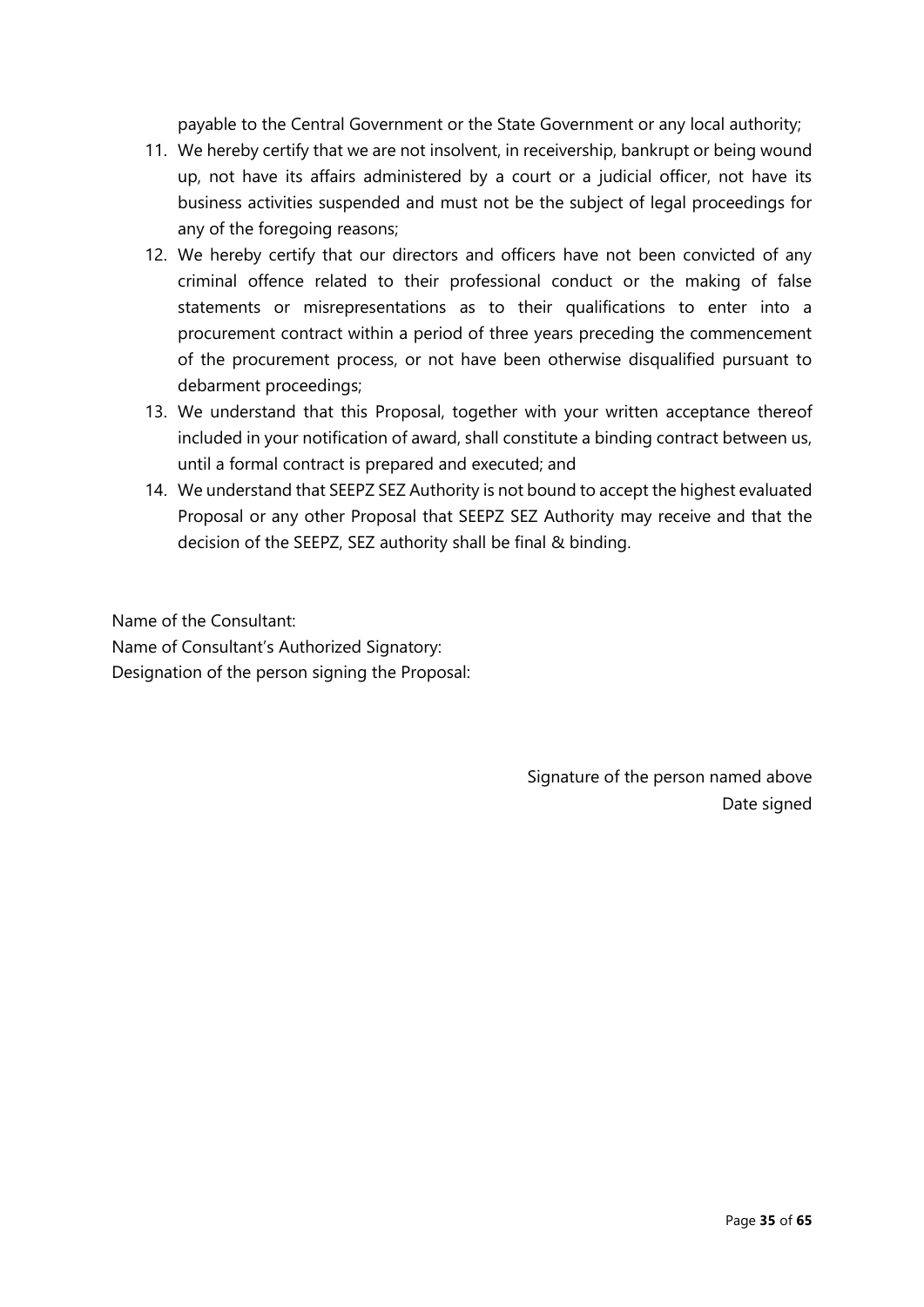# 2. Checklist of documents comprising Proposal

<span id="page-35-0"></span>

| SN             | Document                                                    | Included (Y/N) | Page No.  |
|----------------|-------------------------------------------------------------|----------------|-----------|
| 1              | <b>Eligibility Documents</b>                                |                | <b>NA</b> |
| $\overline{2}$ | Letter of Proposal                                          |                |           |
| 3              | Checklist of documents comprising Proposal                  |                |           |
| 4              | Consultant's Past Experience Details                        |                |           |
| 5              | Proposed Approach, Methodology and Work Plan                |                |           |
| 6              | Team Composition and Task Assignments                       |                |           |
| $\overline{7}$ | CVs of Proposed Key Experts                                 |                |           |
| 8              | <b>Staffing Schedule</b>                                    |                |           |
| 9              | Proposed Knowledge Transfer Plan                            |                |           |
| 10             | Financial Proposal (to be uploaded in a separate<br>folder) |                | <b>NA</b> |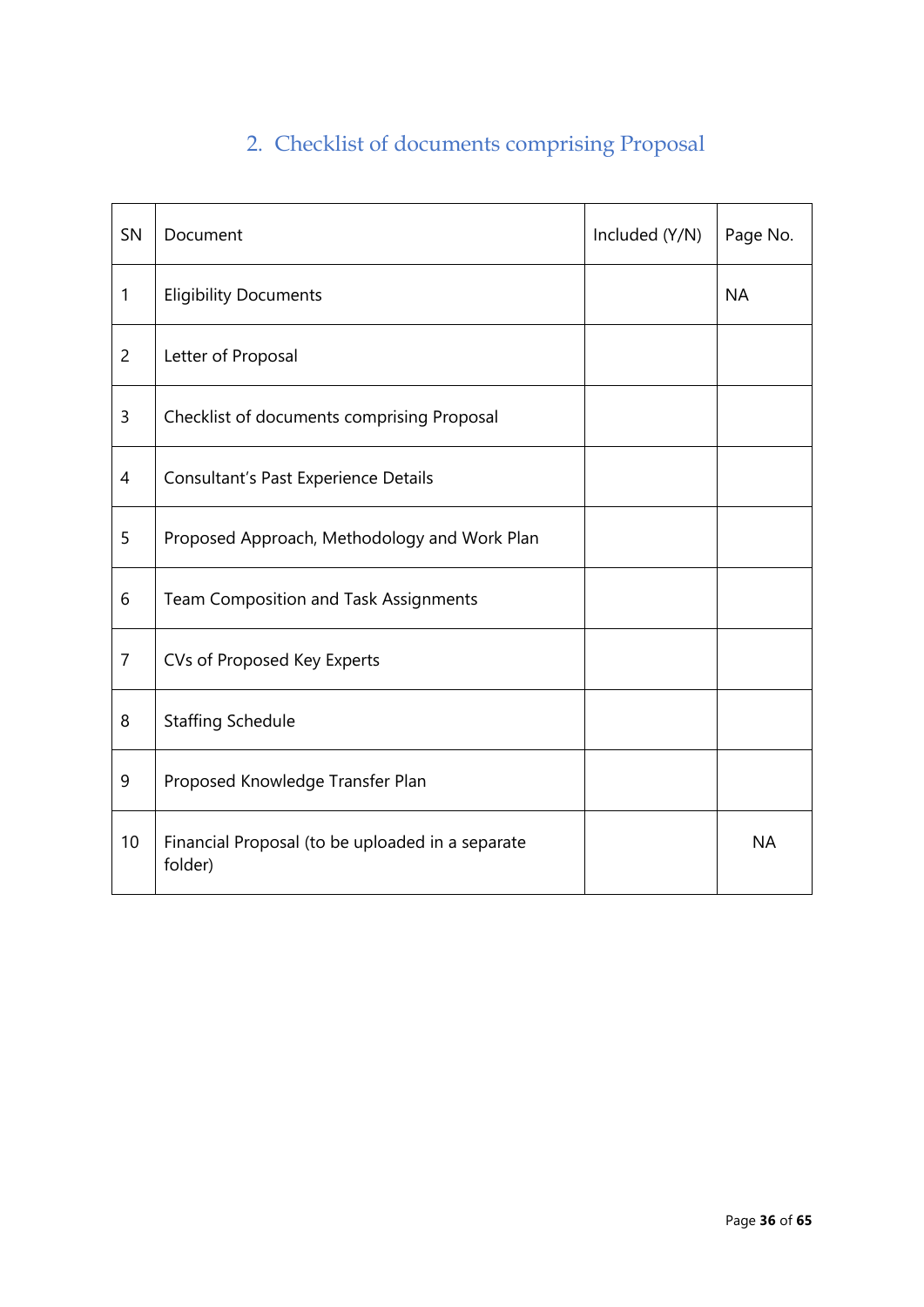### 3. Consultant's Past Experience Details

<span id="page-36-0"></span>[*Using the format below, provide information on each assignment for which your firm, and each associate for this assignment, was legally contracted as a corporate entity or as one of the major companies within an association, for carrying out consulting services similar to the ones requested under this assignment. Up to 20 pages.*]

| Assignment name:                                                             | Approx. value of the contract (in INR)                                                                                                                                           |
|------------------------------------------------------------------------------|----------------------------------------------------------------------------------------------------------------------------------------------------------------------------------|
| Country:<br>Location within country:                                         | Duration of assignment (months):                                                                                                                                                 |
| Name of Client:                                                              | Total $N^{\circ}$ of staff-months of the assignment:                                                                                                                             |
| Address:                                                                     | Approx. value of the services provided by<br>your firm under the contract (in INR):                                                                                              |
| Start date (month/year):<br>Completion date (month/year):                    | Nº of professional staff-months provided by<br>associated Consultants:                                                                                                           |
| Name of associated Consultants, if any:                                      | Name of senior professional staff of your firm<br>involved and functions performed (indicate<br>most significant profiles such as Project<br>Director/Coordinator, Team Leader): |
| Narrative description of Project:                                            |                                                                                                                                                                                  |
| Description of actual services provided by your staff within the assignment: |                                                                                                                                                                                  |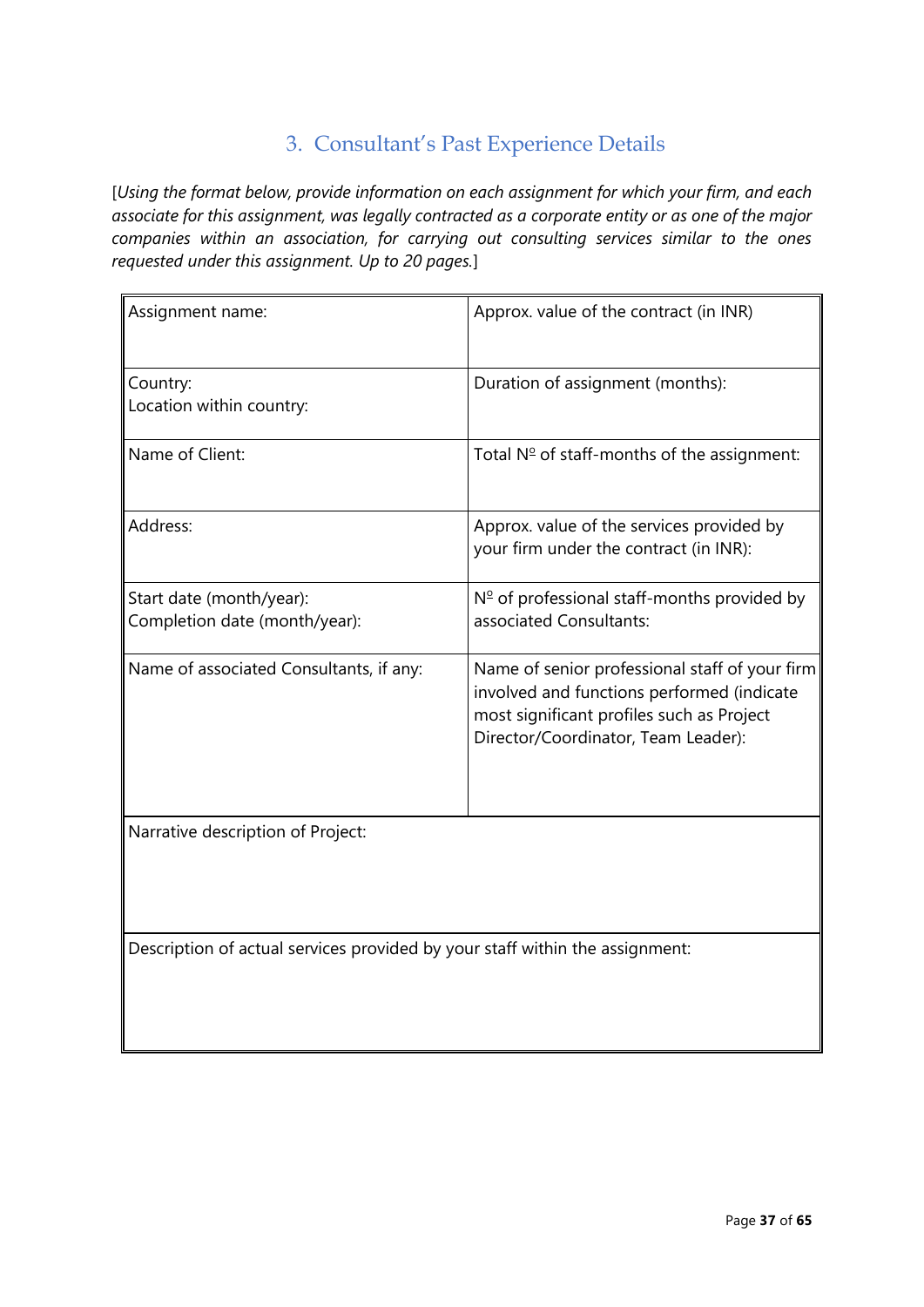### 4. Proposed Approach, Methodology and Work Plan

<span id="page-37-0"></span>[*Present and justify here any modifications or improvement to the Terms of Reference you are proposing to improve performance in carrying out the assignment (such as deleting some activity you consider unnecessary, or adding another, or proposing a different phasing of the activities). Such suggestions should be concise and to the point, and incorporated in your Proposal.*]

[*Comment here on counterpart staff and facilities to be provided by the Client including: administrative support, office space, local transportation, equipment, data, etc.*]

[*Technical approach, methodology and work plan are key components of the Technical Proposal. You are suggested to present your Technical Proposal (up to 40 pages, inclusive of charts and diagrams) divided into the following three chapters:*

- *a) Technical Approach and Methodology,*
- *b) Work Plan, and*
- *c) Organization and Staffing,*

*a) Technical Approach and Methodology. In this chapter you should explain your understanding of the objectives of the assignment, approach to the services, methodology for carrying out the activities and obtaining the expected output, and the degree of detail of such output. You should highlight the problems being addressed and their importance, and explain the technical approach you would adopt to address them. You should also explain the methodologies you propose to adopt and highlight the compatibility of those methodologies with the proposed approach.*

*b) Work Plan. In this chapter you should propose the main activities of the assignment, their content and duration, phasing and interrelations, milestones (including interim approvals by the Client), and delivery dates of the reports. The proposed work plan should be consistent with the technical approach and methodology, showing understanding of the TOR and ability to translate them into a feasible working plan. A list of the final documents, including reports, drawings, and tables to be delivered as final output, should be included here. The work plan should be consistent with the Work Schedule of Form TECH-8.* 

*c) Organization and Staffing. In this chapter you should propose the structure and composition of your team. You should list the main disciplines of the assignment, the key expert responsible, and proposed technical and support staff.*]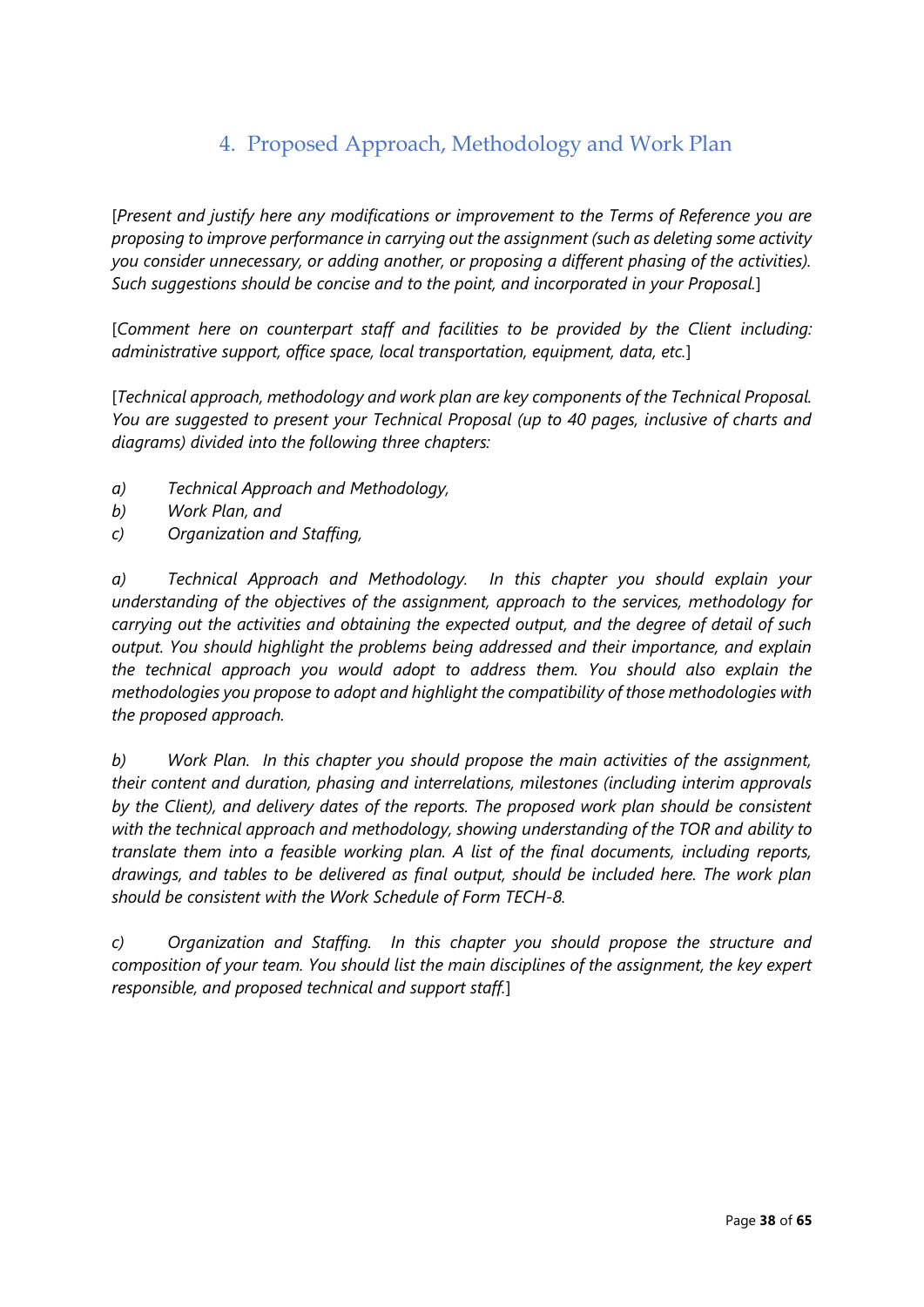5. Team Composition and Task Assignments

<span id="page-38-0"></span>

| <b>Professional Staff</b> |      |                   |                   |                      |  |  |  |  |  |  |
|---------------------------|------|-------------------|-------------------|----------------------|--|--|--|--|--|--|
| Name of Staff             | Firm | Area of Expertise | Position Assigned | <b>Task Assigned</b> |  |  |  |  |  |  |
|                           |      |                   |                   |                      |  |  |  |  |  |  |
|                           |      |                   |                   |                      |  |  |  |  |  |  |
|                           |      |                   |                   |                      |  |  |  |  |  |  |
|                           |      |                   |                   |                      |  |  |  |  |  |  |
|                           |      |                   |                   |                      |  |  |  |  |  |  |
|                           |      |                   |                   |                      |  |  |  |  |  |  |
|                           |      |                   |                   |                      |  |  |  |  |  |  |
|                           |      |                   |                   |                      |  |  |  |  |  |  |
|                           |      |                   |                   |                      |  |  |  |  |  |  |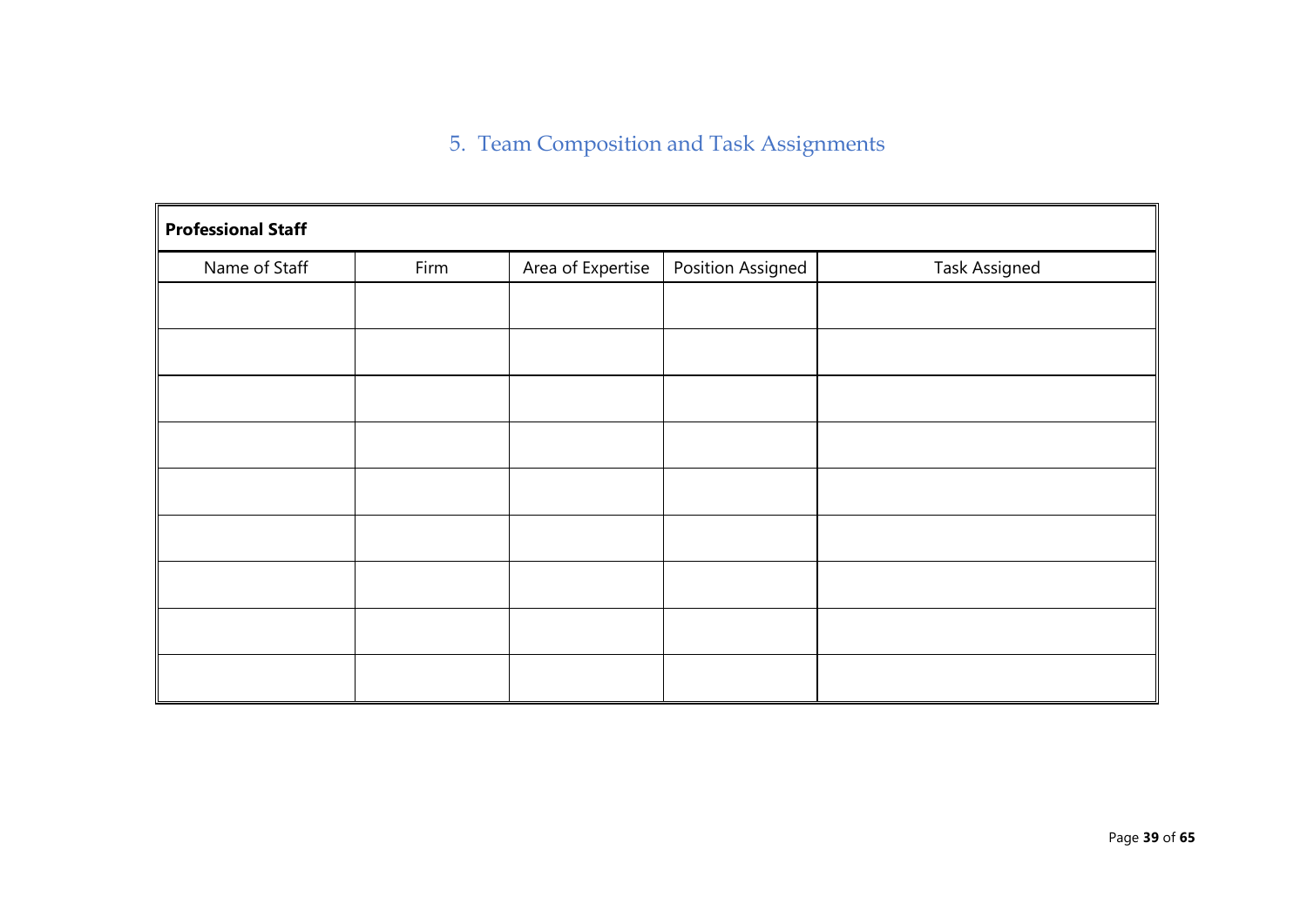# 6. CVs of Proposed Key Experts

<span id="page-39-0"></span>

| 1. Proposed Position [only one candidate shall be nominated for each position]: ___________________                                                                                                                                                                                              |
|--------------------------------------------------------------------------------------------------------------------------------------------------------------------------------------------------------------------------------------------------------------------------------------------------|
| <b>2. Name of Firm</b> [Insert name of firm proposing the staff]: _____________________                                                                                                                                                                                                          |
|                                                                                                                                                                                                                                                                                                  |
|                                                                                                                                                                                                                                                                                                  |
| <b>5. Education</b> [Indicate college/university and other specialized education of staff member, giving<br>names of institutions, degrees obtained, and dates of obtainment]: _________________________________                                                                                 |
| ,我们也不会有一个人的人,我们也不会有一个人的人,我们也不会有一个人的人。""我们,我们也不会有一个人的人,我们也不会有一个人的人,我们也不会有一个人的人。""我<br>,我们也不会有一个人的人,我们也不会有一个人的人,我们也不会有一个人的人。""我们,我们也不会有一个人的人,我们也不会有一个人的人,我们也不会有一个人的人,我们                                                                                                                            |
| <b>7. Other Training</b> [Indicate significant training since degrees under 5 - Education were obtained]: _<br>,我们也不会有什么。""我们的人,我们也不会有什么?""我们的人,我们也不会有什么?""我们的人,我们也不会有什么?""我们的人,我们也不会有什么?""我们的人                                                                                                  |
| 8. Countries of Work Experience: [List countries where staff has worked in the last ten years]:                                                                                                                                                                                                  |
| <u> 1989 - Andrea Andrew Maria (h. 1989).</u><br><b>9. Languages</b> [For each language indicate proficiency: good, fair, or poor in speaking, reading, and<br>writing]:<br><u> 1989 - Johann John Stein, markin fyrstu og fyrstu og fyrstu og fyrir og fyrstu og fyrstu og fyrstu og fyrstu</u> |
| <b>10. Employment Record</b> [Starting with present position, list in reverse order every employment held<br>by staff member since graduation, giving for each employment (see format here below): dates of<br>employment, name of employing organization, positions held.]:                     |
| From [Year]: ________ To [Year]: ____________                                                                                                                                                                                                                                                    |

Client:

Positions held: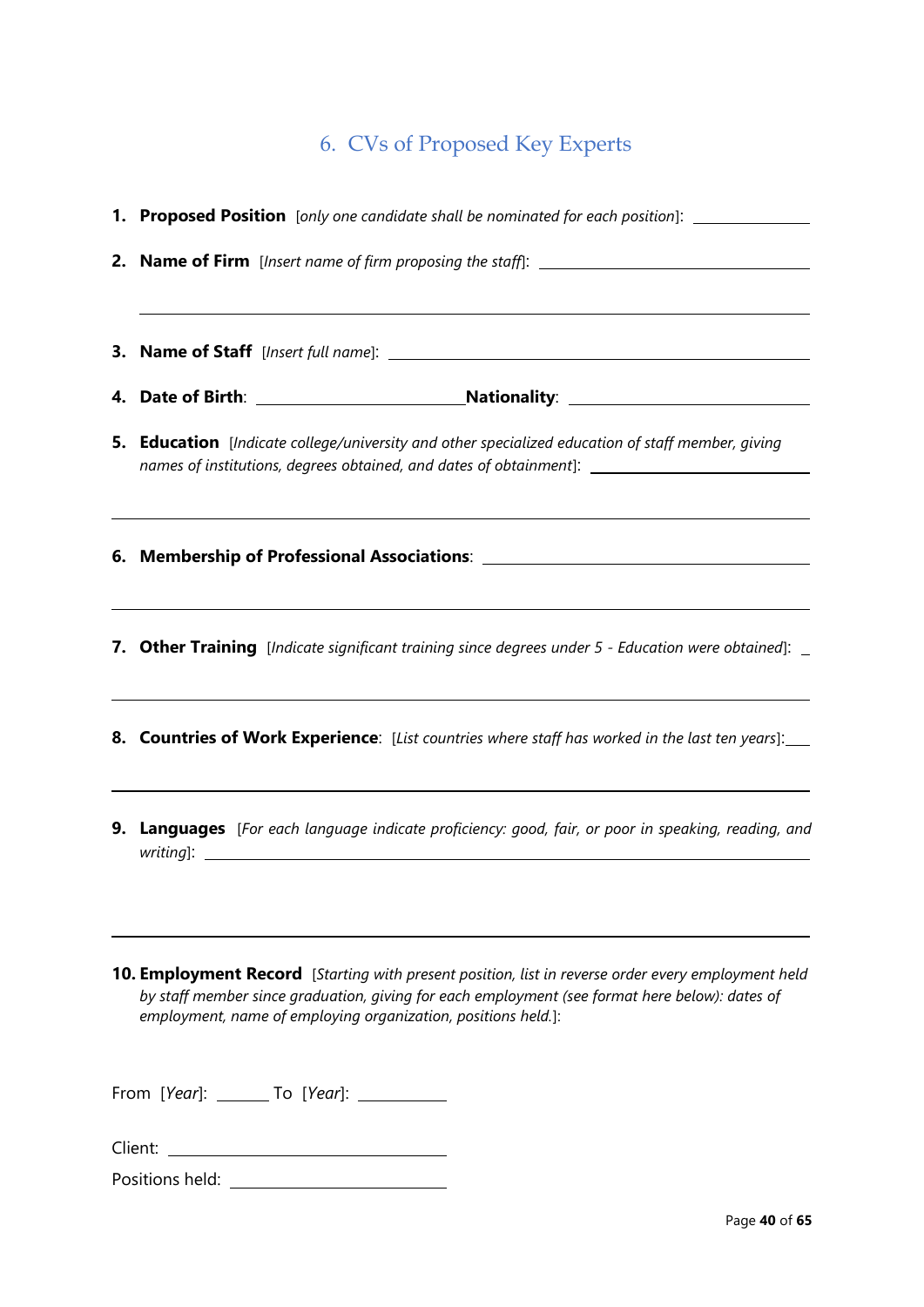| <b>11. Detailed Tasks</b>                                                       | 12. Work Undertaken that Best Illustrates Capability to<br><b>Handle the Tasks Assigned</b>                                                                                                                             |  |  |  |  |  |
|---------------------------------------------------------------------------------|-------------------------------------------------------------------------------------------------------------------------------------------------------------------------------------------------------------------------|--|--|--|--|--|
| <b>Assigned</b><br>[List all tasks to be<br>performed under this<br>assignment] | [Among the assignments in which the staff has been involved,<br>indicate the following information for those assignments that<br>best illustrate staff capability to handle the tasks listed under<br><i>point</i> 11.] |  |  |  |  |  |
|                                                                                 |                                                                                                                                                                                                                         |  |  |  |  |  |

#### **13. Certification:**

I, the undersigned, certify that to the best of my knowledge and belief, this CV correctly describes myself, my qualifications, and my experience. I understand that any wilful misstatement described herein may lead to my disqualification or dismissal, if engaged.

Date: *[Signature of staff member or authorized representative of the staff] Day/Month/Year*

Full name of authorized representative: \_\_\_\_\_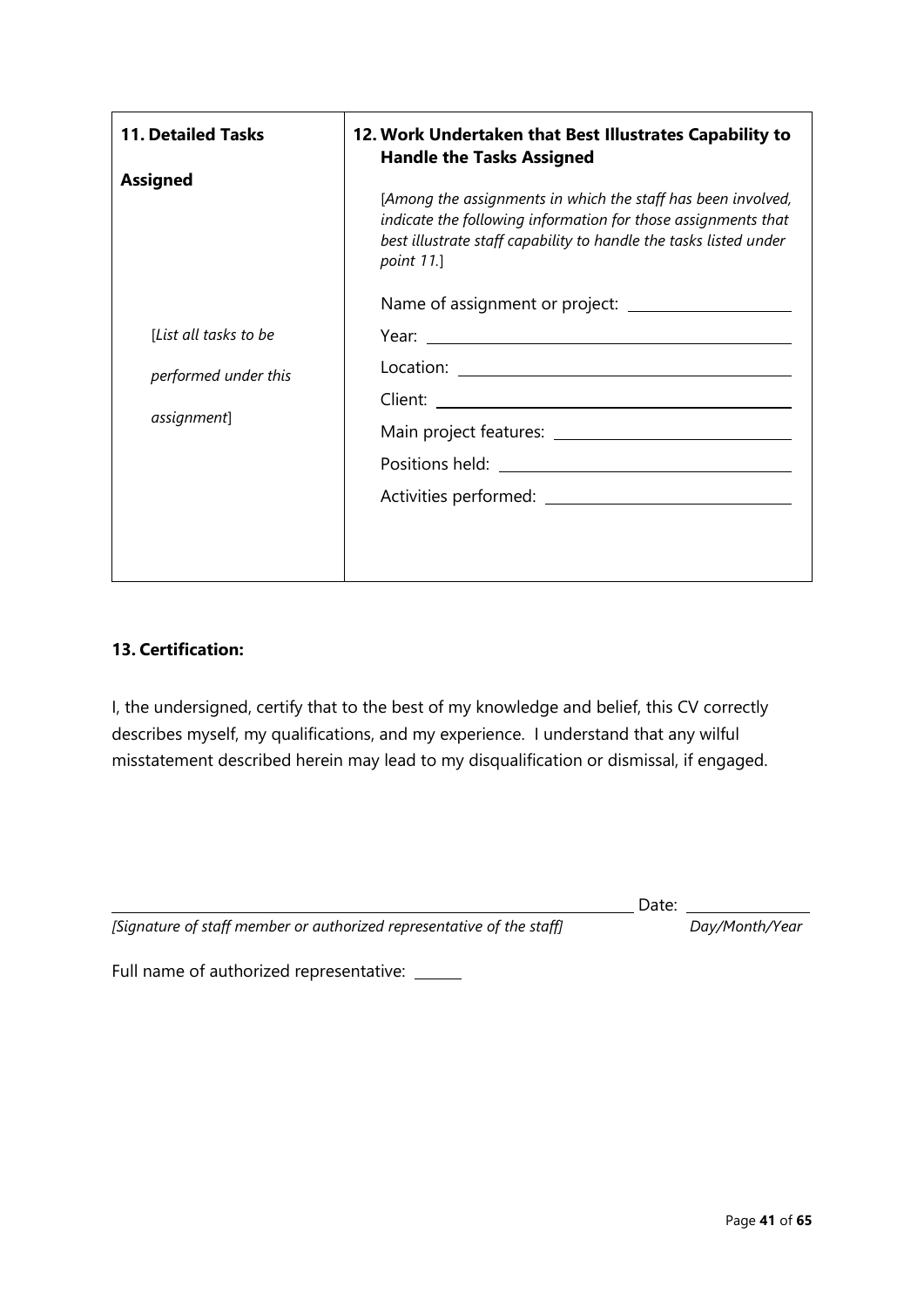# 7. Staffing Schedule

<span id="page-41-0"></span>

| $\mathsf{N}^\circ$ | Name of Staff   |              | Staff input (in the form of a bar chart) |                         |                |                 |       |                |   |   |                 |    |    |   |      | Total staff-month input |       |
|--------------------|-----------------|--------------|------------------------------------------|-------------------------|----------------|-----------------|-------|----------------|---|---|-----------------|----|----|---|------|-------------------------|-------|
|                    |                 | $\mathbf{1}$ | $\overline{c}$                           | $\overline{\mathbf{3}}$ | $\overline{4}$ | $5\overline{)}$ | $6\,$ | $\overline{7}$ | 8 | 9 | 10 <sup>°</sup> | 11 | 12 | n | Home | Field                   | Total |
|                    | Key Experts     |              |                                          |                         |                |                 |       |                |   |   |                 |    |    |   |      |                         |       |
| $\mathbf{1}$       |                 | [Hom<br>e]   |                                          |                         |                |                 |       |                |   |   |                 |    |    |   |      |                         |       |
|                    |                 | [Field]      |                                          |                         |                |                 |       |                |   |   |                 |    |    |   |      |                         |       |
| $\overline{c}$     |                 |              |                                          |                         |                |                 |       |                |   |   |                 |    |    |   |      |                         |       |
| $\mathsf{3}$       |                 |              |                                          |                         |                |                 |       |                |   |   |                 |    |    |   |      | ww                      |       |
|                    |                 |              |                                          |                         |                |                 |       |                |   |   |                 |    |    |   |      |                         |       |
| n                  |                 |              |                                          |                         |                |                 |       |                |   |   |                 |    |    |   |      |                         |       |
|                    |                 |              |                                          |                         |                |                 |       |                |   |   | Subtotal        |    |    |   |      |                         |       |
|                    | Non-Key Experts |              |                                          |                         |                |                 |       |                |   |   |                 |    |    |   |      |                         |       |
| $\mathbf{1}$       |                 | [Hom<br>e]   |                                          |                         |                |                 |       |                |   |   |                 |    |    |   |      |                         |       |
|                    |                 | [Field]      |                                          |                         |                |                 |       |                |   |   |                 |    |    |   |      |                         |       |
| $\overline{c}$     |                 |              |                                          |                         |                |                 |       |                |   |   |                 |    |    |   |      |                         |       |
|                    |                 |              |                                          |                         |                |                 |       |                |   |   |                 |    |    |   |      |                         |       |
| n                  |                 |              |                                          |                         |                |                 |       |                |   |   |                 |    |    |   |      |                         |       |
| Subtotal           |                 |              |                                          |                         |                |                 |       |                |   |   |                 |    |    |   |      |                         |       |
|                    | Total           |              |                                          |                         |                |                 |       |                |   |   |                 |    |    |   |      |                         |       |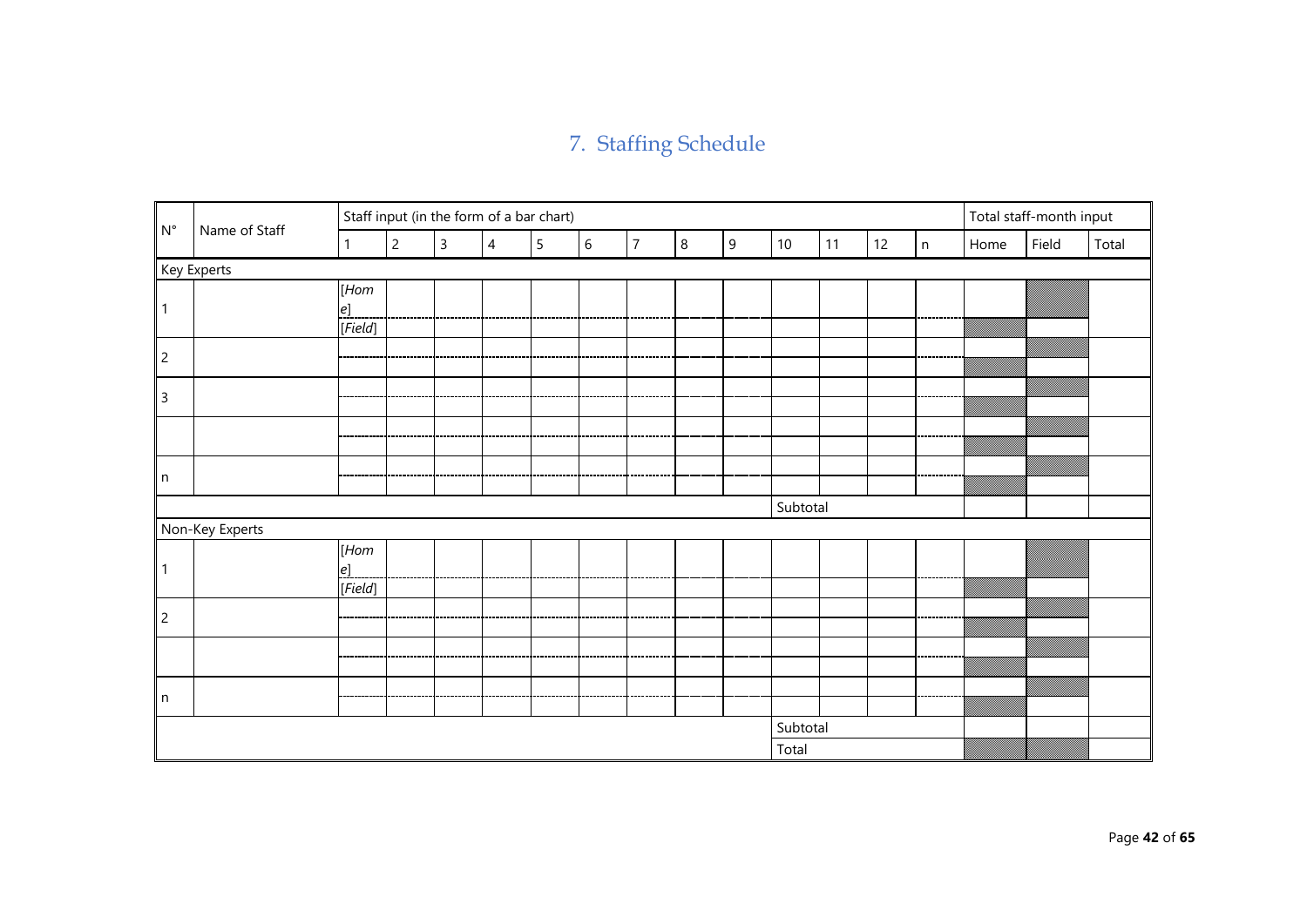## 8. Proposed Knowledge Transfer Plan

<span id="page-42-0"></span>[*Please provide details of the topics of handover, level and required qualifications of the trainees, number and frequency of capacity building sessions and mode of delivering the capacity building sessions here.*]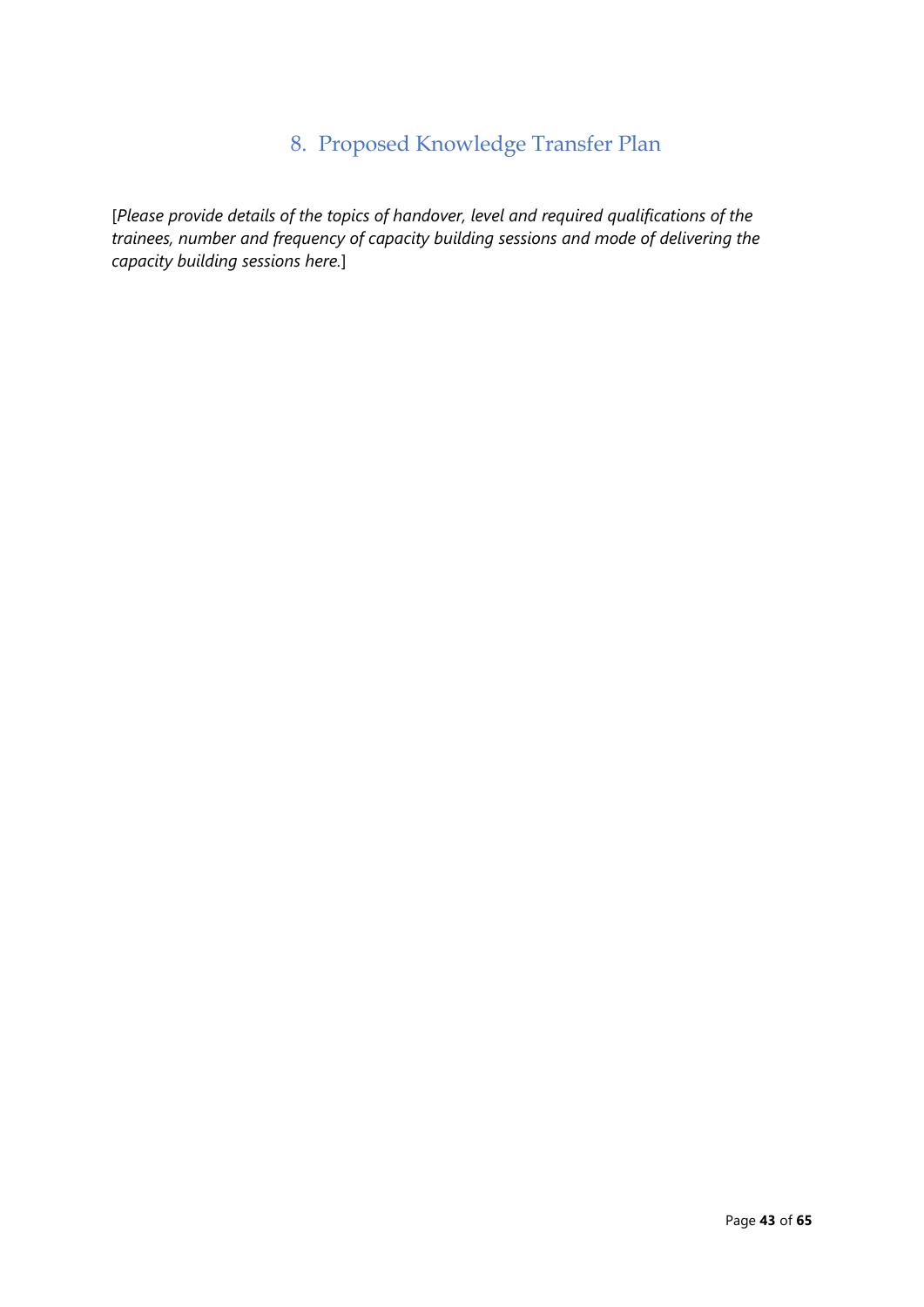# <span id="page-43-0"></span>**Section 7 – General Conditions of Contract (GCC)**

| 1. General Provisions  |                                                                                                                                                                                                                                                                                                                                                                                                                                                                                                                                                                                                       |  |  |  |  |  |  |
|------------------------|-------------------------------------------------------------------------------------------------------------------------------------------------------------------------------------------------------------------------------------------------------------------------------------------------------------------------------------------------------------------------------------------------------------------------------------------------------------------------------------------------------------------------------------------------------------------------------------------------------|--|--|--|--|--|--|
| <b>1.1 Definitions</b> | Unless the context otherwise requires, the following terms<br>whenever used in this Contract have the following meanings:                                                                                                                                                                                                                                                                                                                                                                                                                                                                             |  |  |  |  |  |  |
|                        | a) "Completion Date" means the date of completion of the<br>Services by the Consultant as certified by the Client;<br>b) "Contract" means the Contract signed by the Parties, to<br>which these General Conditions of Contract (GCC) are<br>attached, together with all the documents listed in<br>Clause 1 of such signed Contract, as named in SCC;<br>c) "Contract Price" means the financial proposal of the<br>successful Consultant duly accepted by the client;<br>d) "Client" means the agency, as named in SCC, that signs<br>the Contract for the Services with the Selected<br>Consultant; |  |  |  |  |  |  |
|                        | e) "Consultant" means a legally-established professional<br>consulting firm or entity selected by the Client to<br>provide the Services under the signed Contract as<br>specified in SCC;                                                                                                                                                                                                                                                                                                                                                                                                             |  |  |  |  |  |  |
|                        | "Day" means a working day unless indicated otherwise.<br>f)<br>g) "Experts" means, collectively, Key Experts, Non-Key<br>Experts, or any other Experts of the Consultant, Sub-<br>consultant or JV member(s) assigned by the Consultant<br>to perform the Services or any part thereof under the<br>Contract;                                                                                                                                                                                                                                                                                         |  |  |  |  |  |  |
|                        | h) "GCC" means these General Conditions of Contract;<br>"Party" means the Client or the Consultant, as the case<br>i)<br>may be, and "Parties" means both of them;<br>"Consultant's Proposal" means the completed Request<br>j)                                                                                                                                                                                                                                                                                                                                                                       |  |  |  |  |  |  |
|                        | for Proposals submitted by the Consultant to the Client;<br>k) "SCC" means the Special Conditions of Contract by<br>which the GCC may be amended or supplemented;<br>"Services" means the work to be performed by the<br>$\vert$<br>Consultant pursuant to this Contract, as described in                                                                                                                                                                                                                                                                                                             |  |  |  |  |  |  |
|                        | <b>Appendix A</b> – Terms of Reference;<br>m) "Third Party" means any person or entity other than the<br>Government, the Client, the Consultant or a Sub-<br>consultant.                                                                                                                                                                                                                                                                                                                                                                                                                              |  |  |  |  |  |  |
| 1.2 Applicable Law     | The Contract shall be interpreted in accordance with the laws<br>of the Union of India.                                                                                                                                                                                                                                                                                                                                                                                                                                                                                                               |  |  |  |  |  |  |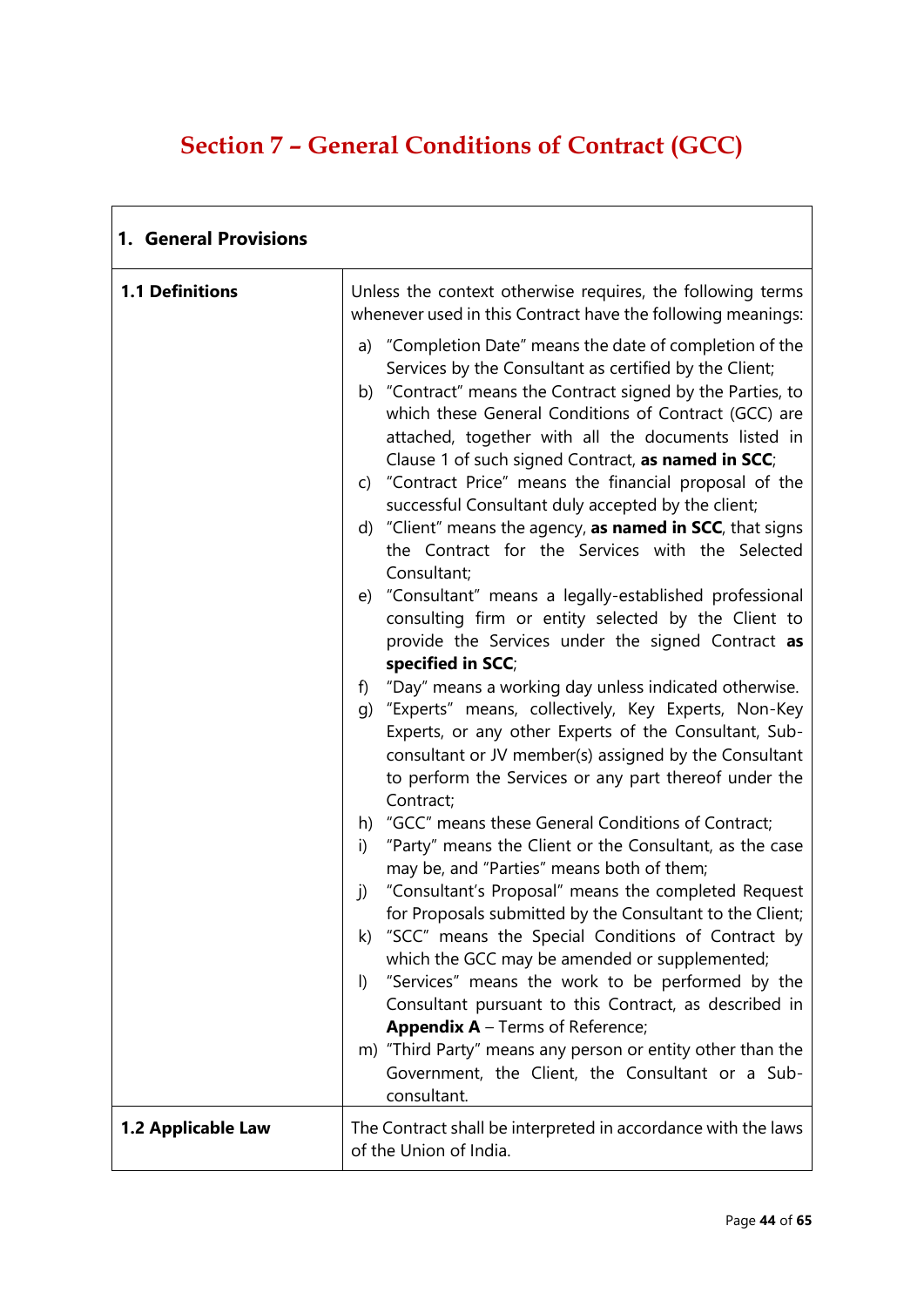| 1.3 Language                                | This Contract has been executed in the English language,<br>which shall be the binding and controlling language for all<br>matters relating to the meaning or interpretation of this<br>Contract.                                                                                                                                                                                                                                                                                                                                          |
|---------------------------------------------|--------------------------------------------------------------------------------------------------------------------------------------------------------------------------------------------------------------------------------------------------------------------------------------------------------------------------------------------------------------------------------------------------------------------------------------------------------------------------------------------------------------------------------------------|
| <b>1.4 Notices</b>                          | Any notice given by one party to the other pursuant to the<br>Contract shall be in writing to the address specified in the<br><b>SCC</b> . The term "in writing" means communicated in written<br>form with proof of receipt. A notice shall be effective from<br>the date of delivery or on the notice's effective date,<br>whichever is later. In case of electronic<br>mode<br>of<br>communication, a notice shall be effective from the time of<br>sending of the electronic communication.                                            |
| <b>1.5 Location</b>                         | The Services shall be performed at such locations as are<br>specified in Appendix A hereto                                                                                                                                                                                                                                                                                                                                                                                                                                                 |
| 1.6 Authorized<br><b>Representatives</b>    | Any action required or permitted to be taken, and any<br>document required or permitted to be executed, under this<br>Contract by the Client or the Consultant may be taken or<br>executed by the officials specified in the SCC.                                                                                                                                                                                                                                                                                                          |
| <b>1.7 Authority of Member</b><br>in Charge | In case the Consultant is a Joint Venture, the members<br>hereby authorize the member specified in the SCC to act on<br>their behalf in exercising all the Consultant's rights and<br>obligations towards the Client under this Contract, including<br>without limitation the receiving of instructions and payments<br>from the Client.                                                                                                                                                                                                   |
| <b>1.8 Taxes and Duties</b>                 | The Consultant and their Experts shall pay such taxes, duties,<br>fees, and other impositions as may be levied under the<br>Applicable Law, the amount of which is deemed to have been<br>included in the Contract Price.                                                                                                                                                                                                                                                                                                                  |
| 1.9 Code of Integrity                       | a) The Client, the Consultant and their representatives shall<br>strictly adhere to the code of integrity as stipulated under<br>GFR 175.                                                                                                                                                                                                                                                                                                                                                                                                  |
|                                             | b) The Client requires the Consultant to disclose any<br>commissions, gratuities or fees that may have been paid or<br>are to be paid to agents or any other party with respect to<br>the selection process or execution of the Contract. The<br>information disclosed must include at least the name and<br>address of the agent or other party, the amount and<br>currency, and the purpose of the commission, gratuity or fee.<br>Failure to disclose such commissions, gratuities or fees may<br>result in termination of the Contract |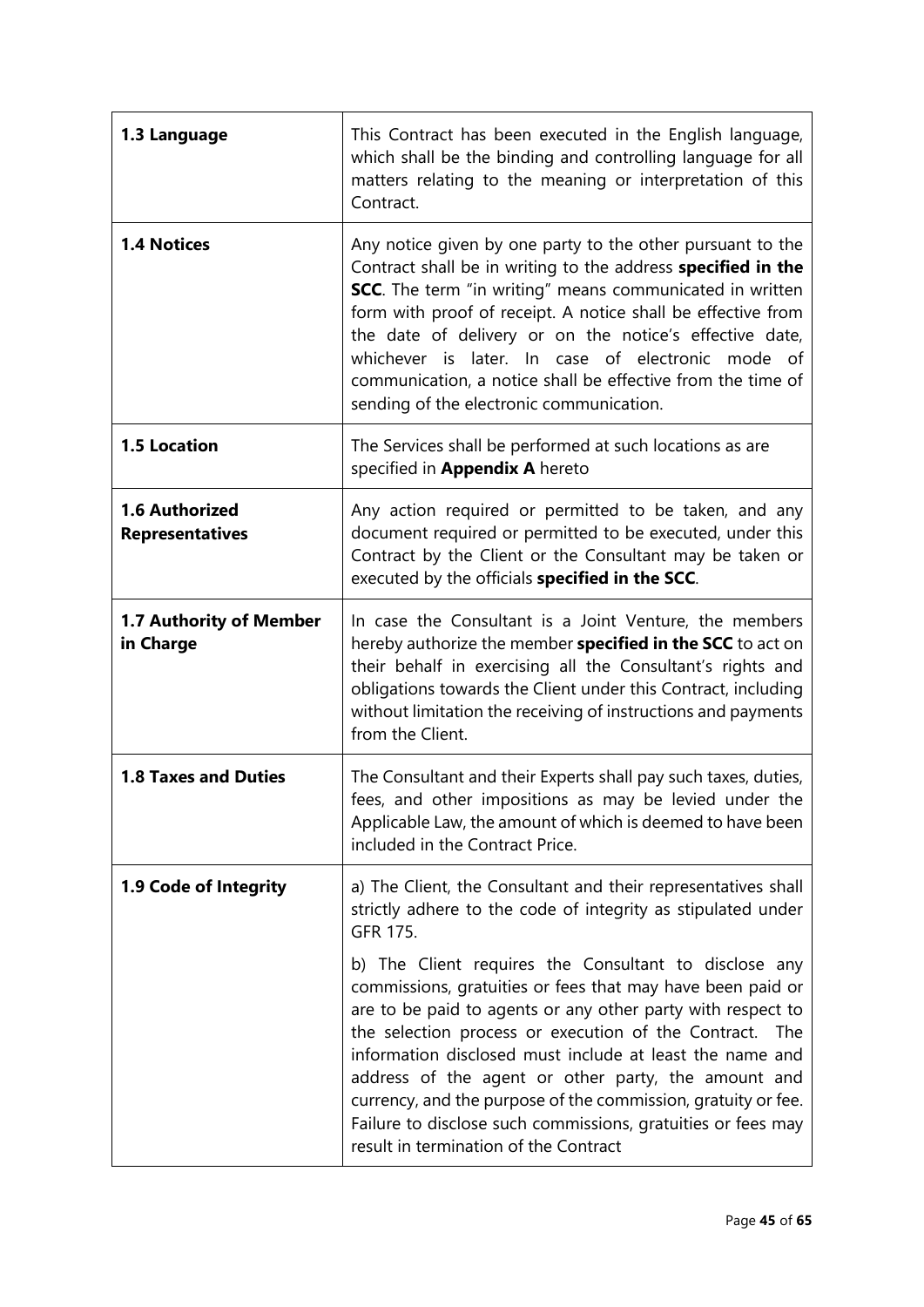| 2. Commencement, Completion, Modification, and Termination of Contract |                                                                                                                                                                                                                                                                                                                                                                                                                                                                                                                           |  |  |
|------------------------------------------------------------------------|---------------------------------------------------------------------------------------------------------------------------------------------------------------------------------------------------------------------------------------------------------------------------------------------------------------------------------------------------------------------------------------------------------------------------------------------------------------------------------------------------------------------------|--|--|
| 2.1 Effectiveness of<br><b>Contract</b>                                | This Contract shall come into effect on the date the Contract<br>is signed by both parties or such other later date as may be<br>stated in the SCC.                                                                                                                                                                                                                                                                                                                                                                       |  |  |
| <b>2.2 Commencement of Services</b>                                    |                                                                                                                                                                                                                                                                                                                                                                                                                                                                                                                           |  |  |
| 2.2.1 Program                                                          | Before commencement of the Services, the Consultant shall<br>submit to the Client for approval a Program showing the<br>general methods, arrangements, order and timing for all<br>activities. The Services shall be carried out in accordance with<br>the approved Program as updated.                                                                                                                                                                                                                                   |  |  |
| 2.2.2 Starting Date                                                    | The Consultant shall start carrying out the Services thirty (30)<br>days after the date the Contract becomes effective, or at such<br>other date as may be specified in the SCC.                                                                                                                                                                                                                                                                                                                                          |  |  |
| <b>2.3 Intended Completion</b><br><b>Date</b>                          | Unless terminated earlier pursuant to Sub-Clause 2.6, the<br>Consultant shall complete the activities by the Intended<br>Completion Date, as is specified in the SCC. If the<br>Consultant does not complete the activities by the Intended<br>Completion Date, it shall be liable to pay liquidated damage<br>as per Sub-Clause 3.8. In this case, the Completion Date will<br>be the date of completion of all activities.                                                                                              |  |  |
| <b>2.4 Modification</b>                                                | Modification of the terms and conditions of this Contract,<br>including any modification of the scope of the Services or of<br>the Contract Price, may only be made by written agreement<br>between the Parties. However, each Party shall give due<br>consideration to any proposals for modification or variation<br>made by the other Party.                                                                                                                                                                           |  |  |
| 2.5 Force Majeure                                                      |                                                                                                                                                                                                                                                                                                                                                                                                                                                                                                                           |  |  |
| 2.5.1 Definition                                                       | For the purposes of this Contract, "Force Majeure" means an<br>event which is beyond the reasonable control of a Party and<br>which makes a Party's performance of its obligations under<br>the Contract impossible or so impractical as to be considered<br>impossible under the circumstances.                                                                                                                                                                                                                          |  |  |
| 2.5.2 No Breach of<br><b>Contract</b>                                  | The failure of a Party to fulfill any of its obligations under the<br>contract shall not be considered to be a breach of, or default<br>under, this Contract insofar as such inability arises from an<br>event of Force Majeure, provided that the Party affected by<br>such an event (a) has taken all reasonable precautions, due<br>care and reasonable alternative measures in order to carry<br>out the terms and conditions of this Contract, and (b) has<br>informed the other Party as soon as possible about the |  |  |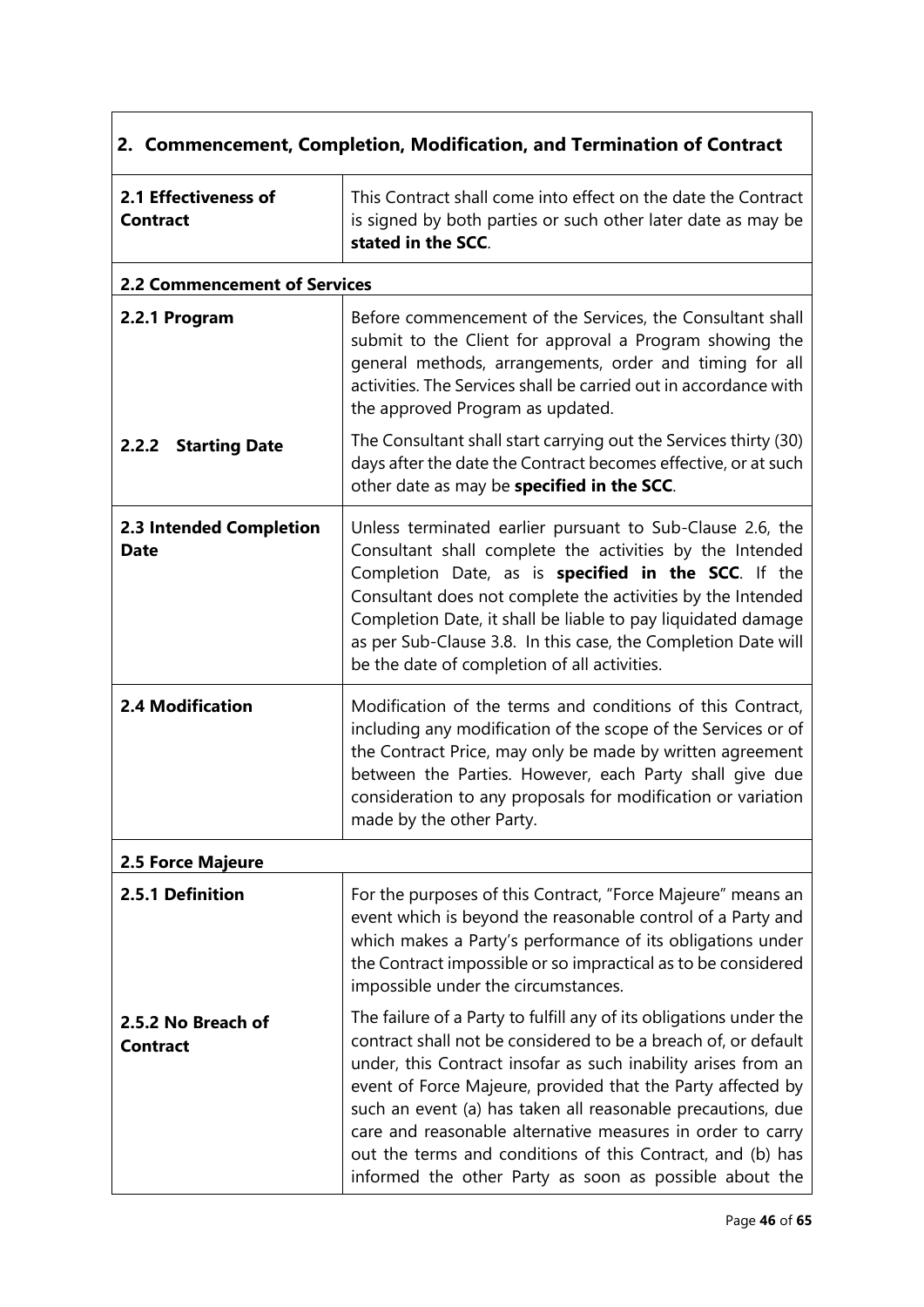|                         | occurrence of such an event.                                                                                                                                                                                                                                                                                                                                                                                                                                                                                                                                                                                                                                                            |  |  |  |  |
|-------------------------|-----------------------------------------------------------------------------------------------------------------------------------------------------------------------------------------------------------------------------------------------------------------------------------------------------------------------------------------------------------------------------------------------------------------------------------------------------------------------------------------------------------------------------------------------------------------------------------------------------------------------------------------------------------------------------------------|--|--|--|--|
| 2.5.3 Extension of Time | Any period within which a Party shall, pursuant to this<br>Contract, complete any action or task, shall be extended for<br>a period equal to the time during which such Party was<br>unable to perform such action as a result of Force Majeure.                                                                                                                                                                                                                                                                                                                                                                                                                                        |  |  |  |  |
| <b>2.6 Termination</b>  |                                                                                                                                                                                                                                                                                                                                                                                                                                                                                                                                                                                                                                                                                         |  |  |  |  |
| 2.6.1 By the Client     | The Client may terminate this Contract, by not less than thirty<br>(30) days' written notice of termination to the Consultant, to<br>be given after the occurrence of any of the events specified<br>in paragraphs (a) through (d) of this Sub-Clause 2.6.1:                                                                                                                                                                                                                                                                                                                                                                                                                            |  |  |  |  |
|                         | if the Consultant does not remedy a failure in the performance<br>a.<br>of its obligations under the Contract, within thirty (30) days<br>after being notified or within any further period as the Client<br>may have subsequently approved in writing;<br>b. if the Consultant become insolvent or bankrupt;<br>if, as the result of Force Majeure, the Consultant is unable to<br>C.<br>perform a material portion of the Services for a period of not<br>less than sixty (60) days; or<br>d. if the Consultant, in the judgment of the Client has engaged<br>in corrupt, fraudulent, collusive, coercive or obstructive<br>practices, in competing for or in executing the Contract. |  |  |  |  |
| 2.6.2 By the Consultant | The Consultant may terminate this Contract, by not less than<br>thirty (30) days' written notice to the Client, such notice to<br>be given after the occurrence of any of the events specified<br>in paragraphs (a) and (b) of this Sub-Clause 2.6.2:                                                                                                                                                                                                                                                                                                                                                                                                                                   |  |  |  |  |
|                         | a. if the Client fails to pay any monies due to the Consultant<br>pursuant to this Contract and not subject to dispute pursuant<br>to Clause 7 within forty-five (45) days after receiving written<br>notice from the Consultant that such payment is overdue; or<br>b. (b) if, as the result of Force Majeure, the Consultant is unable<br>to perform a material portion of the Services for a period of<br>not less than sixty (60) days.                                                                                                                                                                                                                                             |  |  |  |  |
|                         |                                                                                                                                                                                                                                                                                                                                                                                                                                                                                                                                                                                                                                                                                         |  |  |  |  |

# **3. Obligations of the Consultant**

| 3.1 General | The Consultant shall perform the Services in accordance with<br>the Specifications and the Terms of Reference, and carry out<br>its obligations with all due diligence, efficiency, and |
|-------------|-----------------------------------------------------------------------------------------------------------------------------------------------------------------------------------------|
|             |                                                                                                                                                                                         |
|             | economy, in accordance with generally accepted                                                                                                                                          |
|             | professional techniques and practices, and shall observe                                                                                                                                |
|             | sound management practices, and employ appropriate                                                                                                                                      |
|             | advanced technology and safe methods. The Consultant                                                                                                                                    |
|             | shall always act, in respect of any matter relating to this                                                                                                                             |
|             | Contract or to the Services, as faithful adviser to the Client,                                                                                                                         |
|             | and shall at all times support and safequard the Client's                                                                                                                               |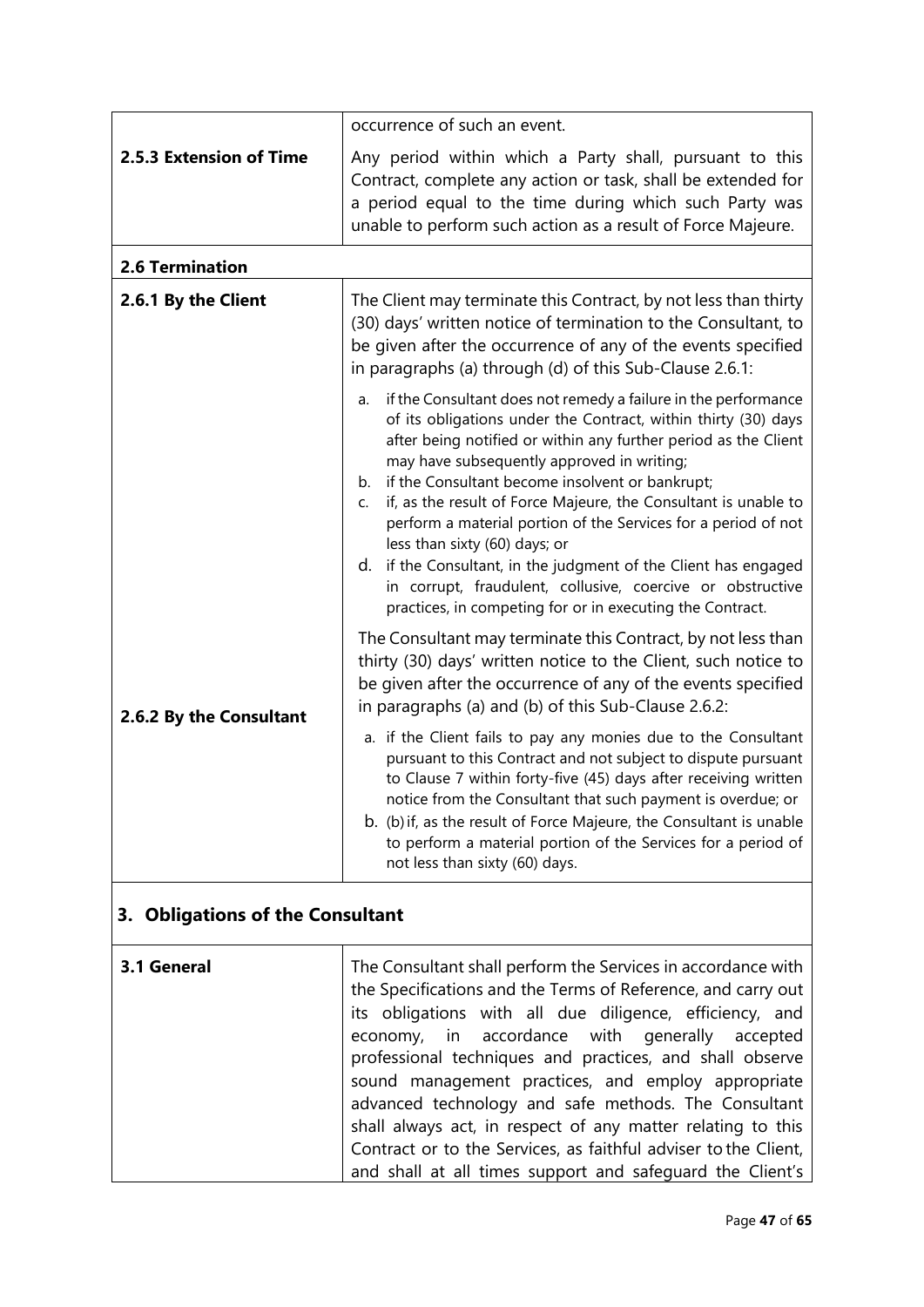|                                  | legitimate interests in any dealings with Sub-Consultants or<br>third parties.                                                                                                                                                                                                                                                                                                                                                                                                                                                                                                  |  |  |
|----------------------------------|---------------------------------------------------------------------------------------------------------------------------------------------------------------------------------------------------------------------------------------------------------------------------------------------------------------------------------------------------------------------------------------------------------------------------------------------------------------------------------------------------------------------------------------------------------------------------------|--|--|
| <b>3.2 Conflict of Interests</b> | The Consultant shall hold the Client's interest<br>3.2.1<br>paramount, without any consideration for future work, and<br>strictly avoid conflict with other assignments or their own<br>corporate interests.                                                                                                                                                                                                                                                                                                                                                                    |  |  |
|                                  | The Consultant agrees that, during the term of this<br>3.2.2<br>Contract and after its termination, the Consultant and any<br>entity affiliated with the Consultant shall be disqualified from<br>providing goods, works or non-consulting services resulting<br>from or directly related to the Services for the preparation or<br>implementation of the project, unless otherwise indicated in<br>the SCC.                                                                                                                                                                    |  |  |
|                                  | 3.2.3 The payment of the Consultant pursuant to GCC shall<br>constitute the Consultant's only payment in connection with<br>this Contract and the Consultant shall not accept for its own<br>benefit any trade commission, discount or similar payment in<br>connection with activities pursuant to this Contract or in the<br>discharge of its obligations hereunder, and the Consultant<br>shall use its best efforts to ensure that any Sub-consultants,<br>as well as the Experts and agents of either of them, similarly<br>shall not receive any such additional payment. |  |  |
|                                  | 3.2.4 Furthermore, if the Consultant, as part of the Services,<br>has the responsibility of advising the Client on the<br>procurement of goods, works or services, the Consultant<br>shall comply with the applicable rules and guidelines of the<br>Government of India, and shall at all times exercise such<br>responsibility in the best interest of the Client. Any discounts<br>or commissions obtained by the Consultant in the exercise<br>of such procurement responsibility shall be for the account<br>of the Client.                                                |  |  |
|                                  | 3.2.5 The Consultant shall not engage, and shall cause its<br>Experts as well as its Sub-consultants not to engage, either<br>directly or indirectly, in any business or professional activities<br>that would conflict with the activities assigned to them under<br>this Contract.                                                                                                                                                                                                                                                                                            |  |  |
|                                  | 3.2.6 The Consultant has an obligation and shall ensure that<br>its Experts and Sub-consultants shall have an obligation to<br>disclose any situation of actual or potential conflict that<br>impacts their capacity to serve the best interest of their<br>Client, or that may reasonably be perceived as having this<br>effect. Failure to disclose said situations may lead to the<br>disqualification of the Consultant or the termination of its<br>Contract.                                                                                                              |  |  |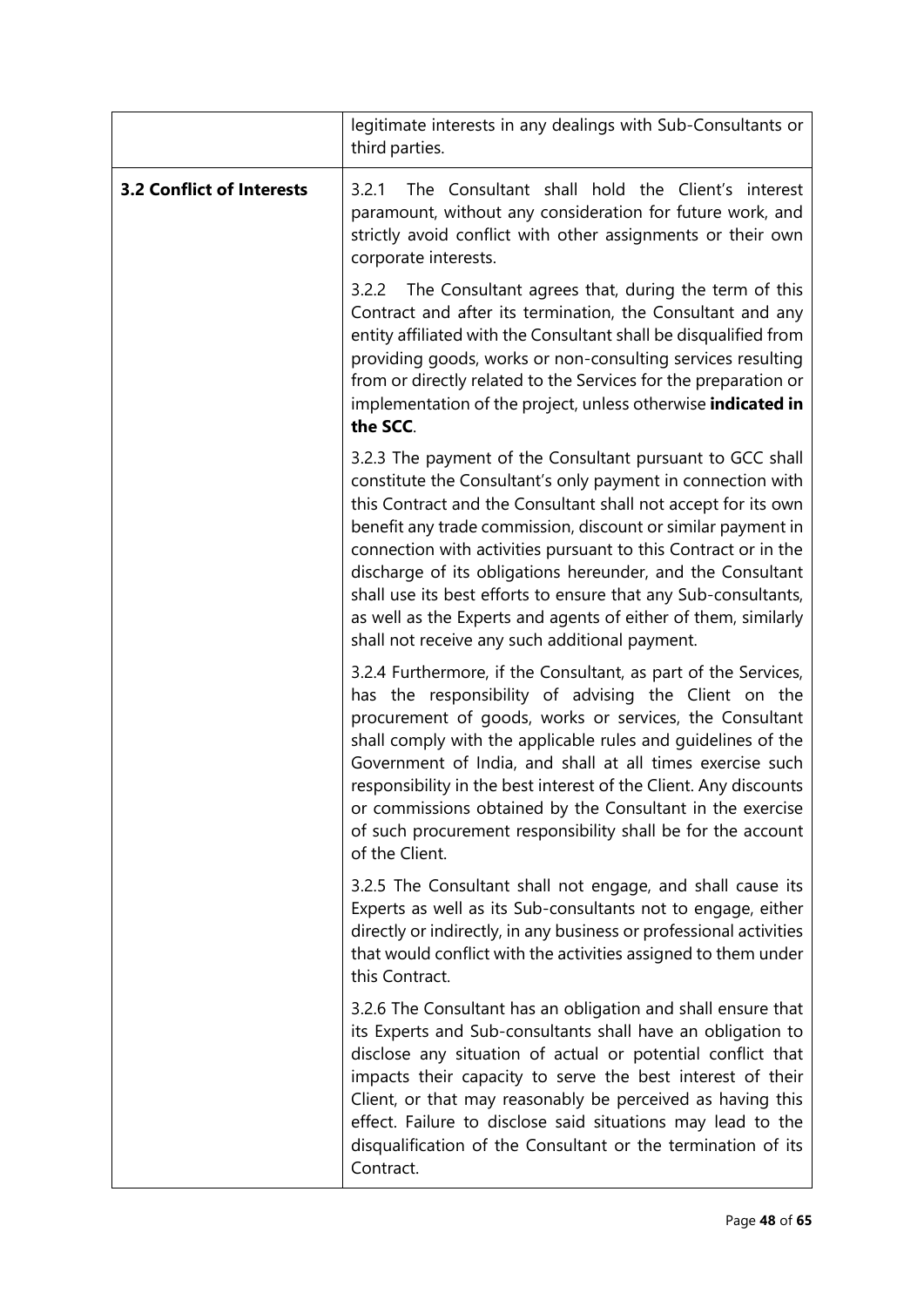| 3.3 Confidentiality                                                                    | Except with the prior written consent of the Client, the<br>Consultant and the Experts shall not at any time<br>communicate to any person or entity any confidential<br>information acquired in the course of the Services, nor shall<br>the Consultant and the Experts make public the<br>recommendations formulated in the course of, or as a result<br>of, the Services.                                                                                                                                                                                                                                                                                                                                                    |  |  |
|----------------------------------------------------------------------------------------|--------------------------------------------------------------------------------------------------------------------------------------------------------------------------------------------------------------------------------------------------------------------------------------------------------------------------------------------------------------------------------------------------------------------------------------------------------------------------------------------------------------------------------------------------------------------------------------------------------------------------------------------------------------------------------------------------------------------------------|--|--|
| 3.4 Insurance to be Taken<br><b>Out by the Consultant</b>                              | The Consultant (a) shall take out and maintain, and shall<br>cause any Sub-Consultants to take out and maintain, at its<br>(or the Sub-Consultants', as the case may be) own cost but<br>on terms and conditions approved by the Client, insurance<br>against the risks, and for the coverage, as shall be specified<br>in the SCC; and (b) at the Client's request, shall provide<br>evidence to the Client showing that such insurance has been<br>taken out and maintained and that the current premiums<br>have been paid. The Consultant shall ensure that such<br>insurance is in place prior to commencing the Services.                                                                                                |  |  |
| <b>3.5 Consultant's Actions</b><br><b>Requiring Client's Prior</b><br><b>Approval</b>  | The Consultant shall obtain the Client's prior approval in<br>writing before taking any of the following actions:<br>a. entering into a subcontract for the performance of any<br>part of the Services,<br>b. changing the Program of activities; and<br>any other action that may be specified in the SCC.                                                                                                                                                                                                                                                                                                                                                                                                                    |  |  |
| <b>3.6 Reporting Obligations</b>                                                       | The Consultant shall submit to the Client the reports and<br>documents specified in <b>Appendix A</b> , in the form, in the<br>numbers and within the time periods set forth in the said<br>Appendix.                                                                                                                                                                                                                                                                                                                                                                                                                                                                                                                          |  |  |
| <b>3.7 Documents Prepared</b><br>by the Consultant to Be<br>the Property of the Client | 3.7.1 All plans, drawings, specifications, designs, reports, and<br>other documents and software submitted by the Consultant<br>in accordance with Sub- Clause 3.6 shall become and remain<br>the property of the Client, and the Consultant shall, not later<br>than upon termination or expiration of this Contract, deliver<br>all such documents and software to the Client, together with<br>a detailed inventory thereof. The Consultant may retain a<br>copy of such documents and software. Restrictions about the<br>future use of these documents, if any, shall be specified in<br>the SCC.<br>3.7.2 If license agreements are necessary or appropriate<br>between the Consultant and third parties for purposes of |  |  |
|                                                                                        | development of the plans, drawings, specifications, designs,<br>databases, other documents and software, the Consultant<br>shall obtain the Client's prior written approval to such                                                                                                                                                                                                                                                                                                                                                                                                                                                                                                                                            |  |  |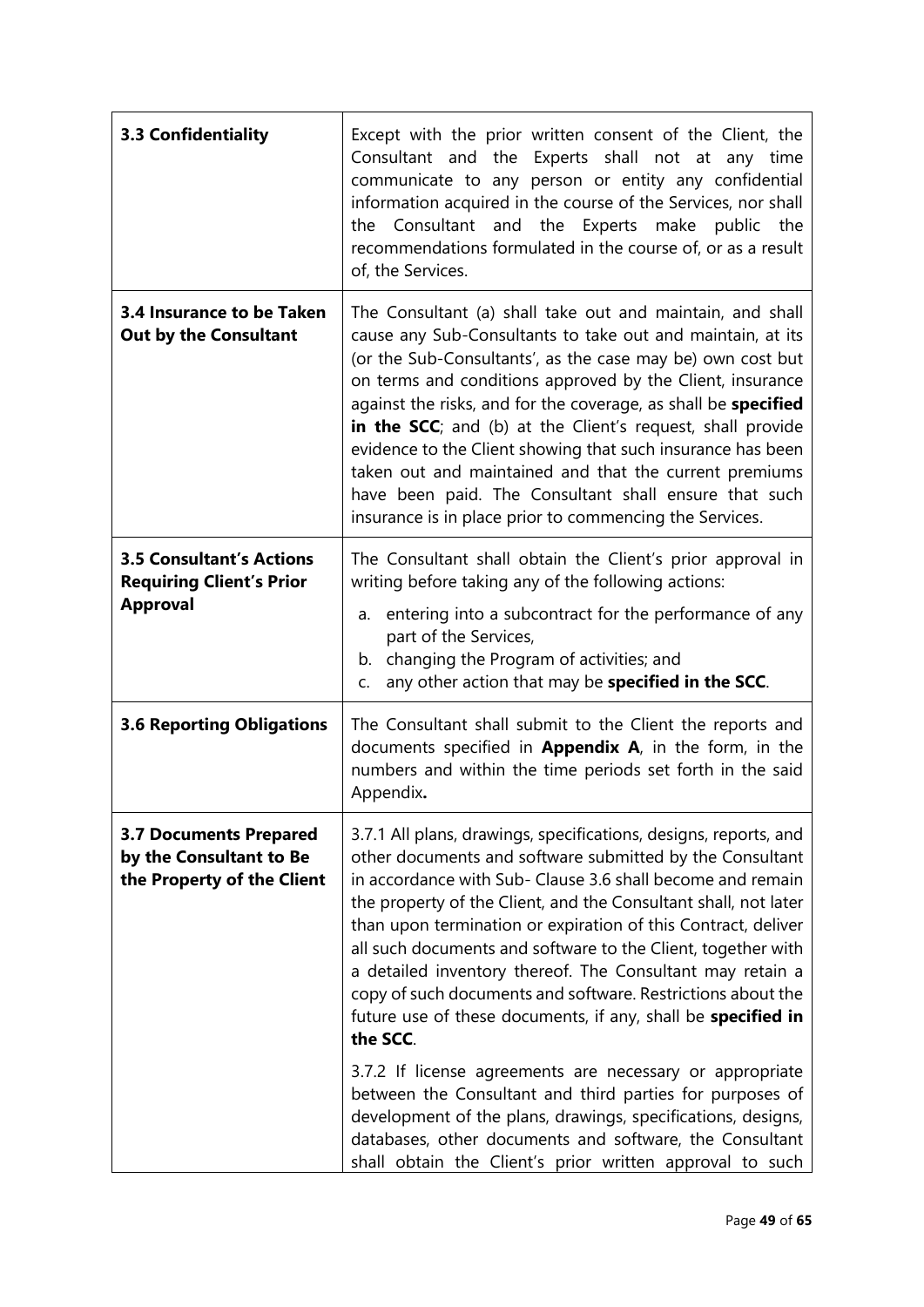|                                                     | agreements, and the Client shall be entitled at its discretion<br>recovering the expenses related<br>require<br>the<br>to<br>to<br>development of the program(s) concerned.                                                                                                                                                                                                                                                                                                                           |  |  |
|-----------------------------------------------------|-------------------------------------------------------------------------------------------------------------------------------------------------------------------------------------------------------------------------------------------------------------------------------------------------------------------------------------------------------------------------------------------------------------------------------------------------------------------------------------------------------|--|--|
| 4. Consultant's Experts                             |                                                                                                                                                                                                                                                                                                                                                                                                                                                                                                       |  |  |
| <b>4.1 Description of Key</b><br><b>Experts</b>     | The titles, agreed job descriptions, minimum qualifications,<br>and estimated periods of engagement in the carrying out of<br>the Services of the Consultant's Key Experts are described in<br>Appendix B. The Key Experts listed by title as well as by name<br>in Appendix B are hereby approved by the Client.                                                                                                                                                                                     |  |  |
| 4.2 Removal and/or<br><b>Replacement of Experts</b> | 4.2.1 Except as the Client may otherwise agree, no changes<br>shall be made in the Key Experts. If, for any reason beyond<br>the reasonable control of the Consultant, it becomes<br>necessary to replace any of the Key Experts, the Consultant<br>shall provide as a replacement a person of equivalent or<br>better qualifications.                                                                                                                                                                |  |  |
|                                                     | 4.2.2 If the Client finds that any of the Experts have (i)<br>committed serious misconduct or have been charged with<br>having committed a criminal action, or (ii) have reasonable<br>cause to be dissatisfied with the performance of any of the<br>Experts, then the Consultant shall, at the Client's written<br>request specifying the grounds thereof, provide as a<br>replacement a person with qualifications and experience<br>acceptable to the Client.                                     |  |  |
|                                                     | 4.2.3 In the event that any of Key Experts, Non-Key Experts<br>or Sub-consultants is found by the Client to be incompetent<br>or incapable in discharging assigned duties, the Client,<br>specifying the grounds therefore, may request the<br>Consultant to provide a replacement.                                                                                                                                                                                                                   |  |  |
|                                                     | 4.2.4 The Consultant shall have no claim for additional costs<br>arising out of or incidental to any removal and/or<br>replacement of Experts.                                                                                                                                                                                                                                                                                                                                                        |  |  |
|                                                     | 4.2.5 Notwithstanding the above, the substitution of Key<br>Experts during Contract execution may be considered only<br>based on the Consultant's written request and due to<br>circumstances outside the reasonable control of the<br>Consultant, including but not limited to death or medical<br>incapacity. In such case, the Consultant shall forthwith<br>provide as a replacement, a person of equivalent or better<br>qualifications and experience, and at the same rate of<br>remuneration. |  |  |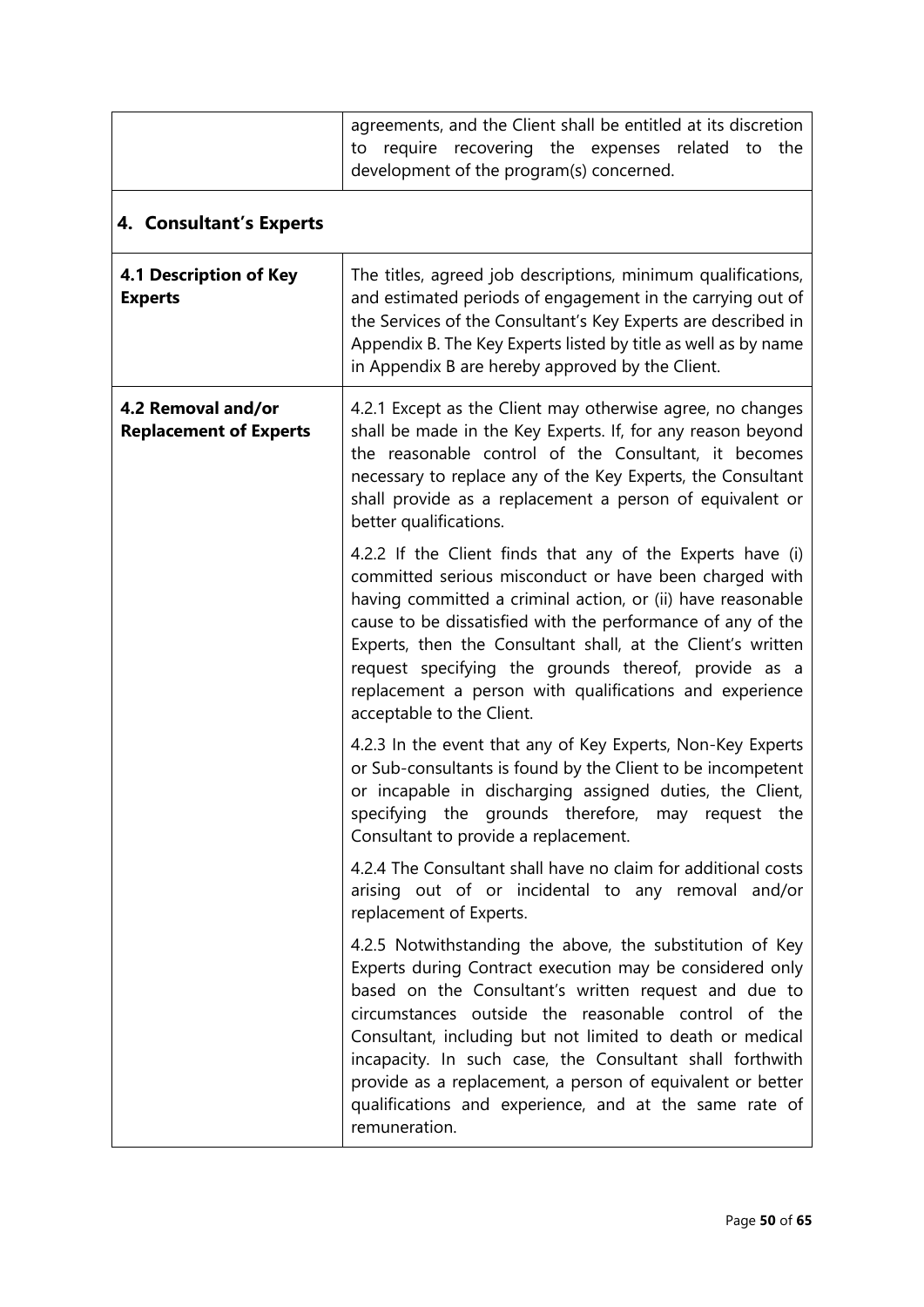| 5. Obligations of the Client                                  |                                                                                                                                                                                                                                                                                                                                                                                                                                                                                                                              |  |  |
|---------------------------------------------------------------|------------------------------------------------------------------------------------------------------------------------------------------------------------------------------------------------------------------------------------------------------------------------------------------------------------------------------------------------------------------------------------------------------------------------------------------------------------------------------------------------------------------------------|--|--|
| <b>5.1 Assistance and</b><br><b>Exemptions</b>                | The Client warrants that the Consultant shall have, free of<br>charge, unimpeded access to the project site in respect of<br>which access is required for the performance of the Services.<br>The Client shall use its best efforts to provide the Consultant<br>such assistance and exemptions as specified in the SCC.                                                                                                                                                                                                     |  |  |
| 5.2 Services, Facilities and<br><b>Property of the Client</b> | The Client shall make available to the Consultant and the<br>Experts, for the purposes of the Services and free of any<br>charge, the services, facilities and property described in the<br>Terms of Reference (Appendix A) at the times and in the<br>manner specified in said Appendix A.                                                                                                                                                                                                                                  |  |  |
| <b>5.3 Counterpart Personnel</b>                              | 5.3.1 The Client shall make available to the Consultant free of<br>charge such professional and support counterpart personnel,<br>to be nominated by the Client with the Consultant's advice,<br>if specified in Appendix A.                                                                                                                                                                                                                                                                                                 |  |  |
|                                                               | 5.3.2 Professional and support counterpart personnel,<br>excluding Client's liaison personnel, shall work under the<br>exclusive direction of the Consultant. If any member of the<br>counterpart personnel fails to perform adequately any work<br>assigned to such member by the Consultant that is<br>consistent with the position occupied by such member, the<br>Consultant may request the replacement of such member,<br>and the Client shall not unreasonably refuse to act upon such<br>request.                    |  |  |
| <b>5.4 Payment Obligation</b>                                 | In consideration of the Services performed by the Consultant<br>under this Contract, the Client shall make such payments to<br>the Consultant for the deliverables specified in Appendix A<br>and in such manner as is provided by GCC 6 below.                                                                                                                                                                                                                                                                              |  |  |
| 5.5 Change in the<br><b>Applicable Law</b>                    | If, after the date of this Contract, there is any change in the<br>Applicable Law with respect to taxes and duties which<br>increases or decreases the cost of the Services rendered by<br>Service Provider, then<br>the<br>remuneration<br>and<br>the.<br>reimbursable expenses otherwise payable to the Consultant<br>under this Contract shall be increased or decreased<br>accordingly by agreement between the Parties, and<br>corresponding adjustments shall be made to the amounts<br>referred to in Sub-Clause 6.1. |  |  |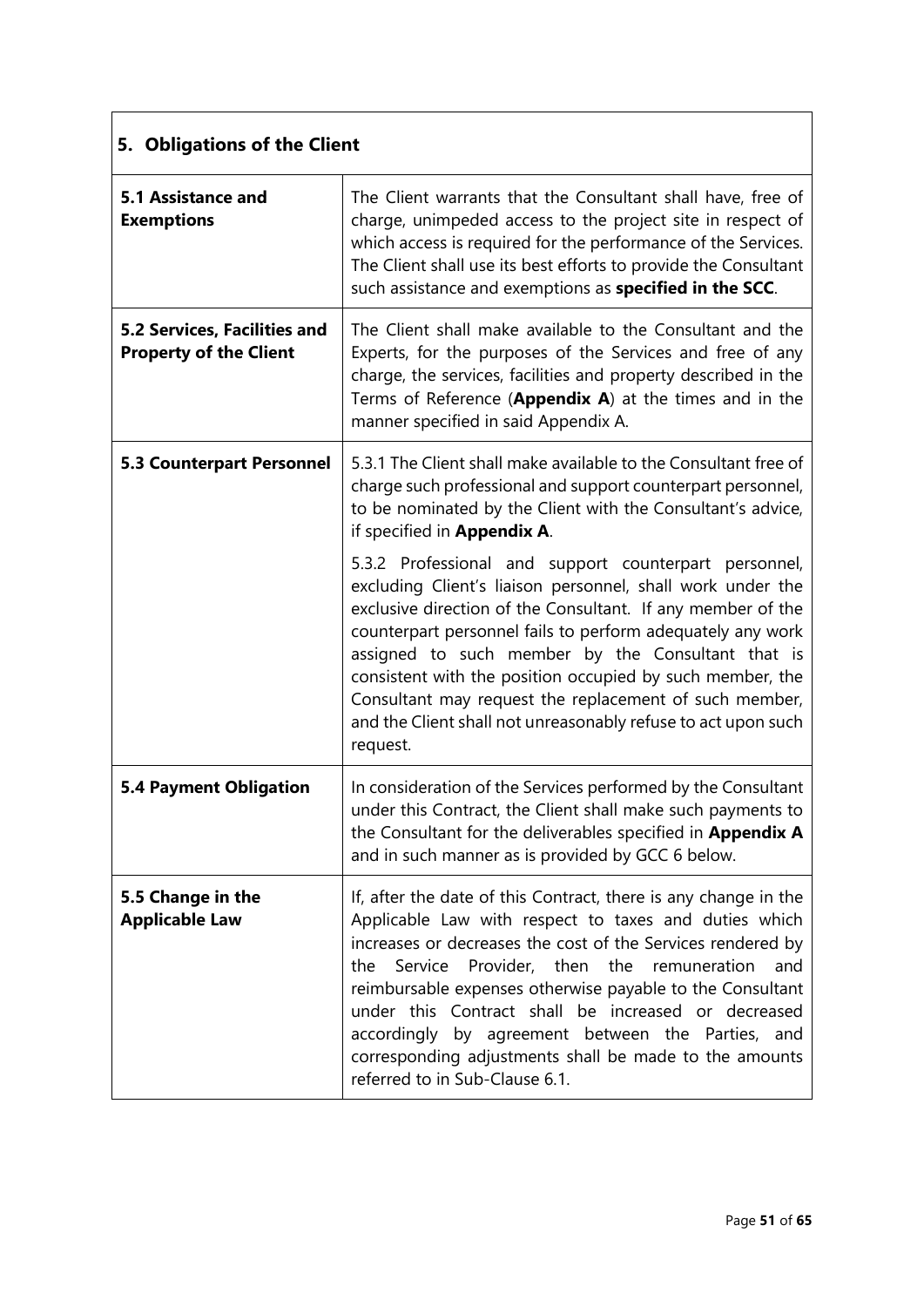| 6. Payments                               |                                                                                                                                                                                                                                                                                                                                                                                                                                                                                                                                                                                                                                               |  |  |
|-------------------------------------------|-----------------------------------------------------------------------------------------------------------------------------------------------------------------------------------------------------------------------------------------------------------------------------------------------------------------------------------------------------------------------------------------------------------------------------------------------------------------------------------------------------------------------------------------------------------------------------------------------------------------------------------------------|--|--|
| <b>6.1 Contract Price</b>                 | 6.1.1 The Consultant's Contract Price shall be a fixed lump-<br>sum net of all costs incurred by the Consultant in carrying<br>out the Services described in Appendix A. The Contract Price<br>is set forth in the SCC. The Contract price breakdown is<br>provided in Appendix C.                                                                                                                                                                                                                                                                                                                                                            |  |  |
|                                           | 6.1.2 Any change to the Contract price specified in Clause<br>6.1.1 can be made only if the Parties have agreed to the<br>revised scope of Services pursuant to Clause GCC 2.4 and<br>have amended in writing the Terms of Reference in<br><b>Appendix A.</b>                                                                                                                                                                                                                                                                                                                                                                                 |  |  |
| <b>6.2 Taxes and Duties</b>               | 6.2.1 The Consultant, Sub-consultants and Experts are<br>responsible for meeting any and all tax liabilities arising out<br>of the Contract.                                                                                                                                                                                                                                                                                                                                                                                                                                                                                                  |  |  |
|                                           | 6.2.2 As an exception to the above and as stated in the SCC,<br>the GST is reimbursed to the Consultant.                                                                                                                                                                                                                                                                                                                                                                                                                                                                                                                                      |  |  |
| 6.3 Mode of Billing and<br><b>Payment</b> | 6.3.1 The total payments under this Contract shall not exceed<br>the Contract price set forth in Clause GCC 6.1.1.                                                                                                                                                                                                                                                                                                                                                                                                                                                                                                                            |  |  |
|                                           | 6.3.2 The payments under this Contract shall be made in<br>lump-sum installments against deliverables specified in<br>Appendix A. The payments will be made according to the<br>payment schedule stated in the SCC.                                                                                                                                                                                                                                                                                                                                                                                                                           |  |  |
|                                           | 6.3.3 The Client shall pay the Consultant within forty-five (45)<br>days after the receipt by the Client of the deliverable(s) and<br>the cover invoice for the related lump-sum installment<br>payment. The payment can be withheld if the Client does not<br>approve the submitted deliverable(s) as satisfactory in which<br>case the Client shall provide comments to the Consultant<br>within the same forty-five (45) days period. The Consultant<br>shall thereupon promptly make any necessary corrections,<br>and thereafter the foregoing process shall be repeated.                                                                |  |  |
|                                           | 6.3.4 The final payment under this Clause shall be made only<br>after the final report I have been submitted by the Consultant<br>and approved as satisfactory by the Client. The Services shall<br>then be deemed completed and finally accepted by the<br>Client. The last lump-sum installment shall be deemed<br>approved for payment by the Client within sixty (60) calendar<br>days after receipt of the final report by the Client unless the<br>Client, within such sixty (60) calendar day period, gives<br>written notice to the Consultant specifying in detail<br>deficiencies in the Services, the final report. The Consultant |  |  |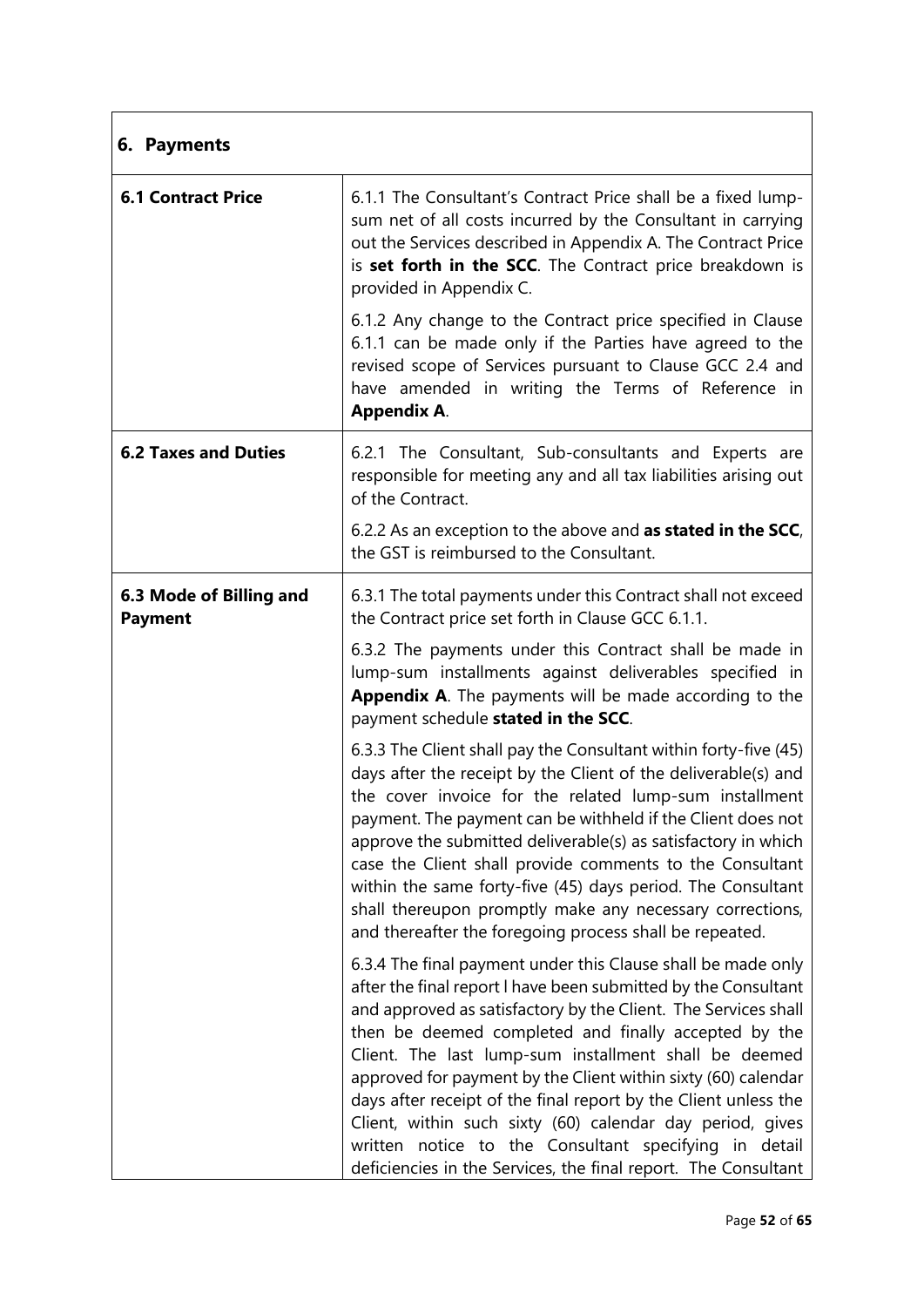|                                                                                                                                                                                                                                                                                                                                   | shall thereupon promptly make any necessary corrections,<br>and thereafter the foregoing process shall be repeated.                                                                                                                             |  |  |
|-----------------------------------------------------------------------------------------------------------------------------------------------------------------------------------------------------------------------------------------------------------------------------------------------------------------------------------|-------------------------------------------------------------------------------------------------------------------------------------------------------------------------------------------------------------------------------------------------|--|--|
|                                                                                                                                                                                                                                                                                                                                   | 6.3.5 All payments under this Contract shall be made to the<br>accounts of the Consultant specified in the SCC.                                                                                                                                 |  |  |
| If the Client had delayed payments beyond fifteen (15) days<br><b>6.4 Interest on Delayed</b><br>after the due date stated in Clause GCC 6.3.3, interest shall<br><b>Payments</b><br>be paid to the Consultant on any amount due by, not paid<br>on, such due date for each day of delay at the annual rate<br>stated in the SCC. |                                                                                                                                                                                                                                                 |  |  |
| <b>7. Settlement of Disputes</b>                                                                                                                                                                                                                                                                                                  |                                                                                                                                                                                                                                                 |  |  |
| <b>7.1 Amicable Settlement</b>                                                                                                                                                                                                                                                                                                    | The Parties shall use their best efforts to settle amicably all<br>disputes arising out of or in connection with this Contract or<br>its interpretation.                                                                                        |  |  |
| <b>7.2 Dispute Settlement</b>                                                                                                                                                                                                                                                                                                     | Any dispute between the Parties arising under or related to<br>this Contract that cannot be settled amicably may be referred<br>to by either Party to the adjudication / arbitration in<br>accordance with the provisions specified in the SCC. |  |  |
| 8. Good Faith                                                                                                                                                                                                                                                                                                                     |                                                                                                                                                                                                                                                 |  |  |
|                                                                                                                                                                                                                                                                                                                                   | The Parties undertake to act in good faith with respect to<br>each other's rights under this Contract and to adopt all<br>reasonable measures to ensure the realization of the<br>objectives of this Contract.                                  |  |  |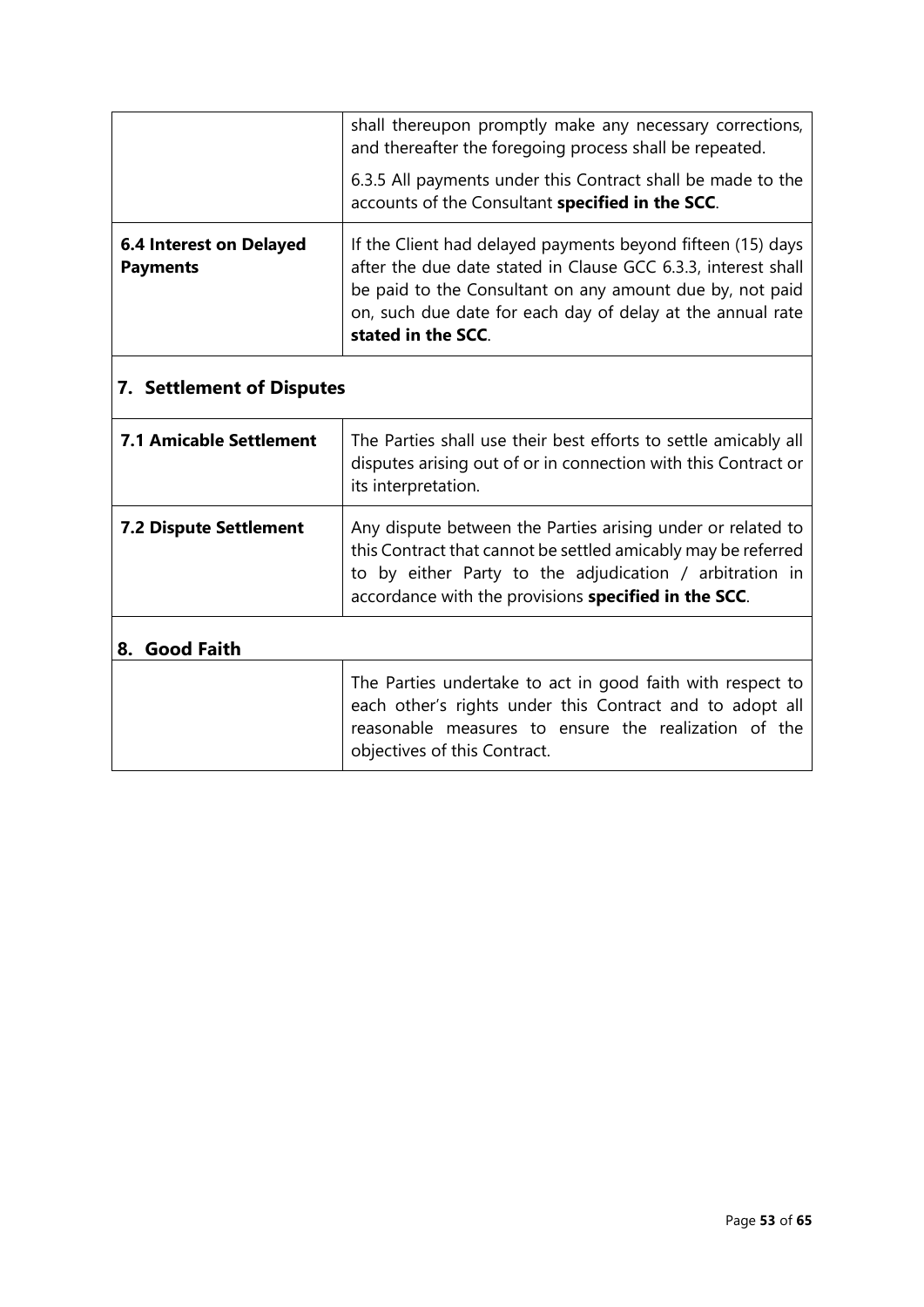# **Section 8 – Special Conditions of Contract (SCC)**

<span id="page-53-0"></span>

| <b>Number of</b><br><b>GCC Clause</b> | Amendments of, and Supplements to, Clauses in the General<br><b>Conditions of Contract</b>                |  |  |
|---------------------------------------|-----------------------------------------------------------------------------------------------------------|--|--|
| 1.1(b)                                | The contract name is "Strategic Advisory Services for Rejuvenation and<br>Redevelopment of SEEPZ, Mumbai" |  |  |
| 1.1(d)                                | The Client is SEEPZ SEZ Authority, Andheri, Mumbai                                                        |  |  |
| 1.1(e)                                | The Consultant is _________                                                                               |  |  |
| 1.4                                   | The addresses are:                                                                                        |  |  |
|                                       | Client:<br>SEEPZ SEZ Authority,<br>SEEPZ SEZ, MIDC Central Road,<br>Andheri East, Mumbai 400096           |  |  |
|                                       | Attention:<br>Development Commissioner, SEEPZ SEZ Authority                                               |  |  |
|                                       | E-mail:<br>dcseepz-mah@.nic.in                                                                            |  |  |
|                                       | Consultant:                                                                                               |  |  |
|                                       | Attention:                                                                                                |  |  |
|                                       | Facsimile:                                                                                                |  |  |
|                                       | E-mail:                                                                                                   |  |  |
| 1.6                                   | The Authorized Representatives are:                                                                       |  |  |
|                                       | For the Client: Shri. Anurag Agarwal, Deputy Development Commissioner                                     |  |  |
|                                       |                                                                                                           |  |  |
| 1.7                                   |                                                                                                           |  |  |
| 2.1                                   | No change to the GCC clause                                                                               |  |  |
| 2.2.2                                 | The Starting Date for the commencement of Services is seven (7) days after<br>contract signing.           |  |  |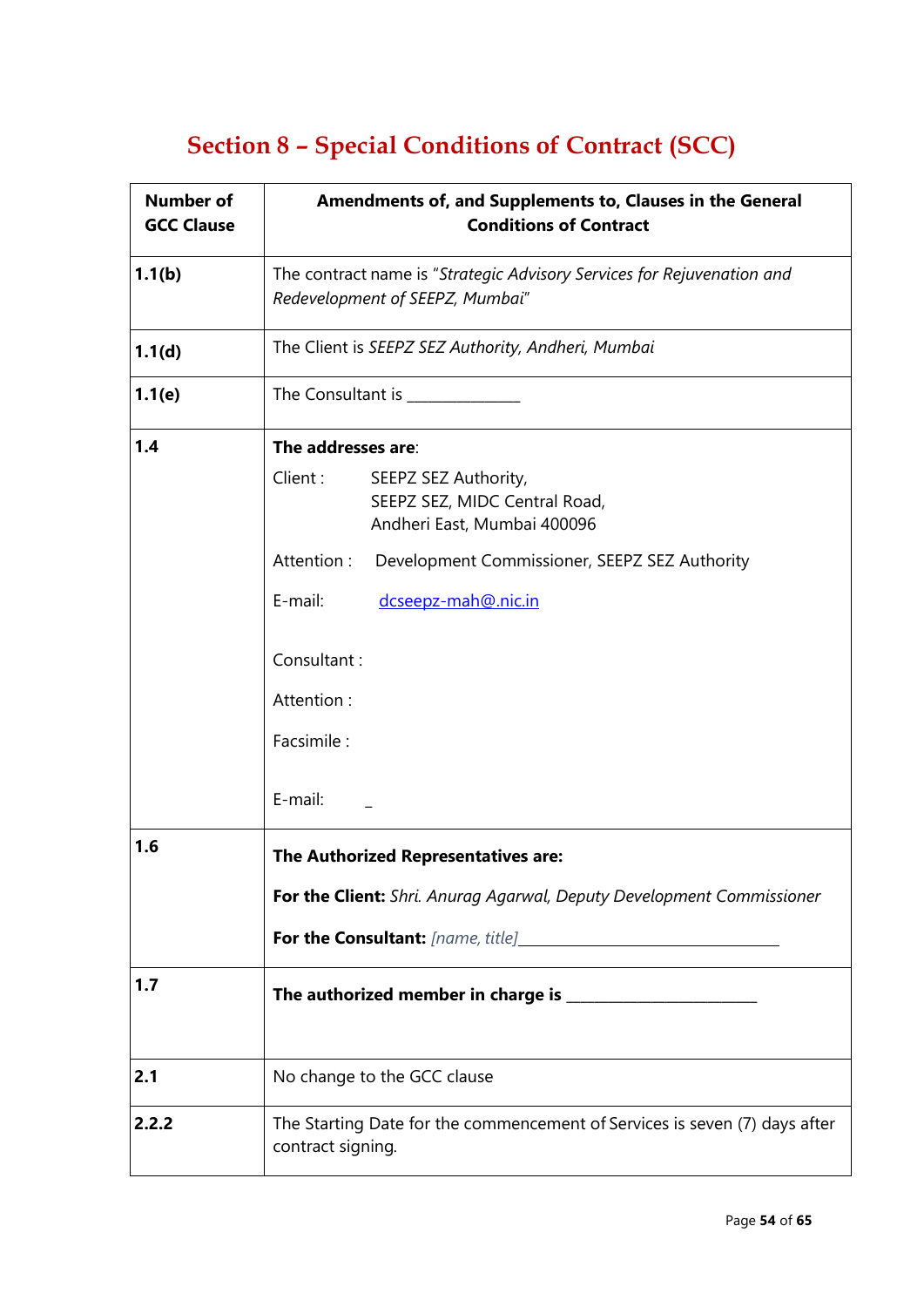| 2.3                                                                        | The Intended Completion Date is 31 <sup>st</sup> January 2024.                                                                                                                                                                             |  |  |
|----------------------------------------------------------------------------|--------------------------------------------------------------------------------------------------------------------------------------------------------------------------------------------------------------------------------------------|--|--|
| 3.2.2                                                                      | The Client reserves the right to determine on a case-by-case basis whether<br>the service should be disqualified from providing goods, works or non-<br>consulting services due to a conflict of a nature described in Clause GCC<br>3.2.2 |  |  |
| 3.4                                                                        | The risks and coverage by insurance shall be:                                                                                                                                                                                              |  |  |
|                                                                            | Third Party liability - as stipulated by relevant government law.<br>(i)                                                                                                                                                                   |  |  |
|                                                                            | Client's liability and workers' compensation $-$ as stipulated in the<br>(ii)<br>employees' compensation act.                                                                                                                              |  |  |
|                                                                            | Professional liability – at least 110% of the Contract Price.<br>(iii)                                                                                                                                                                     |  |  |
| 3.5 c.                                                                     | The Consultant shall follow the protocol stipulated in the Terms of Reference<br>regarding entering-exiting Client's premises and for weighting and carrying<br>the investment powder waste.                                               |  |  |
| 3.7                                                                        | There are no specific restrictions.                                                                                                                                                                                                        |  |  |
| 5.1                                                                        | The Client shall provide necessary assistance in providing gate-passes for<br>smooth entry of the Consultant's vehicles and employees.                                                                                                     |  |  |
| 6.1                                                                        | The Contract Price is: _______                                                                                                                                                                                                             |  |  |
| 6.2.2                                                                      | The amount of GST reimbursable to the Consultant is: ____                                                                                                                                                                                  |  |  |
| 6.3.2                                                                      | The payment schedule shall be as stipulated under Appendix $A - Terms$ of<br>Reference.                                                                                                                                                    |  |  |
| 6.3.5<br>Consultant's account details for payments under the Contract are: |                                                                                                                                                                                                                                            |  |  |
|                                                                            | Account Name:                                                                                                                                                                                                                              |  |  |
|                                                                            | <b>Bank Name:</b><br><b>Branch Name:</b>                                                                                                                                                                                                   |  |  |
|                                                                            | <b>IFSC Code:</b>                                                                                                                                                                                                                          |  |  |
| 6.4                                                                        | The interest rate shall be 6% per annum.                                                                                                                                                                                                   |  |  |
| 7.2                                                                        | Disputes shall be resolved by way of arbitration as stipulated under the<br>Arbitration and Conciliation Act, 1996 as amended till date.                                                                                                   |  |  |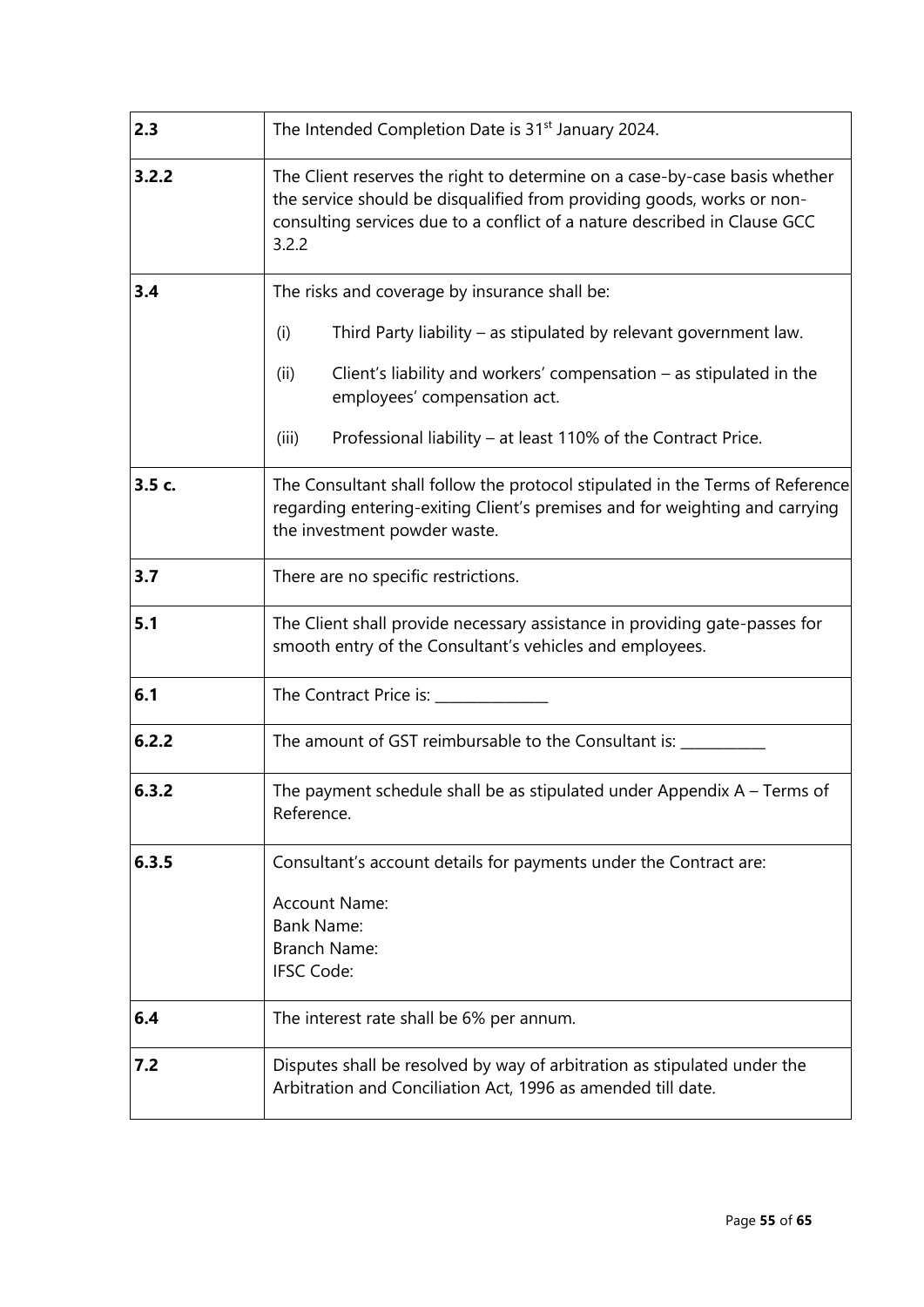### Appendix A – Terms of Reference

#### <span id="page-55-0"></span>**Background**

Santacruz Electronics Export Processing Zone (SEEPZ) is a Special Economic Zone in Mumbai, India with a geographical spread of nearly 110 Acres with 9 major buildings (and other private buildings built by units on leased plots) with multiple private buildings (approximately 4 Lakh square feet of space). On the 19th of August 2021 the Hon'ble Minister, Ministry of Commerce and Industry, Government of India announced a commitment of Rs 200 Crore for the rejuvenation and refurbishment of SEEPZ, SEZ. This is particularly important for SEEPZ as it is entering 50<sup>th</sup> year of its existence in May 2022. The golden jubilee year (from May 2022 to May 2023) shall be celebrated alongside '*Azadi ka Amrit Mahotsav*' which commemorates 75 years of India's independence.

In this backdrop, the SEEPZ SEZ Authority wishes to undertake rejuvenation of the existing SEEPZ complex to state-of-the-art campus (SEEPZ 2.0) in terms of infrastructure, facilities for the businesses on campus and ease of doing business. This would enable SEEPZ to become a gateway to global markets with the largest concentration of gems and jewellery units anywhere globally. Separately, a budget of Rs 50 Crores shall be spent for the establishment of a mega common facility centre under the aegis of the Gem & Jewellery Export Promotion Council (GJEPC). In order to undertake the works as envisioned above, SEEPZ, SEZ authority seeks to onboard a consultancy firm for providing strategic advisory services for rejuvenation and redevelopment of SEEPZ, Mumbai.

#### **Objectives and Scope of Work**

The core objective of engaging a consulting firm for this assignment is to bring in the necessary domain knowledge, experience and institutional expertise to plan and implement the SEEPZ 2.0 vision to help realize its potential as a true gateway to the global markets. The redevelopment shall be centered on the following core aspects:

- E. Benchmarking against best international standards for SEZ operations in terms of infrastructure, facilities and optimum cost of operations.
- F. Carbon foot-print and optimization of energy usage by the SEZ with reference to certain global standards such as LEED Platinum Rating and by harnessing renewable energy sources such as solar energy.
- G. Iconic smart buildings with world class facilities for the units to operate on a plug-andplay basis.
- H. Near zero waste with integrated waste management, sewage treatment, grey water recycling and rainwater harvesting system.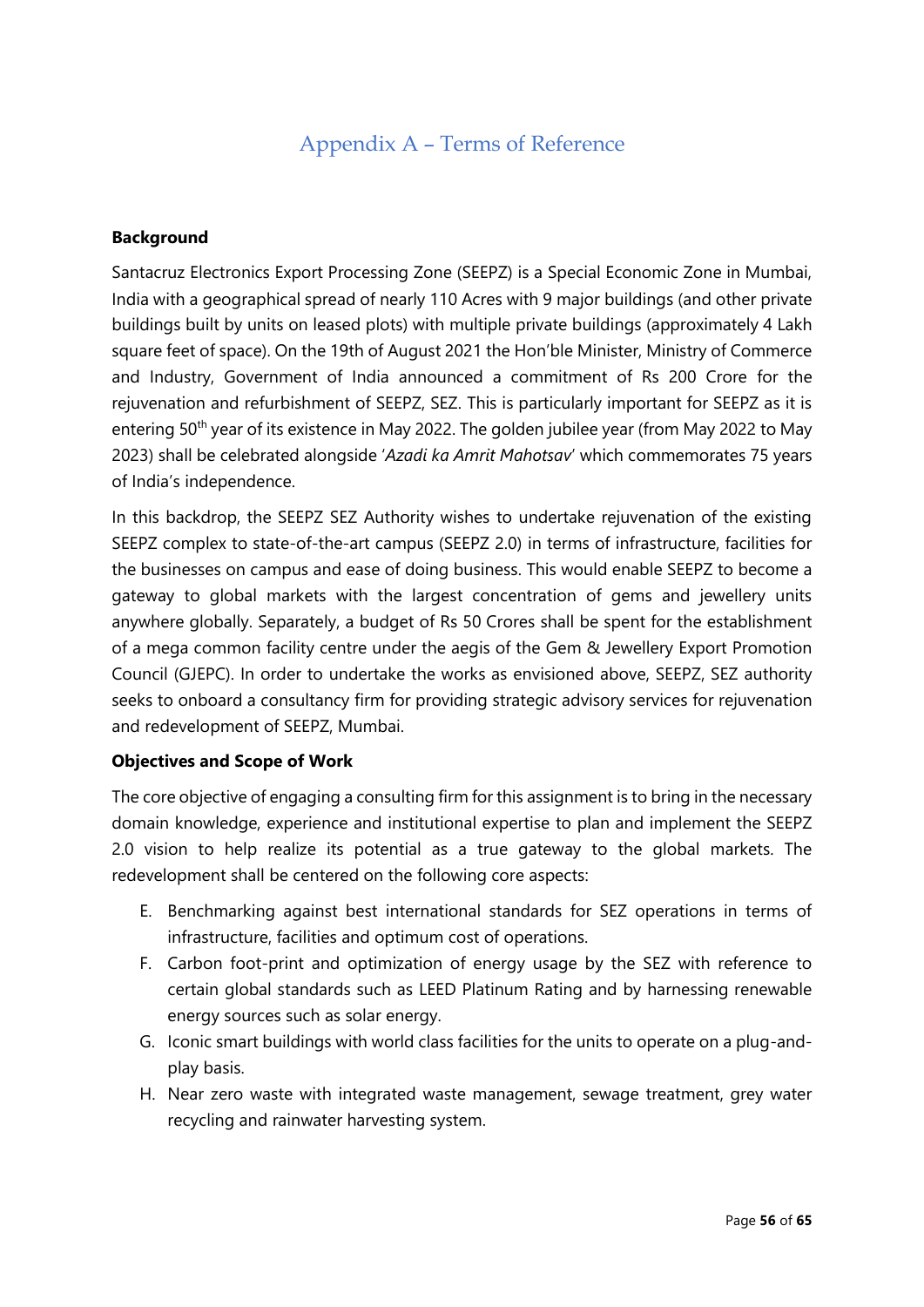Specific tasks under this assignment shall be as follows:

q) Preparation of the SEEPZ 2.0 vision document and road map with tentative timelines – Under the existing SEZ policy framework evolving a conceptual and implementation plan of action emanating from global best practices for (i) Establishing a well-defined institutional structure with effective "One window/ One Stop" interface for business entities for business operations/ clearances/ investments. Marketing etc (ii) maximizing potential investor reach including facilitating lead investment or attracting anchor investor as Co-developer or unit for ecosystem development and incentivizing high technology sectors for establishment of business operations/ units ad positioning a 'Unique Selling Proposition' for SEEPZ, SEZ creating a facilitating business environment with multiple options for investors (iii) Reviewing and initiation of effective steps for high value services related to business related services in SEZs including provisioning for an ergonomic and optimal – quality of life avenues for management and workforce in terms of banking services, customs clearances, medical and first aid facilities including in house check ups, eye clinics etc , courier and postage and similar business support services, business operations and institutional clearances, licenses, registration etc, optimizing process time lines, turnarounds for consignment clearances, forwarding and shipping. (iv) designing and suggesting implementation of continuous upgradation cycles for security services, fire safety and prevention, disaster preparedness, electricity safety, provision of real time safe and secure response force, optimized utilities including civic amenities and facilities such as restaurants and canteens (v) Provision of value added services in SEEPZ, SEZ for processing/ non processing zone such as recreation centre, sports centre, MICE facilities etc, shopping and other utilities outlet, health facilities etc (vi) vision and action plan to incorporate additional value services based on best practices for manpower, talent services, integrated information system and app based access to services in the SEZ (vii) Integrated Standard operating procedures for SEZ management to ensure optimally managed infrastructure, time bound cost optimized maintenance and rectification cycles with real time delivery and performance monitoring system for all services in the SEZ such as utilities ( cleaning), green utilities such as hazardous waste treatment plant, bio gas plant, Sewage treatment plant etc (viii) Existing space optimization and freeing up underutilized or near probable available space for new units/ businesses including implementation of a global FSI for maximizing floor space for business units given the strategic/ commercial location of the SEEPZ,SEZ in the commercial capital of Mumbai. (ix) Initiation of additional revenue streams in consonance with existing Government policy prescriptions and mandate such as advertising / publicity revenue based on the 3.3 kilometres perimeter wall in terms of commercial outdoor advertising space, outdoor hoardings and other business promotionals that augment the SEZ authority income (x) Optimizing the interface for transport and ferrying systems for work force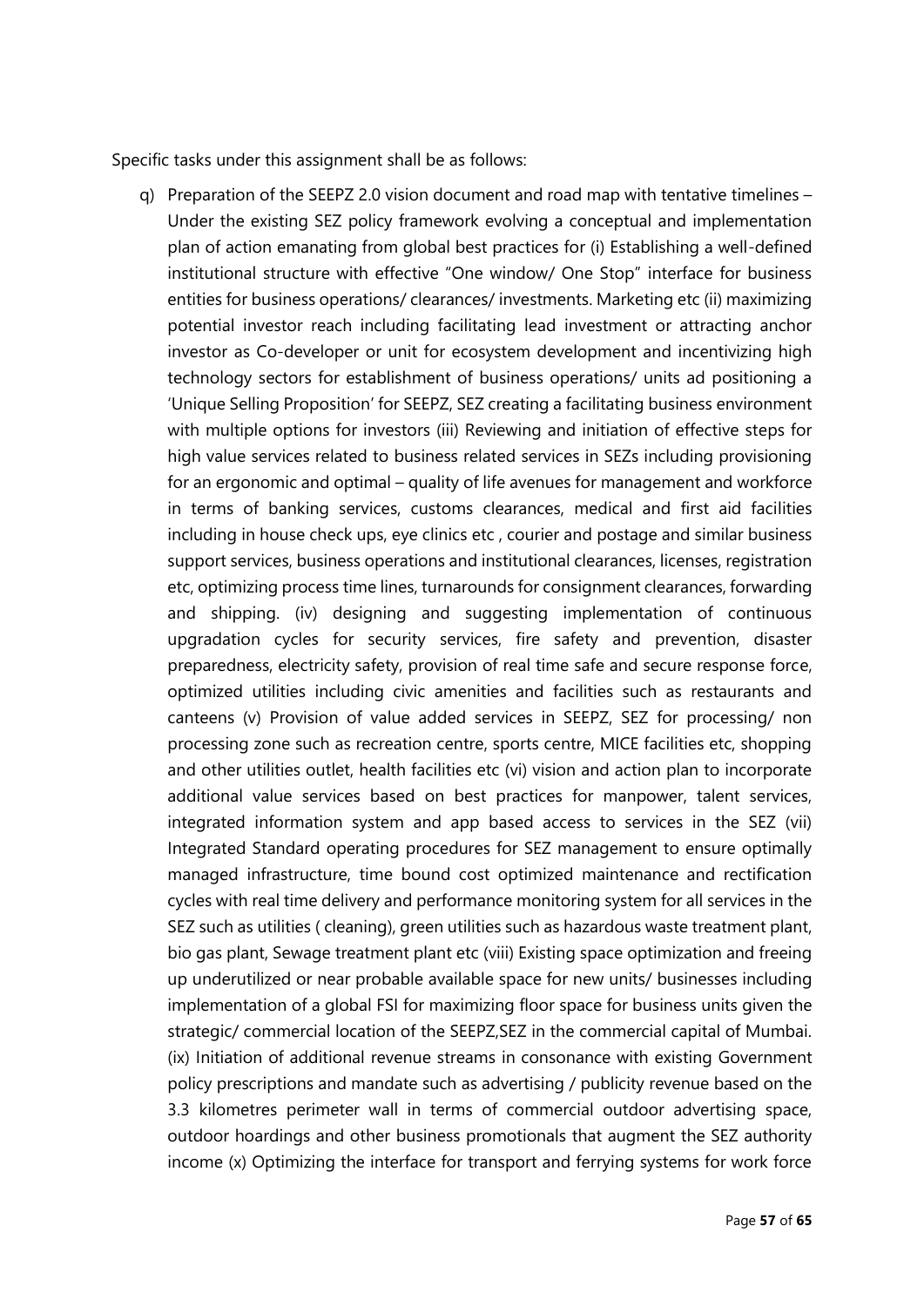and visitors to the SEEPZ, SEZ with integration with multi modes such as Metro, bus service, taxi service and low cost travel options like Uber/ OLA on demand to ensure premium connectivity to SEEPZ, SEZ for mass and individual transportation and goods and bulk movement including provisioning amenities for waiting areas, public comfort in consultation with civic authorities and public authorities outside the ambit of SEEPZ, SEZ administration

- r) Assistance in engagement of the services of an embedded engineering consultancy firm that shall address the technical aspects of preparation of a master plan and transition plan from the existing brown-field infrastructure base to the redevelopment SEEPZ, SEZ including utility management and estate management aspects such as waste management, garden and horticulture, energy consumption optimization, detailed survey and formulation of plans and estimates thereof, enlisting and registering works contracts contractor on pre-qualification and pecuniary basis, formulation of plans and estimates based on a pre-notified Schedule of Rates, bid process management of works contracts and award including third party monitoring thereof and execution of all works in compliance with the Manual of Procurement of works, Government of India and the General Financial Rules.
- s) Coordination with external agencies and establishing linkages with academic and R & D Institutes for any support facility.
- t) Designing MIS framework for effective monitoring of implementation process and tasks given to third party agencies to keep track of the activities monthly.
- u) Assistance in implementation of approved interventions through effective coordination among stakeholders, companies and government departments, banks and financial institutions, materials and service providers as necessitated.
- v) Monitoring and evaluation of the multiple projects that shall be undertaken through periodic review meeting using tools like dashboards and progress reports.
- w) Providing support in bid process management for procuring services required for approved interventions – assistance in drafting of tender documents, any support required in evaluation, and to select consultants and developers for the redevelopment of SEEPZ, SEZ.
- x) Assistance in onboarding a security management consultancy after internal examination of the existing security requirements and the multiple contracts for services related to security services thereof, involving ingress/ egress and access management control, baggage screening, frisking, vehicle and carrier checking protocols, security communication protocols including VHF, CCTC upgradation, Emergency Operations and Coordination centre / Command and Control Centre establishment, Disaster response including electrical/ fire safety and preparedness.
- y) Assistance in engaging an estate management consultancy that shall optimize the estate management aspects in the SEEPZ, SEZ management.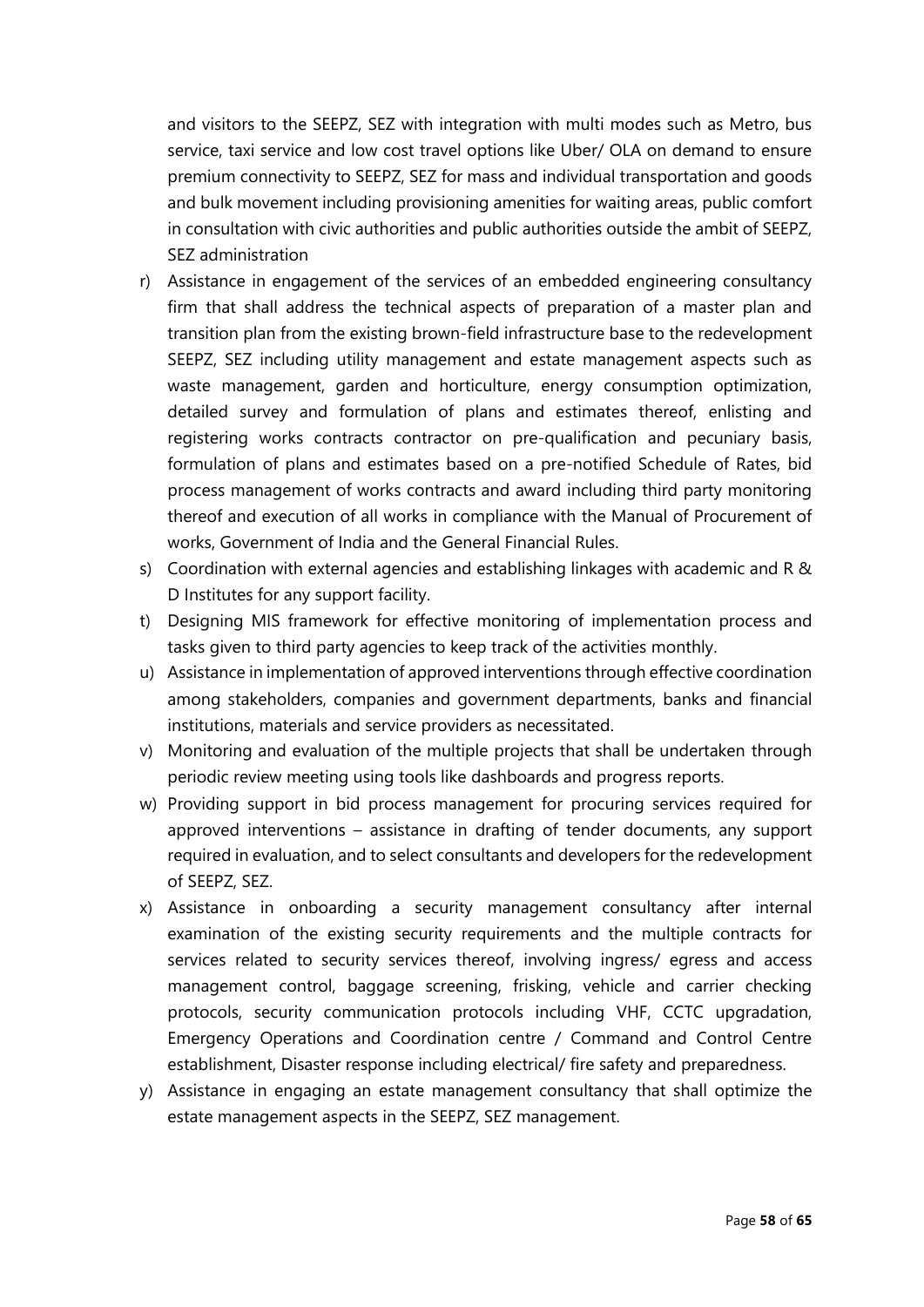- z) Assistance in identifying the training need assessments for the internal staff and officials of the SEEPZ, SEZ and to assist in framing the human resource policy and optimization of the manpower at SEEPZ, SEZ for all activities for administration.
- aa) Coordination with the various agencies like the Export Promotion Council, Gems and Jewellery export promotion council, SJGMA, SEEPZ Electronics manufacturers association etc for various stakeholder consultations etc.
- bb)Assistance in onboarding resources for internal capacity and skill upgradation with suggestion on training and skill upgradation for staff/ officials on dedicated platforms such as NSDLs SEZ Online/ E -office/ ICEGATE and office procedures and compliances
- cc) Assistance in creating in house resource cell for statistical analysis and date interpretation and visualization, report generation and compilation, presentations, documentation services, language translation services, including augmenting capacities of the Hindi Rajbhasha cell
- dd) Optimizing the website as a bilingual resource portal, essentially as an all encompassing interface for online transactions for units/ businesses/ internal administrative processes including security, estate management, waste management and other aspects.
- ee) Optimizing and course correction or replacement of all service contracts by the SEZ authority for manpower and all other institutional services like utilities management etc
- ff) Assistance in compliance framework for labour legislations and checklist, including calendar of activities for the assigned institutional roles under the specific legislations like (i) Minimum Wages Act, 1948 (ii) Payment of Wages Act, 1936 (iii) Child labour ( Prohibition and Regulation) Act, 1986 (iv) Payment of Bonus Act,1965 (v) Contract Labour ( regulation and abolition) Act, 1970 (vi) The Maharashtra Women's Minimum House Rent Allowance Act, 1983 (vi) Motor Transport Workers Act, 1961 (vii) Payment of Gratuity Act, 1976 (viii) Equal remuneration Act, 1976 (ix) Maternity Benefit Act, 1961

| SN            |                                                                         | Deliverable                            | Timeline (weeks) | Payment Milestone                 |
|---------------|-------------------------------------------------------------------------|----------------------------------------|------------------|-----------------------------------|
|               |                                                                         |                                        | $T = date of$    | (% of contract value)             |
|               |                                                                         |                                        | commencement     |                                   |
|               |                                                                         |                                        | of services      |                                   |
|               |                                                                         | SEEPZ 2.0 vision document and road map | $T + 6$          | 15%                               |
|               |                                                                         | (As-is, To-be report)                  |                  |                                   |
| $\mathcal{P}$ | Bid process management for engaging an engineering services consultancy |                                        |                  |                                   |
|               | 2.1                                                                     | Preparation of draft REol and ToR      | $T + 4$          | 10%                               |
|               | 2.2                                                                     | Assistance in preparing shortlist      | $T + 9$          | (payable after                    |
|               | 2.3                                                                     | Preparation of Draft RfP               | $T + 9$          | completion of<br>deliverable 2.3) |

#### **Key Deliverables and Payment Milestones**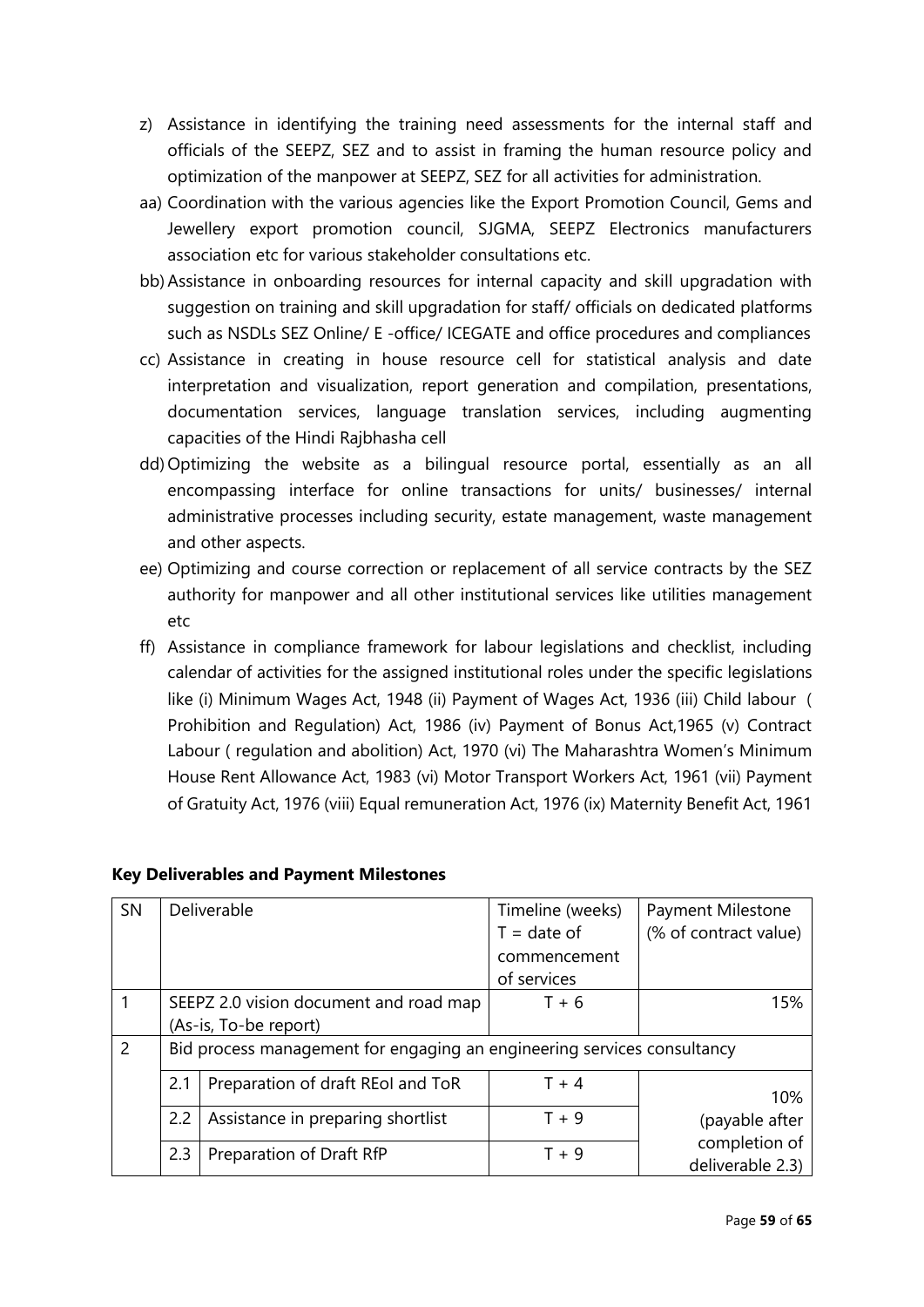|                | 2.4 | Assistance in conducting pre-bid<br>meeting and responding to pre-bid<br>queries including issue of<br>corrigenda                                                                                                                                                                                              | $T + 12$                       |                                            |
|----------------|-----|----------------------------------------------------------------------------------------------------------------------------------------------------------------------------------------------------------------------------------------------------------------------------------------------------------------|--------------------------------|--------------------------------------------|
|                | 2.5 | Assistance in evaluation of proposals                                                                                                                                                                                                                                                                          | $T + 16$                       | 10%<br>(payable after                      |
|                | 2.6 | Delivering a briefing session for the<br>selected consultant                                                                                                                                                                                                                                                   | $T + 20$                       | completion of<br>deliverable 2.6)          |
| $\mathsf{3}$   |     | Assistance in engagement of Estate and<br><b>Security Management Consultancies</b><br>(Individuals) (deemed completed once<br>offer letters are issued)                                                                                                                                                        | $T + 8$                        | 5%                                         |
| $\overline{4}$ |     | Upgradation and addition to the<br>evolving Functional Requirement<br>Specifications (FRS) for the MIS including<br>all aspects of administration, facility<br>management, and security systems<br>including contract review and<br>supplementation of existing vendors/<br>service providers for deliverables | $T + 10$                       | 10%                                        |
| 5              |     | Creating a contract management<br>database of all service providers /<br>contractors hired by the SEEPZ Authority<br>including mapping of SLAs and<br>monitoring timelines and finetuning of<br>the performance management and<br>assessment of such contracts                                                 | $T + 12$                       | 5%                                         |
| 6              |     | Preparation of draft HR policy for SEEPZ<br>employees including organization chart,<br>career progression plan for various<br>positions, training plan and other<br>aspects.                                                                                                                                   | $T + 15$                       | 5%                                         |
| $\overline{7}$ |     | Regular assistance in coordination with<br>external agencies and establishing<br>linkages with academic and R & D<br>Institutes, implementation of approved<br>interventions, and other tasks mentioned<br>in the scope of work. (Submission of<br>quarterly reports)                                          | At the end of<br>every quarter | 40%<br>(5% at the end of<br>every quarter) |

### **Requirement of Key Experts**

| SN | Key Expert  | <b>Essential Qualifications</b>                                                                                               | Expected<br>Input          |
|----|-------------|-------------------------------------------------------------------------------------------------------------------------------|----------------------------|
|    | Team Leader | Post graduate degree in management.<br>At least 15 years of experience in leading similar<br>projects for government clients. | 18 months<br>(at least 50% |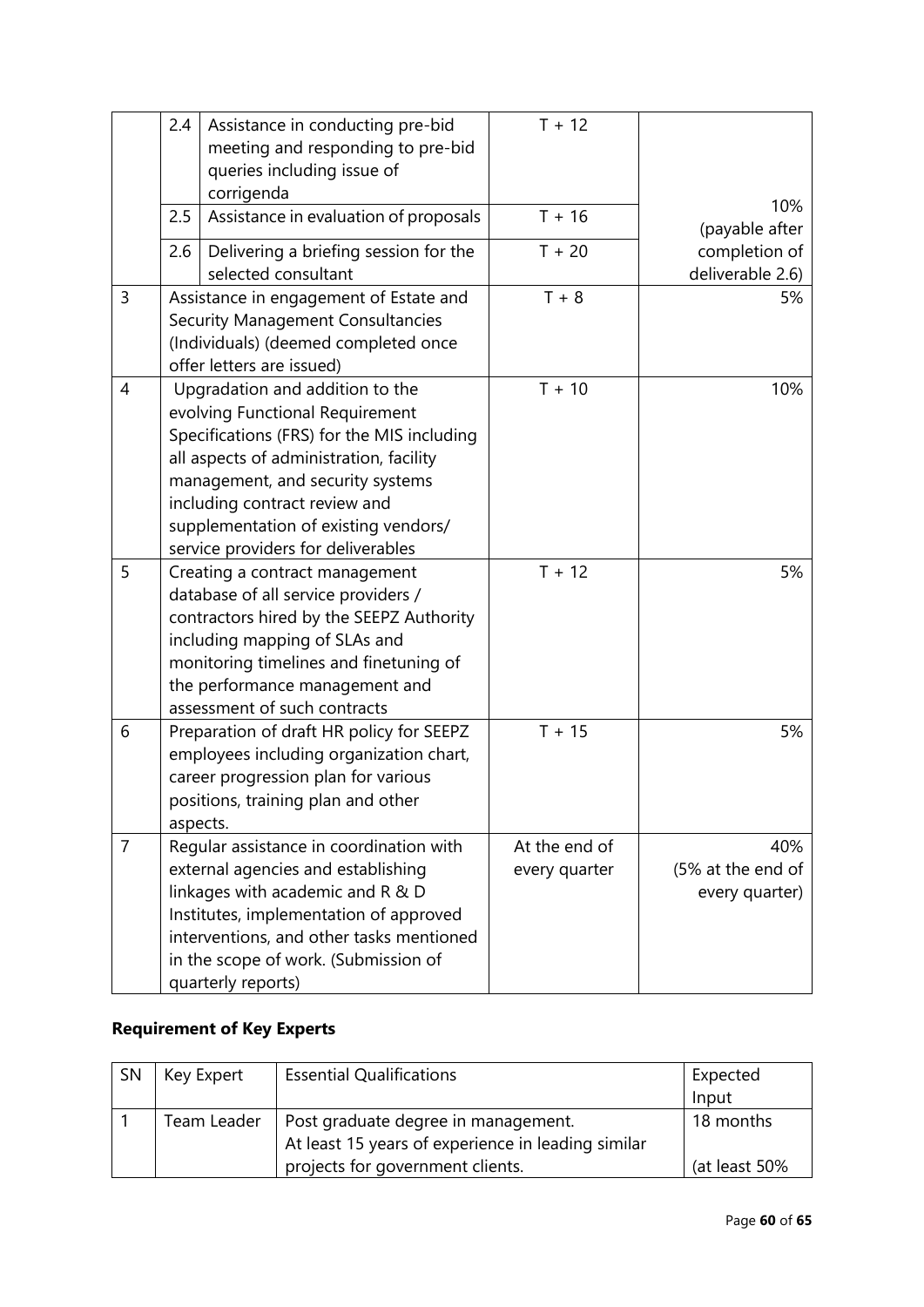|                |                                                  | Experience of managing SEZs / EPZs / Industrial<br>Clusters and demonstrated knowledge of<br>electronics and jewelry export industry would be<br>preferred.                                                                                                                                                                                                                                                | field-based)                                          |
|----------------|--------------------------------------------------|------------------------------------------------------------------------------------------------------------------------------------------------------------------------------------------------------------------------------------------------------------------------------------------------------------------------------------------------------------------------------------------------------------|-------------------------------------------------------|
| $\overline{2}$ | Facility<br>Management<br>Expert                 | B.Tech / B.E. with a post graduate degree in<br>management or engineering.<br>At least 10 years of experience in managerial<br>capacity looking after facility management for large<br>industrial premises. Must also have experience of                                                                                                                                                                   | 8 months<br>(at least 50%<br>field-based)             |
| 3              | MIS Expert                                       | working with government clients.<br>B.Tech / B.E. / MCA<br>At least 10 years of experience in developing and<br>implementing MIS for government organizations of<br>which at least 5 years should be in managerial<br>capacity. Must have good knowledge of system<br>architecture and best practices in ERP solutions.                                                                                    | 12 months<br>(at least 75%<br>field based)            |
| $\overline{4}$ | HR/<br>Organization<br>Development<br>Specialist | MBA / PGDM or equivalent post-graduate degree.<br>At least 10 years of experience in organization<br>development including at least 4 years with a<br>government organization / client.<br>Experience of preparing HR policy and knowledge<br>of best practices in talent acquisition, retention and<br>development practices.                                                                             | 2 months<br>(at least 50%<br>field-based)             |
| 5              | Security<br>Services<br>Specialist               | Graduate in any discipline<br>At least 15 years of managerial experience in<br>security services management for large campuses<br>(50+ Acre) including experience of IT-enabled<br>security services. Formal qualifications in IT-enabled<br>security services would be preferred.<br>Understanding of emergency response and<br>management of fire & emergency services<br>operations would be essential. | 6 months<br>(at least 50%<br>field-based)             |
| 6              | <b>Bid Process</b><br>Management<br>Specialist   | Graduate in any discipline<br>At least 5 years of managerial experience in<br>procuring works and consulting services for<br>government entities. In depth knowledge of GFR,<br>CVC guidelines and other advisories as well as<br>drafting bidding documents is a must.                                                                                                                                    | 12 months<br>(at least 50%<br>field-based)            |
| $\overline{7}$ | Project<br>Managers (3)                          | Engineering graduate with post-graduate degree in<br>management<br>At least 5 years of managerial experience in<br>working with government clients on business<br>process reengineering and project management<br>with excellent inter-personal, presentation and<br>documentation skills.                                                                                                                 | Full time<br>(24 months)<br>Full-time field<br>based. |

## **Support Provided by Client**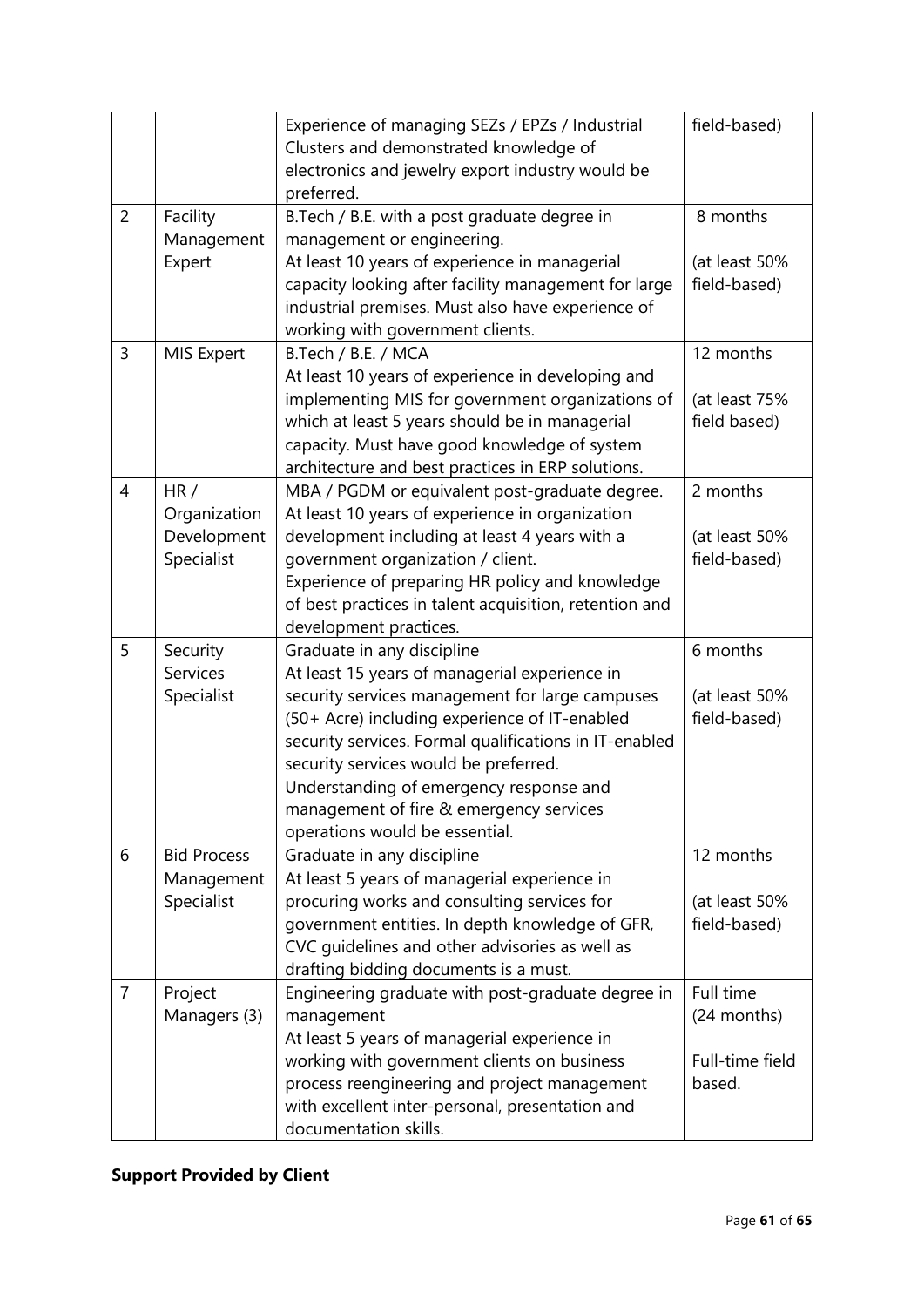- The client shall provide office space to the consultant's team. Laptops and peripherals are to be provided to its team by the consultant.
- The client shall provide access to relevant documentation, reports, budget documents, etc. to enable consultant's team to prepare a comprehensive vision document.
- The client shall grant necessary access permissions to the consultant's team to visit SEEPZ SEZ Authority office and other parts of the premises for carrying out field visits.
- <span id="page-61-0"></span>• The client shall make available its conference hall facility which is equipped with Cisco WebEx hardware to carry out offline and online consultations with stakeholders.

## Appendix B – Breakdown of Price

<span id="page-61-1"></span>{*Consultant shall insert the Breakdown of Contract Price here*}

### Appendix C – CVs of the Key Experts

{*Consultant shall insert the Key Experts' CVs here*}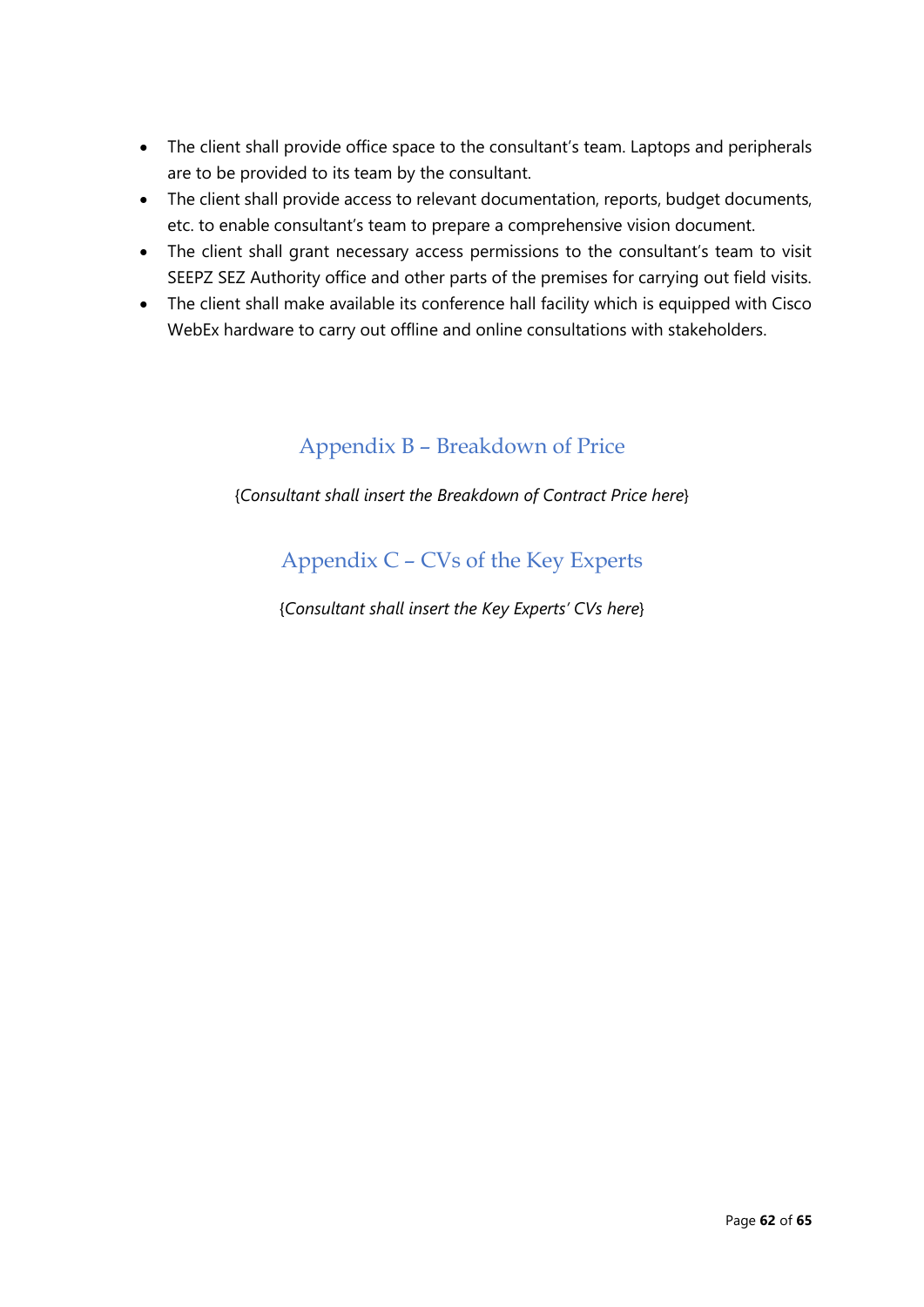## <span id="page-62-0"></span>**Section 9 – Contract Forms**

### 1. Letter of Acceptance

{*On Client's Letterhead*}

<span id="page-62-1"></span>Date:

To: {*Insert Name and Address of the Successful Consultant*}

Subject: Letter of acceptance of your Proposal against tender ref. no.:

This is to notify you that your Proposal dated [*insert date of Proposal submitted by the Consultant*] for the execution of services titled "*Strategic Advisory Services for Rejuvenation and Redevelopment of SEEPZ, Mumbai."* against RFP Ref. No. [*insert Proposal Ref. No.*] is hereby accepted by the Client for the Contract Price of Rs. [*insert amount in numbers and words*], as evaluated in accordance with the Instructions to Consultants.

You are requested to execute the contract agreement within 28 days of receipt of this Letter. Till a contract agreement is executed, this Letter along with your accepted proposals shall constitute a valid and mutually binding contract.

Authorized Signature: ............................................................................

Name and Designation of Signatory: ....................................................

Name of Client: ................................................................................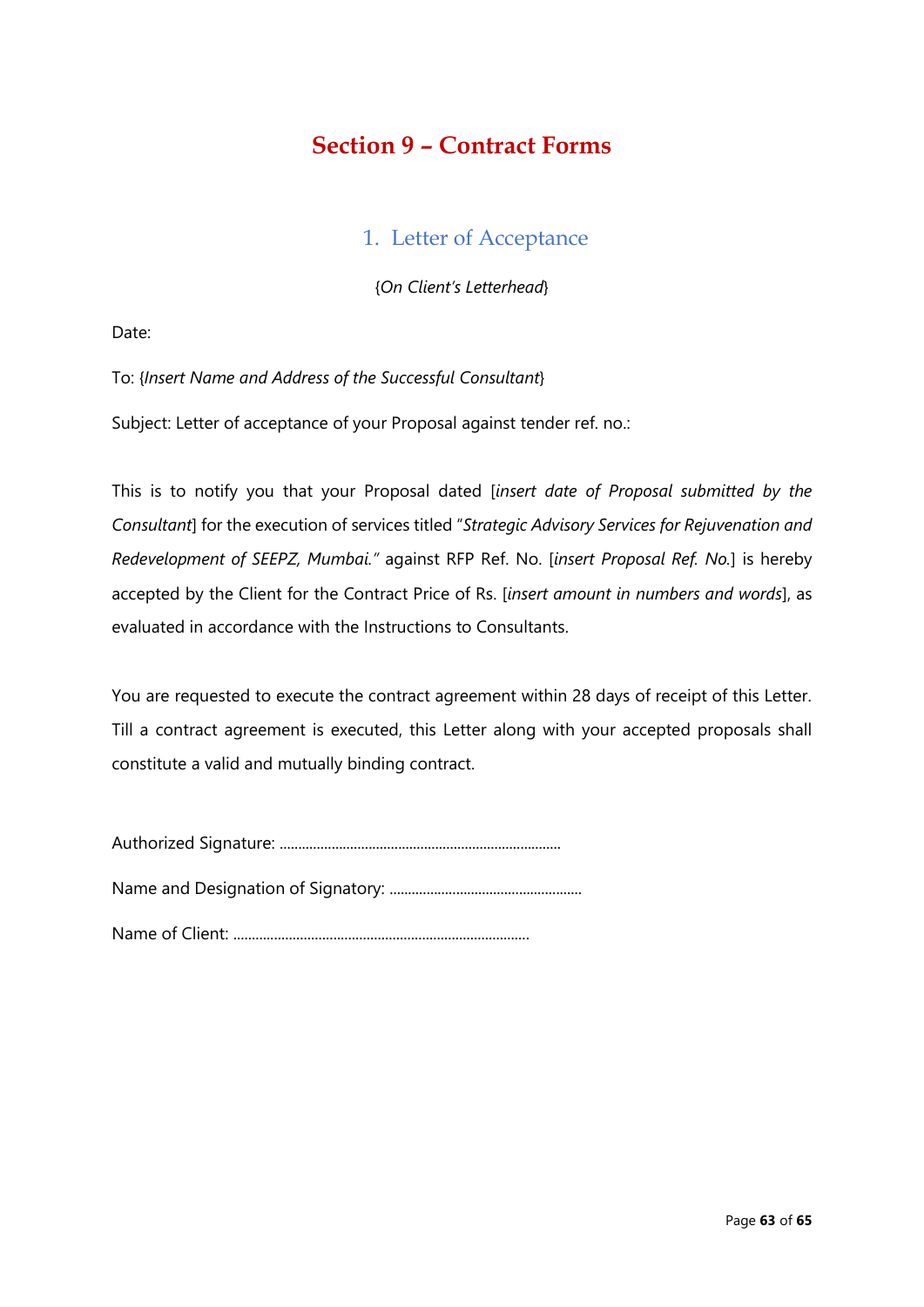### 2. Form of Contract

<span id="page-63-0"></span>This CONTRACT (hereinafter called the "Contract") is made the *[number]* day of the month of *[month]*, *[year]*, between, on the one hand, *SEEPZ SEZ Authority, Andheri, Mumbai* (hereinafter called the "Client") and, on the other hand, *[name of Consultant]* (hereinafter called the "Consultant").

*[If the Consultant consist of more than one entity, the above should be partially amended to read as follows:* "…(hereinafter called the "Client") and, on the other hand, a Joint Venture (name of the JV) consisting of the following entities, each member of which will be jointly and severally liable to the Client for all the Consultant's obligations under this Contract, namely, *[name of member]* and *[name of member]* (hereinafter called the "Consultant").]

#### **WHEREAS**

- (a) the Client has requested the Consultant to provide certain consulting services as defined in this Contract (hereinafter called the "Services");
- (b) the Consultant, having represented to the Client that it has the required professional skills, expertise and technical resources, has agreed to provide the Services on the terms and conditions set forth in this Contract;

NOW THEREFORE the parties hereto hereby agree as follows:

- 1. The following documents attached hereto shall be deemed to form an integral part of this Contract:
	- (a) The General Conditions of Contract;
	- (b) The Special Conditions of Contract;
	- (c) Appendices:

Appendix A: Terms of Reference Appendix B: Key Experts Appendix C: Breakdown of Contract Price

In the event of any inconsistency between the documents, the following order of precedence shall prevail: the Special Conditions of Contract; the General Conditions of Contract, including Attachment 1; Appendix A; Appendix B; Appendix C. Any reference to this Contract shall include, where the context permits, a reference to its Appendices.